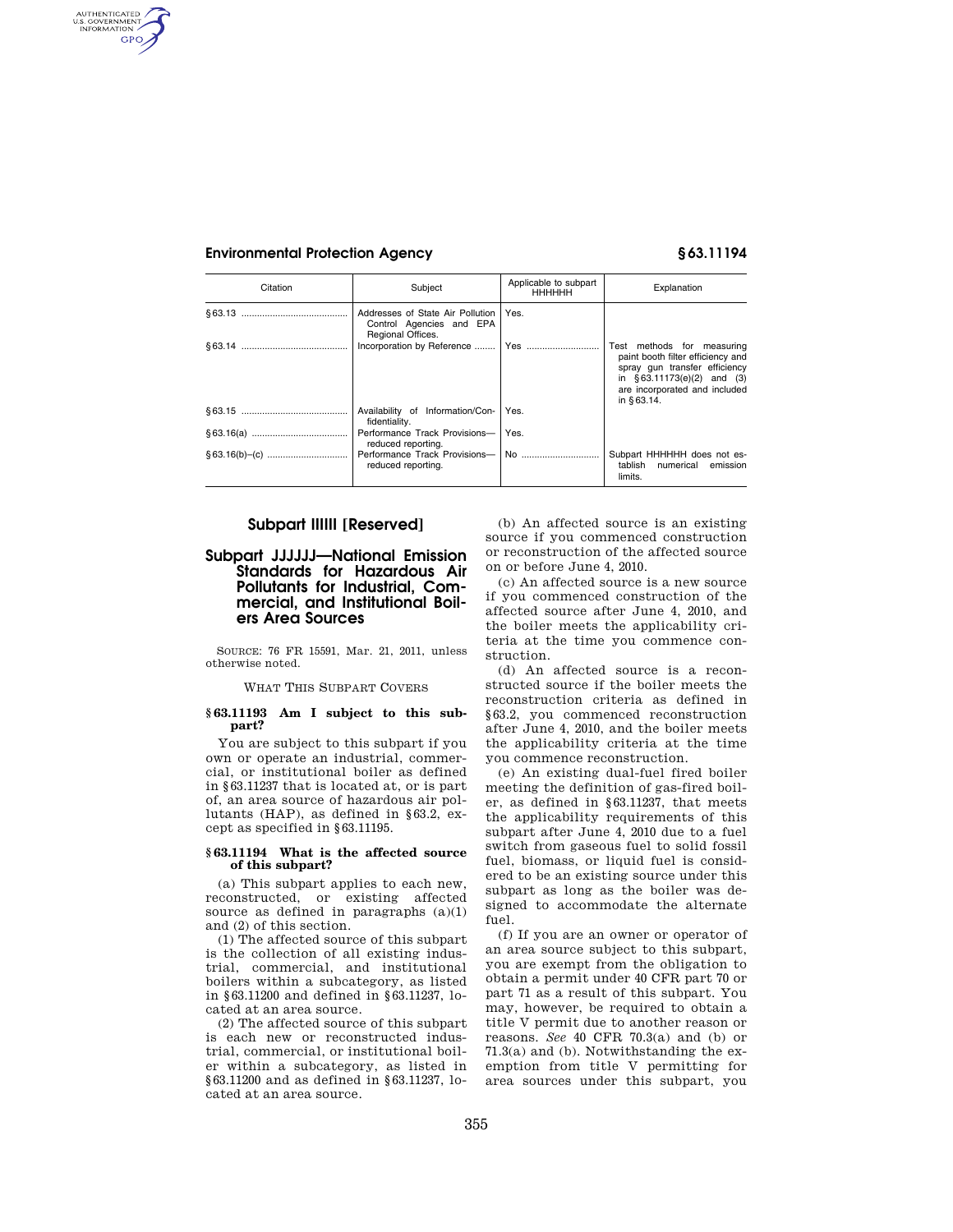must continue to comply with the provisions of this subpart.

[76 FR 15591, Mar. 21, 2011, as amended at 78 FR 7506, Feb. 1, 2013]

### **§ 63.11195 Are any boilers not subject to this subpart?**

The types of boilers listed in paragraphs (a) through (k) of this section are not subject to this subpart and to any requirements in this subpart.

(a) Any boiler specifically listed as, or included in the definition of, an affected source in another standard(s) under this part.

(b) Any boiler specifically listed as an affected source in another standard(s) established under section 129 of the Clean Air Act.

(c) A boiler required to have a permit under section 3005 of the Solid Waste Disposal Act or covered by subpart EEE of this part (e.g., hazardous waste boilers), unless such units do not combust hazardous waste and combust comparable fuels.

(d) A boiler that is used specifically for research and development. This exemption does not include boilers that solely or primarily provide steam (or heat) to a process or for heating at a research and development facility. This exemption does not prohibit the use of the steam (or heat) generated from the boiler during research and development, however, the boiler must be concurrently and primarily engaged in research and development for the exemption to apply.

(e) A gas-fired boiler as defined in this subpart.

(f) A hot water heater as defined in this subpart.

(g) Any boiler that is used as a control device to comply with another subpart of this part, or part 60, part 61, or part 65 of this chapter provided that at least 50 percent of the average annual heat input during any 3 consecutive calendar years to the boiler is provided by regulated gas streams that are subject to another standard.

(h) Temporary boilers as defined in this subpart.

(i) Residential boilers as defined in this subpart.

(j) Electric boilers as defined in this subpart.

# **§ 63.11195 40 CFR Ch. I (7–1–15 Edition)**

(k) An electric utility steam generating unit (EGU) covered by subpart UUUUU of this part.

[76 FR 15591, Mar. 21, 2011, as amended at 78 FR 7506, Feb. 1, 2013]

# **§ 63.11196 What are my compliance dates?**

(a) If you own or operate an existing affected boiler, you must achieve compliance with the applicable provisions in this subpart as specified in paragraphs (a)(1) through (3) of this section.

(1) If the existing affected boiler is subject to a work practice or management practice standard of a tune-up, you must achieve compliance with the work practice or management practice standard no later than March 21, 2014.

(2) If the existing affected boiler is subject to emission limits, you must achieve compliance with the emission limits no later than March 21, 2014.

(3) If the existing affected boiler is subject to the energy assessment requirement, you must achieve compliance with the energy assessment requirement no later than March 21, 2014.

(b) If you start up a new affected source on or before May 20, 2011, you must achieve compliance with the provisions of this subpart no later than May 20, 2011.

(c) If you start up a new affected source after May 20, 2011, you must achieve compliance with the provisions of this subpart upon startup of your affected source.

(d) If you own or operate an industrial, commercial, or institutional boiler and would be subject to this subpart except for the exemption in §63.11195(b) for commercial and industrial solid waste incineration units covered by 40 CFR part 60, subpart CCCC or subpart DDDD, and you cease combusting solid waste, you must be in compliance with this subpart on the effective date of the waste to fuel switch as specified in  $§60.2145(a)(2)$  and (3) of subpart CCCC or §60.2710(a)(2) and (3) of subpart DDDD.

[76 FR 15591, Mar. 21, 2011, as amended at 78 FR 7506, Feb. 1, 2013]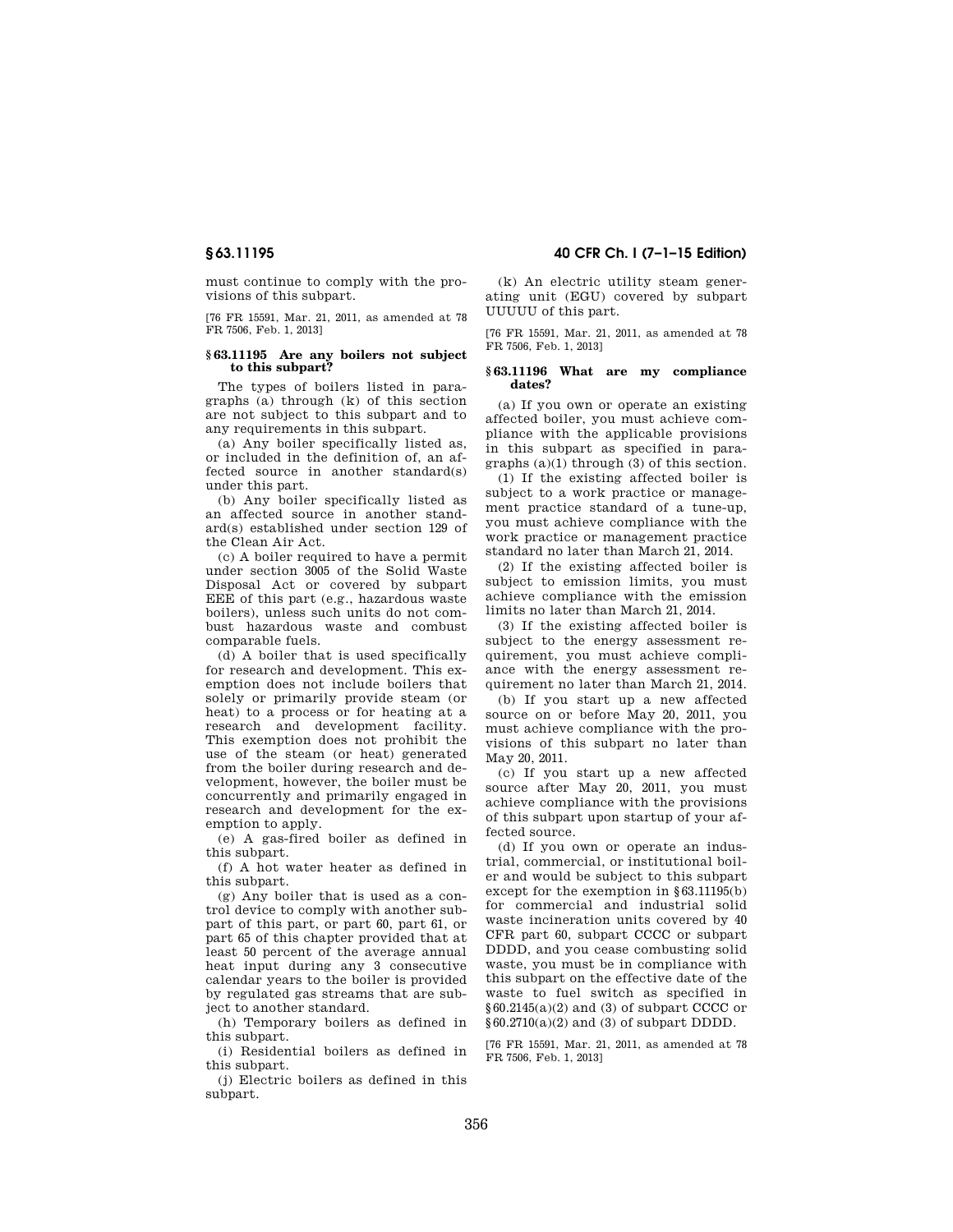EMISSION LIMITS, WORK PRACTICE<br>STANDARDS. EMISSION REDUCTION STANDARDS, EMISSION MEASURES, AND MANAGEMENT PRAC-**TICES** 

### **§ 63.11200 What are the subcategories of boilers?**

The subcategories of boilers, as defined in §63.11237 are:

 $(a)$  Coal.

(b) Biomass.

(c) Oil.

(d) Seasonal boilers.

(e) Oil-fired boilers with heat input capacity of equal to or less than 5 million British thermal units (Btu) per hour.

(f) Boilers with an oxygen trim system that maintains an optimum air-tofuel ratio that would otherwise be subject to a biennial tune-up.

(g) Limited-use boilers.

[78 FR 7506, Feb. 1, 2013]

#### **§ 63.11201 What standards must I meet?**

(a) You must comply with each emission limit specified in Table 1 to this subpart that applies to your boiler.

(b) You must comply with each work practice standard, emission reduction measure, and management practice specified in Table 2 to this subpart that applies to your boiler. An energy assessment completed on or after January 1, 2008 that meets or is amended to meet the energy assessment requirements in Table 2 to this subpart satisfies the energy assessment requirement. A facility that operates under an energy management program established through energy management systems compatible with ISO 50001, that includes the affected units, also satisfies the energy assessment requirement.

(c) You must comply with each operating limit specified in Table 3 to this subpart that applies to your boiler.

(d) These standards apply at all times the affected boiler is operating, except during periods of startup and shutdown as defined in §63.11237, during which time you must comply only with Table 2 to this subpart.

[76 FR 15591, Mar. 21, 2011, as amended at 78 FR 7506, Feb. 1, 2013]

GENERAL COMPLIANCE REQUIREMENTS

#### **§ 63.11205 What are my general requirements for complying with this subpart?**

(a) At all times you must operate and maintain any affected source, including associated air pollution control equipment and monitoring equipment, in a manner consistent with safety and good air pollution control practices for minimizing emissions. The general duty to minimize emissions does not require you to make any further efforts to reduce emissions if levels required by this standard have been achieved. Determination of whether such operation and maintenance procedures are being used will be based on information available to the Administrator that may include, but is not limited to, monitoring results, review of operation and maintenance procedures, review of operation and maintenance records, and inspection of the source.

(b) You must demonstrate compliance with all applicable emission limits using performance stack testing, fuel analysis, or a continuous monitoring system (CMS), including a continuous emission monitoring system (CEMS), a continuous opacity monitoring system (COMS), or a continuous parameter monitoring system (CPMS), where applicable. You may demonstrate compliance with the applicable mercury emission limit using fuel analysis if the emission rate calculated according to §63.11211(c) is less than the applicable emission limit. Otherwise, you must demonstrate compliance using stack testing.

(c) If you demonstrate compliance with any applicable emission limit through performance stack testing and subsequent compliance with operating limits (including the use of CPMS), with a CEMS, or with a COMS, you must develop a site-specific monitoring plan according to the requirements in paragraphs  $(c)(1)$  through  $(3)$  of this section for the use of any CEMS, COMS, or CPMS. This requirement also applies to you if you petition the EPA Administrator for alternative monitoring parameters under §63.8(f).

(1) For each CMS required in this section (including CEMS, COMS, or CPMS), you must develop, and submit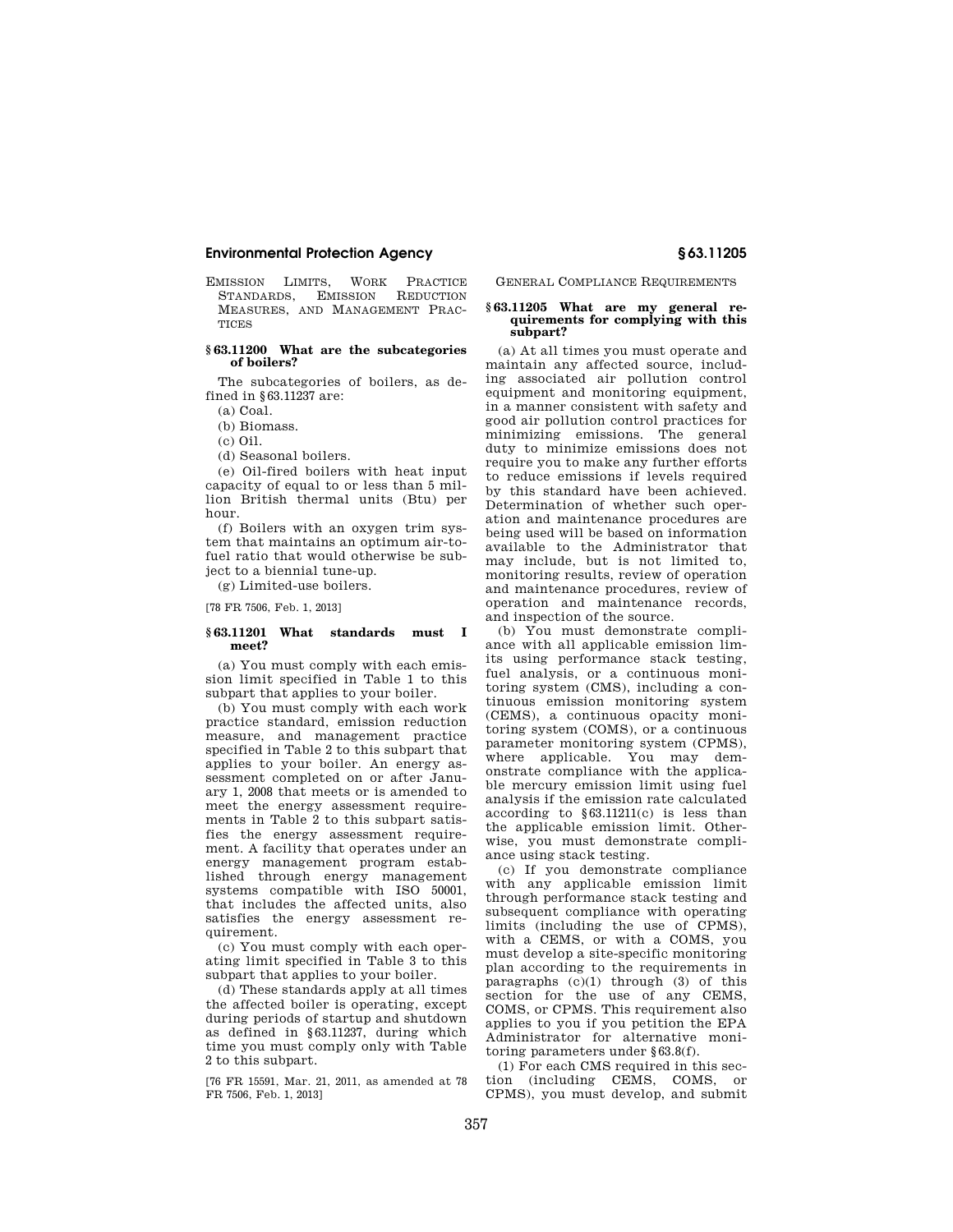to the Administrator for approval upon request, a site-specific monitoring plan that addresses paragraphs  $(c)(1)(i)$ through (vi) of this section. You must submit this site-specific monitoring plan, if requested, at least 60 days before your initial performance evaluation of your CMS. This requirement to develop and submit a site-specific monitoring plan does not apply to affected sources with existing CEMS or COMS operated according to the performance specifications under appendix B to part 60 of this chapter and that meet the requirements of §63.11224.

(i) Installation of the CMS sampling probe or other interface at a measurement location relative to each affected process unit such that the measurement is representative of control of the exhaust emissions (e.g., on or downstream of the last control device);

(ii) Performance and equipment specifications for the sample interface, the pollutant concentration or parametric signal analyzer, and the data collection and reduction systems; and

(iii) Performance evaluation procedures and acceptance criteria (*e.g.,*  calibrations).

(iv) Ongoing operation and maintenance procedures in accordance with the general requirements of  $§63.8(c)(1)(ii)$ , (c)(3), and (c)(4)(ii);

(v) Ongoing data quality assurance procedures in accordance with the general requirements of §63.8(d); and

(vi) Ongoing recordkeeping and reporting procedures in accordance with the general requirements of  $§63.10(c)$ (as applicable in Table 8 to this subpart), (e)(1), and (e)(2)(i).

(2) You must conduct a performance evaluation of each CMS in accordance with your site-specific monitoring plan.

(3) You must operate and maintain the CMS in continuous operation according to the site-specific monitoring plan.

[76 FR 15591, Mar. 21, 2011, as amended at 78 FR 7506, Feb. 1, 2013]

**§ 63.11210 40 CFR Ch. I (7–1–15 Edition)** 

INITIAL COMPLIANCE REQUIREMENTS

#### **§ 63.11210 What are my initial compliance requirements and by what date must I conduct them?**

(a) You must demonstrate initial compliance with each emission limit specified in Table 1 to this subpart that applies to you by either conducting performance (stack) tests, as applicable, according to §63.11212 and Table 4 to this subpart or, for mercury, conducting fuel analyses, as applicable, according to §63.11213 and Table 5 to this subpart.

(b) For existing affected boilers that have applicable emission limits, you must demonstrate initial compliance with the applicable emission limits no later than 180 days after the compliance date that is specified in §63.11196 and according to the applicable provisions in  $§63.7(a)(2)$ , except as provided in paragraph (j) of this section.

(c) For existing affected boilers that have applicable work practice standards, management practices, or emission reduction measures, you must demonstrate initial compliance no later than the compliance date that is specified in §63.11196 and according to the applicable provisions in  $§63.7(a)(2),$ except as provided in paragraph (j) of this section.

(d) For new or reconstructed affected boilers that have applicable emission limits, you must demonstrate initial compliance with the applicable emission limits no later than 180 days after March 21, 2011 or within 180 days after startup of the source, whichever is later, according to  $§ 63.7(a)(2)(ix)$ .

(e) For new or reconstructed oil-fired boilers that combust only oil that contains no more than 0.50 weight percent sulfur or a mixture of 0.50 weight percent sulfur oil with other fuels not subject to a PM emission limit under this subpart and that do not use a postcombustion technology (except a wet scrubber) to reduce particulate matter (PM) or sulfur dioxide emissions, you are not subject to the PM emission limit in Table 1 of this subpart providing you monitor and record on a monthly basis the type of fuel combusted. If you intend to burn a new type of fuel or fuel mixture that does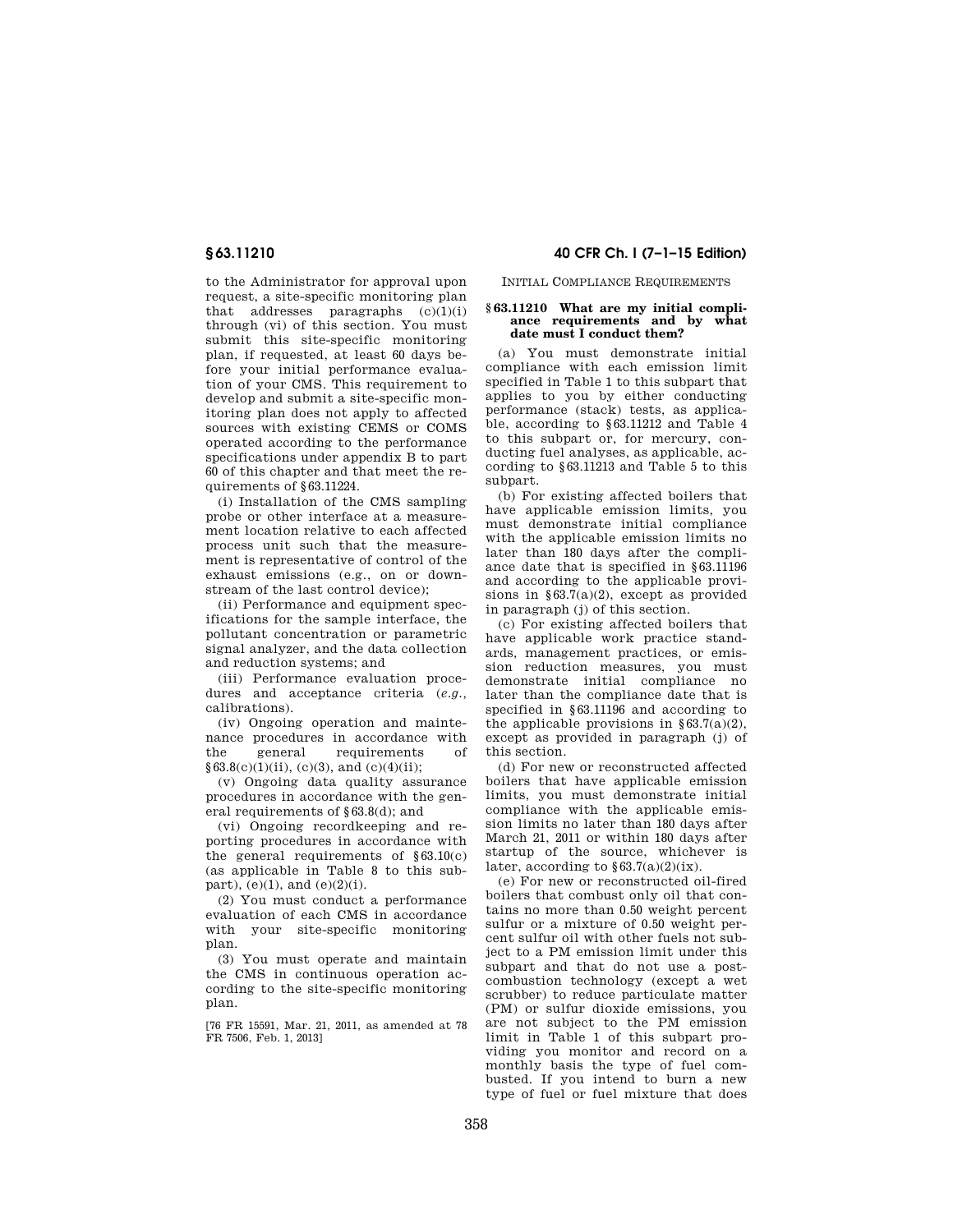not meet the requirements of this paragraph, you must conduct a performance test within 60 days of burning the new fuel.

(f) For new or reconstructed affected boilers that have applicable work practice standards or management practices, you are not required to complete an initial performance tune-up, but you are required to complete the applicable biennial or 5-year tune-up as specified in §63.11223 no later than 25 months or 61 months, respectively, after the initial startup of the new or reconstructed affected source.

(g) For affected boilers that ceased burning solid waste consistent with §63.11196(d) and for which your initial compliance date has passed, you must demonstrate compliance within 60 days of the effective date of the waste-tofuel switch as specified in  $§ 60.2145(a)(2)$ and (3) of subpart CCCC or  $§60.2710(a)(2)$ and (3) of subpart DDDD. If you have not conducted your compliance demonstration for this subpart within the previous 12 months, you must complete all compliance demonstrations for this subpart before you commence or recommence combustion of solid waste.

(h) For affected boilers that switch fuels or make a physical change to the boiler that results in the applicability of a different subcategory within subpart JJJJJJ or the boiler becoming subject to subpart JJJJJJ, you must demonstrate compliance within 180 days of the effective date of the fuel switch or the physical change. Notification of such changes must be submitted according to  $§63.11225(g)$ .

(i) For boilers located at existing major sources of HAP that limit their potential to emit (e.g., make a physical change or take a permit limit) such that the existing major source becomes an area source, you must comply with the applicable provisions as specified in paragraphs  $(i)(1)$  through  $(3)$  of this section.

(1) Any such existing boiler at the existing source must demonstrate compliance with subpart JJJJJJ within 180 days of the later of March 21, 2014 or upon the existing major source commencing operation as an area source.

(2) Any new or reconstructed boiler at the existing source must demonstrate compliance with subpart JJJJJJ within 180 days of the later of March 21, 2011 or startup.

(3) Notification of such changes must be submitted according to §63.11225(g).

(j) For existing affected boilers that have not operated between the effective date of the rule and the compliance date that is specified for your source in §63.11196, you must comply with the applicable provisions as specified in paragraphs  $(j)(1)$  through  $(3)$  of this section.

(1) You must complete the initial compliance demonstration, if subject to the emission limits in Table 1 to this subpart, as specified in paragraphs (a) and (b) of this section, no later than 180 days after the re-start of the affected boiler and according to the applicable provisions in  $§ 63.7(a)(2)$ .

(2) You must complete the initial performance tune-up, if subject to the tune-up requirements in §63.11223, by following the procedures described in §63.11223(b) no later than 30 days after the re-start of the affected boiler.

(3) You must complete the one-time energy assessment, if subject to the energy assessment requirements specified in Table 2 to this subpart, no later than the compliance date specified in §63.11196.

[76 FR 15591, Mar. 21, 2011, as amended at 78 FR 7507, Feb. 1, 2013]

#### **§ 63.11211 How do I demonstrate initial compliance with the emission limits?**

(a) For affected boilers that demonstrate compliance with any of the emission limits of this subpart through performance (stack) testing, your initial compliance requirements include conducting performance tests according to §63.11212 and Table 4 to this subpart, conducting a fuel analysis for each type of fuel burned in your boiler according to §63.11213 and Table 5 to this subpart, establishing operating limits according to §63.11222, Table 6 to this subpart and paragraph (b) of this section, as applicable, and conducting CMS performance evaluations according to §63.11224. For affected boilers that burn a single type of fuel, you are exempted from the compliance requirements of conducting a fuel analysis for each type of fuel burned in your boiler. For purposes of this subpart, boilers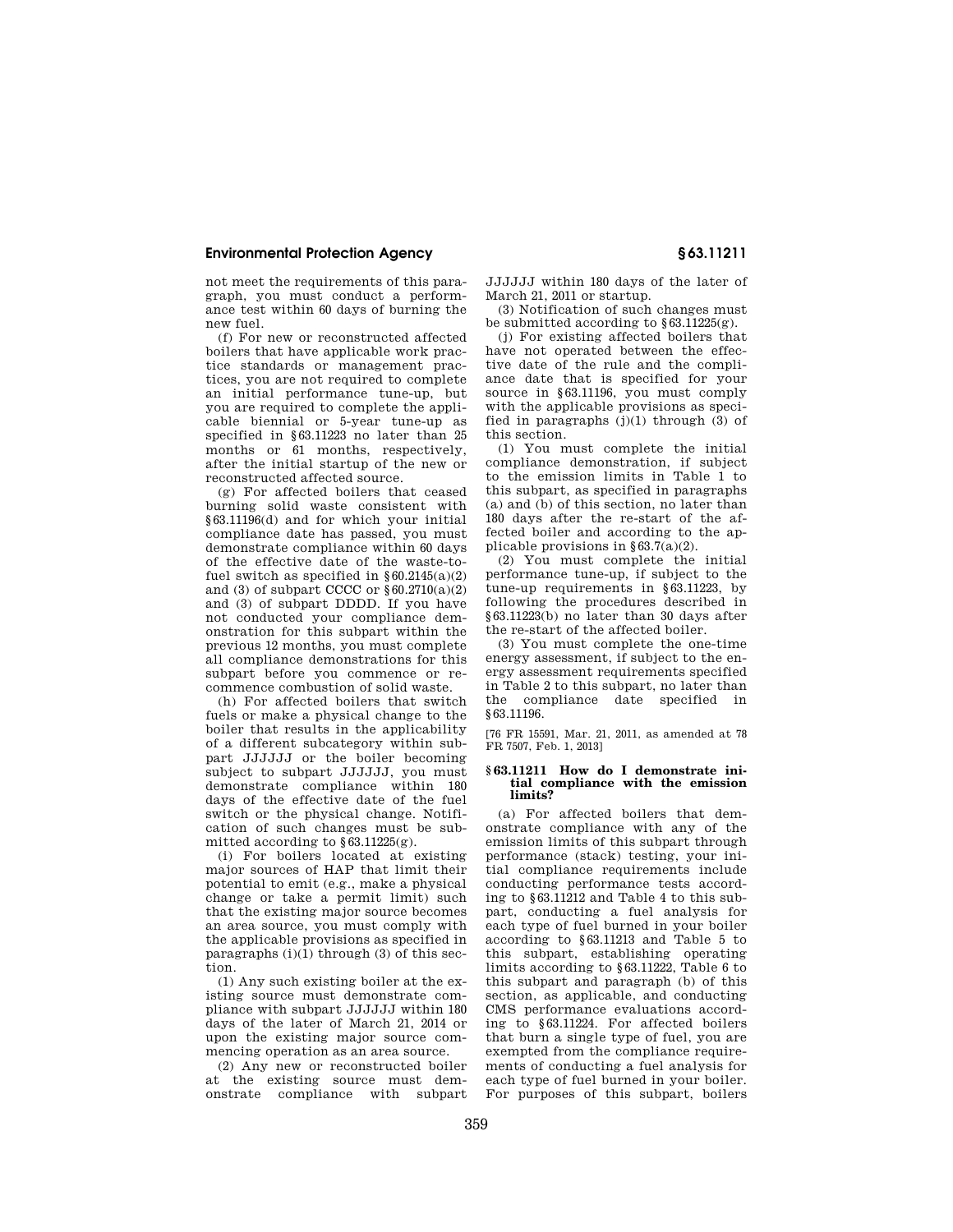that use a supplemental fuel only for startup, unit shutdown, and transient flame stability purposes still qualify as affected boilers that burn a single type of fuel, and the supplemental fuel is not subject to the fuel analysis requirements under §63.11213 and Table 5 to this subpart.

(b) You must establish parameter operating limits according to paragraphs (b)(1) through (4) of this section.

(1) For a wet scrubber, you must establish the minimum scrubber liquid flow rate and minimum scrubber pressure drop as defined in §63.11237, as your operating limits during the threerun performance stack test. If you use a wet scrubber and you conduct separate performance stack tests for PM and mercury emissions, you must establish one set of minimum scrubber liquid flow rate and pressure drop operating limits. If you conduct multiple performance stack tests, you must set the minimum scrubber liquid flow rate and pressure drop operating limits at the highest minimum values established during the performance stack tests.

(2) For an electrostatic precipitator operated with a wet scrubber, you must establish the minimum total secondary electric power (secondary voltage and secondary current), as defined in §63.11237, as your operating limits dur-

**§ 63.11212 40 CFR Ch. I (7–1–15 Edition)** 

ing the three-run performance stack test.

(3) For activated carbon injection, you must establish the minimum activated carbon injection rate, as defined in §63.11237, as your operating limit during the three-run performance stack test.

(4) The operating limit for boilers with fabric filters that demonstrate continuous compliance through bag leak detection systems is that a bag leak detection system be installed according to the requirements in §63.11224, and that each fabric filter must be operated such that the bag leak detection system alarm does not sound more than 5 percent of the operating time during a 6-month period.

(c) If you elect to demonstrate compliance with an applicable mercury emission limit through fuel analysis, you must conduct fuel analyses according to §63.11213 and Table 5 to this subpart and follow the procedures in paragraphs (c)(1) through (3) of this section.

(1) If you burn more than one fuel type, you must determine the fuel type, or mixture, you could burn in your boiler that would result in the maximum emission rates of mercury.

(2) You must determine the 90th percentile confidence level fuel mercury concentration of the composite samples analyzed for each fuel type using Equation 1 of this section.

 $P_{90}$  = mean + (SD \* t)  $(Eq. 1)$ 

Where:

- $P_{90}$  = 90th percentile confidence level mercury concentration, in pounds per million Btu.
- mean = Arithmetic average of the fuel mercury concentration in the fuel samples analyzed according to §63.11213, in units of pounds per million Btu.
- SD = Standard deviation of the mercury concentration in the fuel samples analyzed according to §63.11213, in units of pounds per million Btu.
- t = t distribution critical value for 90th percentile (0.1) probability for the appropriate degrees of freedom (number of samples minus one) as obtained from a Distribution Critical Value Table.

(3) To demonstrate compliance with the applicable mercury emission limit, the emission rate that you calculate for your boiler using Equation 1 of this section must be less than the applicable mercury emission limit.

[76 FR 15591, Mar. 21, 2011, as amended at 78 FR 7508, Feb. 1, 2013]

#### **§ 63.11212 What stack tests and procedures must I use for the performance tests?**

(a) You must conduct all performance tests according to  $§63.7(c)$ , (d), (f), and (h). You must also develop a sitespecific test plan according to the requirements in §63.7(c).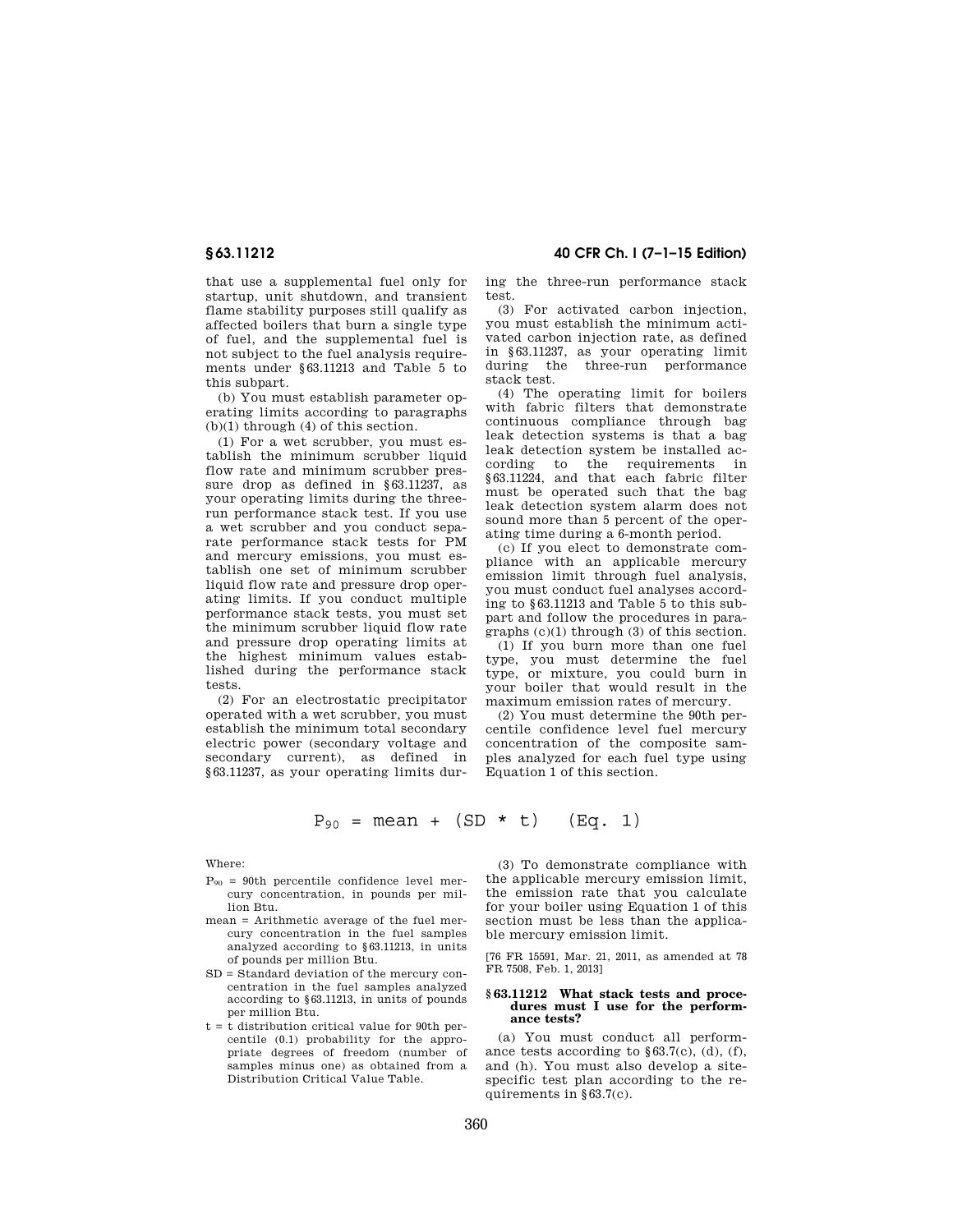(b) You must conduct each stack test according to the requirements in Table 4 to this subpart. Boilers that use a CEMS for carbon monoxide (CO) are exempt from the initial CO performance testing in Table 4 to this subpart and the oxygen concentration operating limit requirement specified in Table 3 to this subpart.

(c) You must conduct performance stack tests at the representative operating load conditions while burning the type of fuel or mixture of fuels that have the highest emissions potential for each regulated pollutant, and you must demonstrate initial compliance and establish your operating limits based on these performance stack tests. For subcategories with more than one emission limit, these requirements could result in the need to conduct more than one performance stack test. Following each performance stack test and until the next performance stack test, you must comply with the operating limit for operating load conditions specified in Table 3 to this subpart.

(d) You must conduct a minimum of three separate test runs for each performance stack test required in this section, as specified in §63.7(e)(3) and in accordance with the provisions in Table 4 to this subpart.

(e) To determine compliance with the emission limits, you must use the F-Factor methodology and equations in sections 12.2 and 12.3 of EPA Method 19 of appendix A–7 to part 60 of this chapter to convert the measured PM concentrations and the measured mercury concentrations that result from the performance test to pounds per million Btu heat input emission rates.

[76 FR 15591, Mar. 21, 2011, as amended at 78 FR 7508, Feb. 1, 2013]

### **§ 63.11213 What fuel analyses and procedures must I use for the performance tests?**

(a) You must conduct fuel analyses according to the procedures in paragraphs (b) and (c) of this section and Table 5 to this subpart, as applicable. You are not required to conduct fuel analyses for fuels used for only startup, unit shutdown, and transient flame stability purposes. You are required to conduct fuel analyses only for fuels and

units that are subject to emission limits for mercury in Table 1 of this subpart.

(b) At a minimum, you must obtain three composite fuel samples for each fuel type according to the procedures in Table 5 to this subpart. Each composite sample must consist of a minimum of three samples collected at approximately equal intervals during a test run period.

(c) Determine the concentration of mercury in the fuel in units of pounds per million Btu of each composite sample for each fuel type according to the procedures in Table 5 to this subpart.

#### **§ 63.11214 How do I demonstrate initial compliance with the work practice standard, emission reduction measures, and management practice?**

(a) If you own or operate an existing or new coal-fired boiler with a heat input capacity of less than 10 million Btu per hour, you must conduct a performance tune-up according to §63.11223(b) and you must submit a signed statement in the Notification of Compliance Status report that indicates that you conducted a tune-up of the boiler.

(b) If you own or operate an existing or new biomass-fired boiler or an existing or new oil-fired boiler, you must conduct a performance tune-up according to §63.11223(b) and you must submit a signed statement in the Notification of Compliance Status report that indicates that you conducted a tune-up of the boiler.

(c) If you own or operate an existing affected boiler with a heat input capacity of 10 million Btu per hour or greater, you must submit a signed certification in the Notification of Compliance Status report that an energy assessment of the boiler and its energy use systems was completed according to Table 2 to this subpart and is an accurate depiction of your facility.

(d) If you own or operate a boiler subject to emission limits in Table 1 of this subpart, you must minimize the boiler's startup and shutdown periods following the manufacturer's recommended procedures, if available. If manufacturer's recommended procedures are not available, you must follow recommended procedures for a unit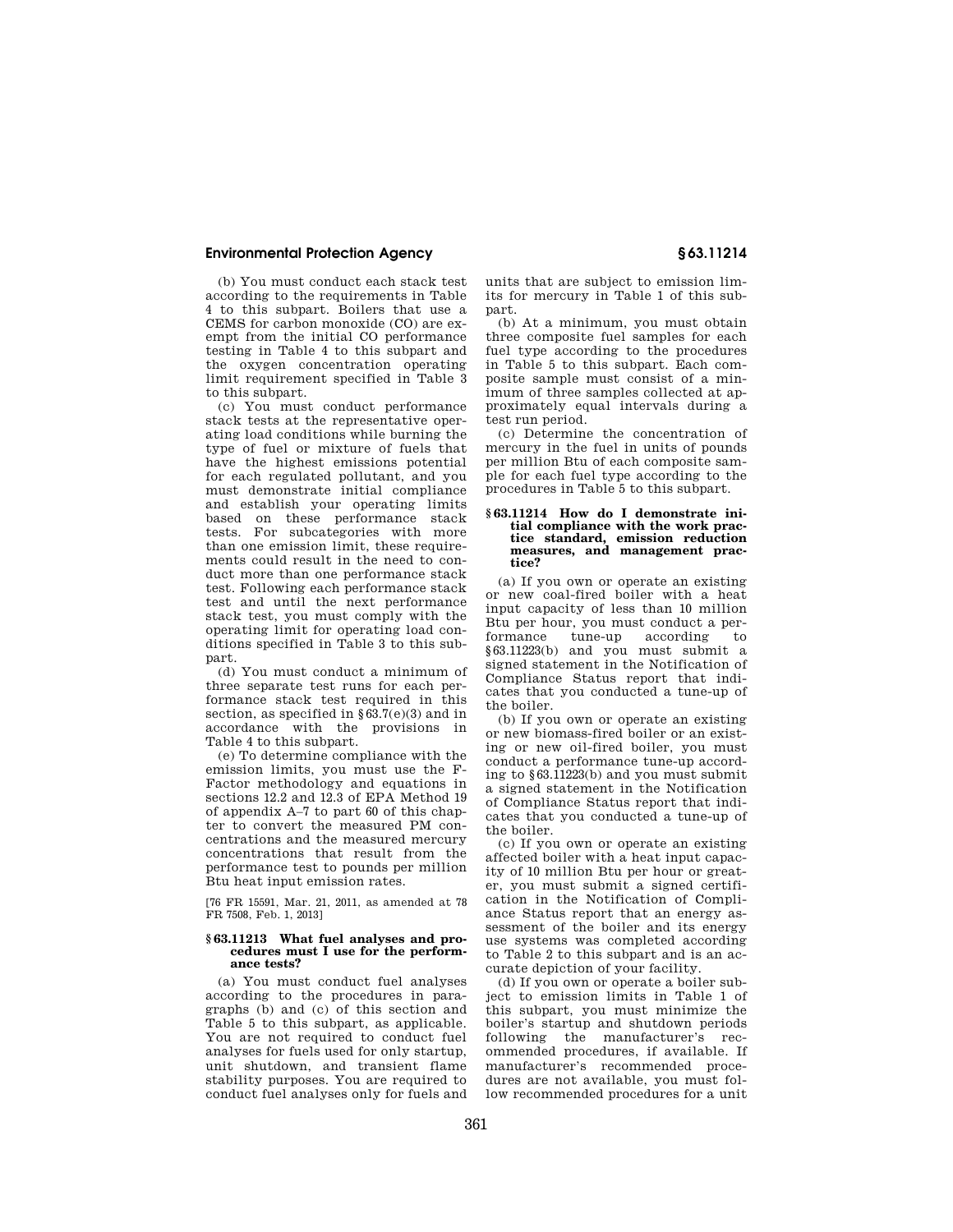of similar design for which manufacturer's recommended procedures are available. You must submit a signed statement in the Notification of Compliance Status report that indicates that you conducted startups and shutdowns according to the manufacturer's recommended procedures or procedures specified for a boiler of similar design if manufacturer's recommended procedures are not available.

[76 FR 15591, Mar. 21, 2011, as amended at 78 FR 7508, Feb. 1, 2013]

CONTINUOUS COMPLIANCE REQUIREMENTS

#### **§ 63.11220 When must I conduct subsequent performance tests or fuel analyses?**

(a) If your boiler has a heat input capacity of 10 million British thermal units per hour or greater, you must conduct all applicable performance (stack) tests according to §63.11212 on a triennial basis, except as specified in paragraphs (b) through (d) of this section. Triennial performance tests must be completed no more than 37 months after the previous performance test.

(b) When demonstrating initial compliance with the PM emission limit, if your boiler's performance test results show that your PM emissions are equal to or less than half of the PM emission limit, you do not need to conduct further performance tests for PM but must continue to comply with all applicable operating limits and monitoring requirements. If your initial performance test results show that your PM emissions are greater than half of the PM emission limit, you must conduct subsequent performance tests as specified in paragraph (a) of this section.

(c) If you demonstrate compliance with the mercury emission limit based on fuel analysis, you must conduct a fuel analysis according to §63.11213 for each type of fuel burned as specified in paragraphs (c)(1) and (2) of this section. If you plan to burn a new type of fuel or fuel mixture, you must conduct a fuel analysis before burning the new type of fuel or mixture in your boiler. You must recalculate the mercury emission rate using Equation 1 of §63.11211. The recalculated mercury

**§ 63.11220 40 CFR Ch. I (7–1–15 Edition)** 

emission rate must be less than the applicable emission limit.

(1) When demonstrating initial compliance with the mercury emission limit, if the mercury constituents in the fuel or fuel mixture are measured to be equal to or less than half of the mercury emission limit, you do not need to conduct further fuel analysis sampling but must continue to comply with all applicable operating limits and monitoring requirements.

(2) When demonstrating initial compliance with the mercury emission limit, if the mercury constituents in the fuel or fuel mixture are greater than half of the mercury emission limit, you must conduct quarterly sampling.

(d) For existing affected boilers that have not operated since the previous compliance demonstration and more than 3 years have passed since the previous compliance demonstration, you must complete your subsequent compliance demonstration no later than 180 days after the re-start of the affected boiler.

[78 FR 7508, Feb. 1, 2013]

#### **§ 63.11221 Is there a minimum amount of monitoring data I must obtain?**

(a) You must monitor and collect data according to this section and the site-specific monitoring plan required by §63.11205(c).

(b) You must operate the monitoring system and collect data at all required intervals at all times the affected source is operating and compliance is required, except for periods of monitoring system malfunctions or out-ofcontrol periods (see  $§63.8(c)(7)$  of this part), repairs associated with monitoring system malfunctions or out-ofcontrol periods, and required monitoring system quality assurance or quality control activities including, as applicable, calibration checks, required zero and span adjustments, and scheduled CMS maintenance as defined in your site-specific monitoring plan. A monitoring system malfunction is any sudden, infrequent, not reasonably preventable failure of the monitoring system to provide valid data. Monitoring system failures that are caused in part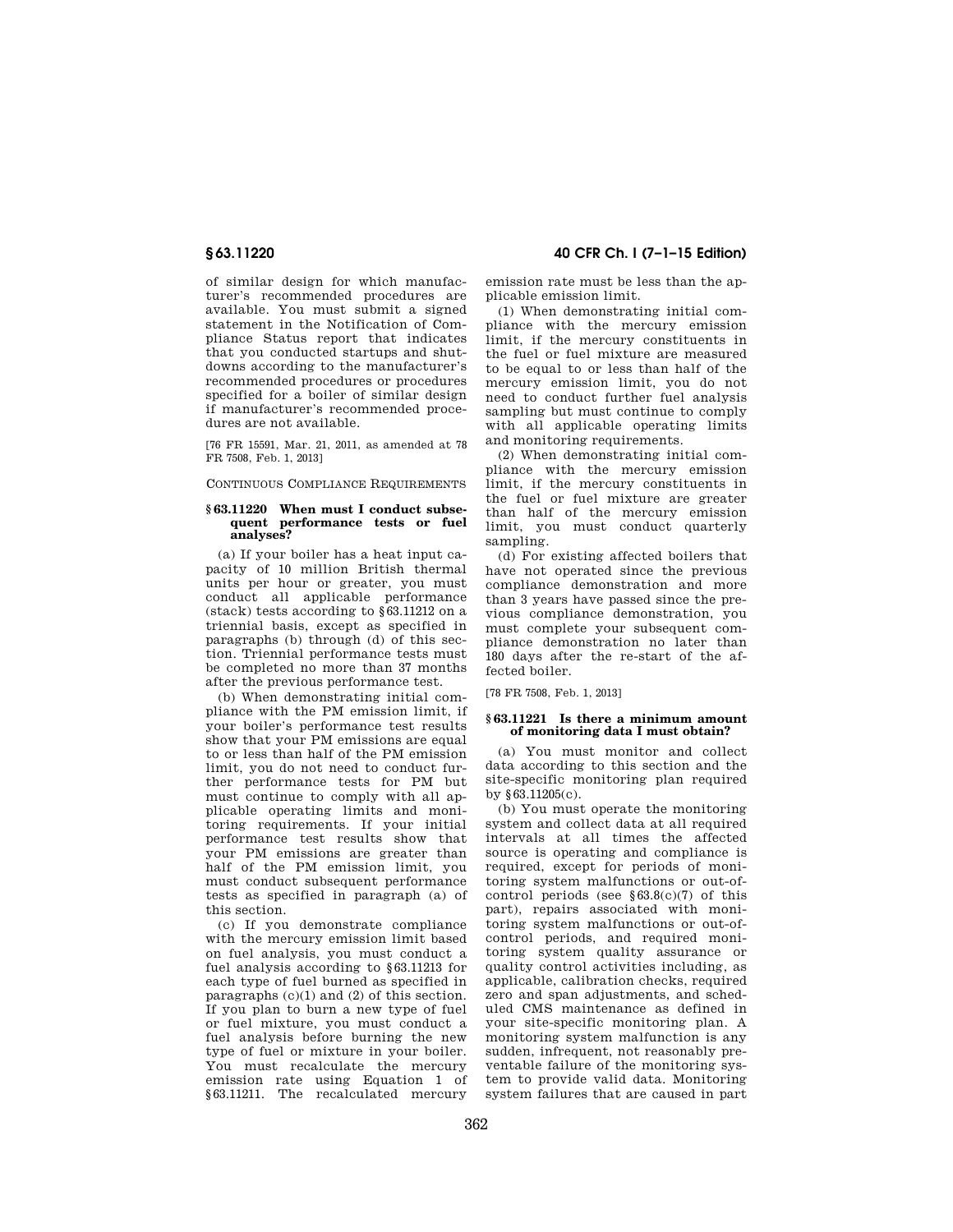by poor maintenance or careless operation are not malfunctions. You are required to complete monitoring system repairs in response to monitoring system malfunctions or out-of-control periods and to return the monitoring system to operation as expeditiously as practicable.

(c) You may not use data collected during monitoring system malfunctions or out-of-control periods, repairs associated with monitoring system malfunctions or out-of-control periods, or required monitoring system quality assurance or quality control activities in calculations used to report emissions or operating levels. Any such periods must be reported according to the requirements in §63.11225. You must use all the data collected during all other periods in assessing the operation of the control device and associated control system.

(d) Except for periods of monitoring system malfunctions or monitoring system out-of-control periods, repairs associated with monitoring system malfunctions or monitoring system out-of-control periods, and required monitoring system quality assurance or quality control activities (including, as applicable, calibration checks, required zero and span adjustments, and scheduled CMS maintenance as defined in your site-specific monitoring plan), failure to collect required data is a deviation of the monitoring requirements.

[78 FR 7508, Feb. 1, 2013]

#### **§ 63.11222 How do I demonstrate continuous compliance with the emission limits?**

(a) You must demonstrate continuous compliance with each emission limit and operating limit in Tables 1 and 3 to this subpart that applies to you according to the methods specified in Table 7 to this subpart and to paragraphs (a)(1) through (4) of this section.

(1) Following the date on which the initial compliance demonstration is completed or is required to be completed under §§63.7 and 63.11196, whichever date comes first, you must continuously monitor the operating parameters. Operation above the established maximum, below the established minimum, or outside the allowable range of the operating limits specified in paragraph (a) of this section constitutes a deviation from your operating limits established under this subpart, except during performance tests conducted to determine compliance with the emission and operating limits or to establish new operating limits. Operating limits are confirmed or reestablished during performance tests.

(2) If you have an applicable mercury or PM emission limit, you must keep records of the type and amount of all fuels burned in each boiler during the reporting period to demonstrate that all fuel types and mixtures of fuels burned would result in lower emissions of mercury than the applicable emission limit (if you demonstrate compliance through fuel analysis), or result in lower fuel input of mercury than the maximum values calculated during the last performance stack test (if you demonstrate compliance through performance stack testing).

(3) If you have an applicable mercury emission limit and you plan to burn a new type of fuel, you must determine the mercury concentration for any new fuel type in units of pounds per million Btu, using the procedures in Equation 1 of §63.11211 based on supplier data or your own fuel analysis, and meet the requirements in paragraphs (a)(3)(i) or (ii) of this section.

(i) The recalculated mercury emission rate must be less than the applicable emission limit.

(ii) If the mercury concentration is higher than mercury fuel input during the previous performance test, then you must conduct a new performance test within 60 days of burning the new fuel type or fuel mixture according to the procedures in §63.11212 to demonstrate that the mercury emissions do not exceed the emission limit.

(4) If your unit is controlled with a fabric filter, and you demonstrate continuous compliance using a bag leak detection system, you must initiate corrective action within 1 hour of a bag leak detection system alarm and operate and maintain the fabric filter system such that the alarm does not sound more than 5 percent of the operating time during a 6-month period. You must also keep records of the date, time, and duration of each alarm, the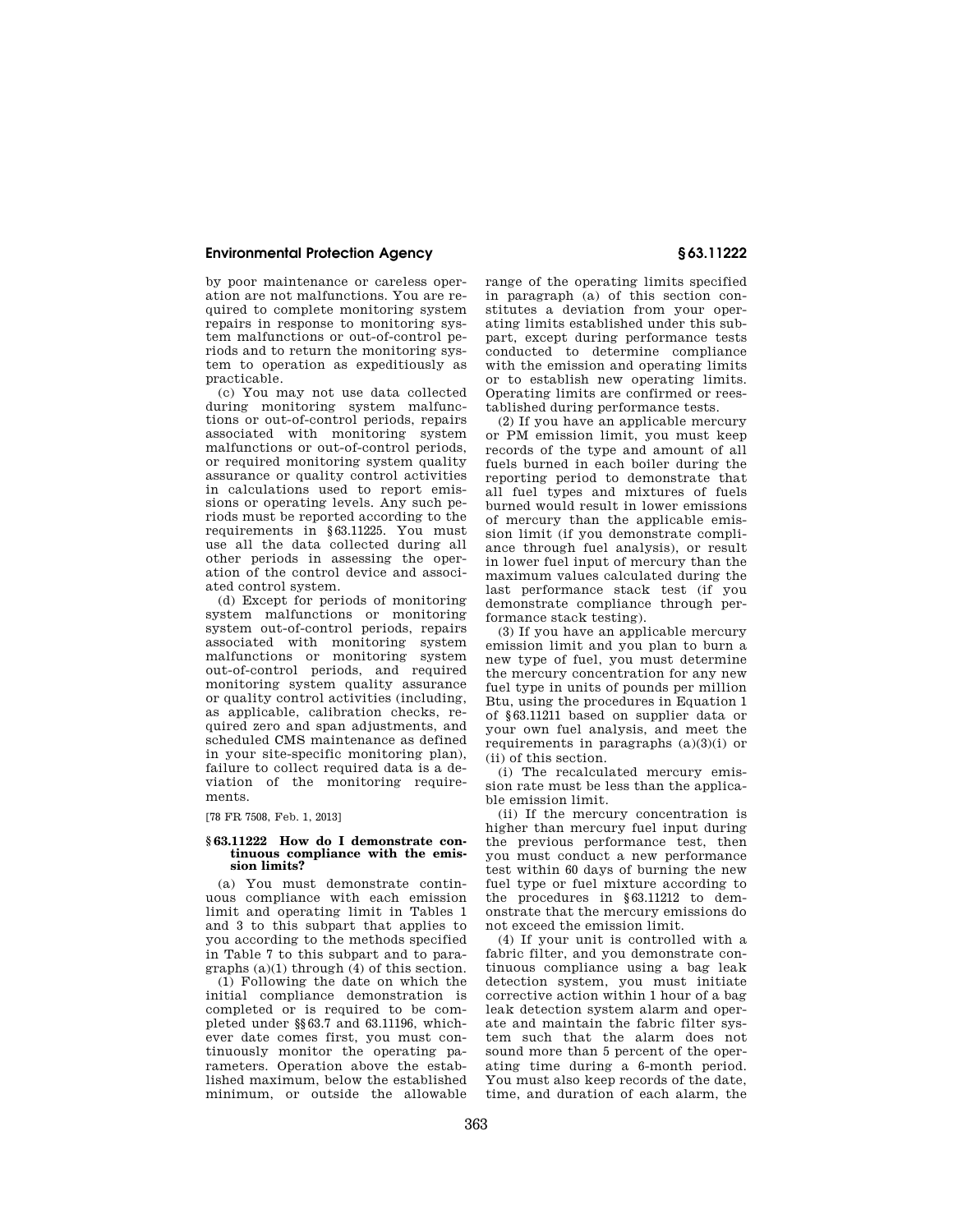time corrective action was initiated and completed, and a brief description of the cause of the alarm and the corrective action taken. You must also record the percent of the operating time during each 6-month period that the alarm sounds. In calculating this operating time percentage, if inspection of the fabric filter demonstrates that no corrective action is required, no alarm time is counted. If corrective action is required, each alarm is counted as a minimum of 1 hour. If you take longer than 1 hour to initiate corrective action, the alarm time is counted as the actual amount of time taken to initiate corrective action.

(b) You must report each instance in which you did not meet each emission limit and operating limit in Tables 1 and 3 to this subpart that apply to you. These instances are deviations from the emission limits in this subpart. These deviations must be reported according to the requirements in §63.11225.

#### **§ 63.11223 How do I demonstrate continuous compliance with the work practice and management practice standards?**

(a) For affected sources subject to the work practice standard or the management practices of a tune-up, you must conduct a performance tune-up according to paragraph (b) of this section and keep records as required in §63.11225(c) to demonstrate continuous compliance. You must conduct the tune-up while burning the type of fuel (or fuels in the case of boilers that routinely burn two types of fuels at the same time) that provided the majority of the heat input to the boiler over the 12 months prior to the tune-up.

(b) Except as specified in paragraphs (c) through (f) of this section, you must conduct a tune-up of the boiler biennially to demonstrate continuous compliance as specified in paragraphs (b)(1) through (7) of this section. Each biennial tune-up must be conducted no more than 25 months after the previous tune-up. For a new or reconstructed boiler, the first biennial tune-up must be no later than 25 months after the initial startup of the new or reconstructed boiler.

**§ 63.11223 40 CFR Ch. I (7–1–15 Edition)** 

(1) As applicable, inspect the burner, and clean or replace any components of the burner as necessary (you may delay the burner inspection until the next scheduled unit shutdown, not to exceed 36 months from the previous inspection). Units that produce electricity for sale may delay the burner inspection until the first outage, not to exceed 36 months from the previous inspection.

(2) Inspect the flame pattern, as applicable, and adjust the burner as necessary to optimize the flame pattern. The adjustment should be consistent with the manufacturer's specifications, if available.

(3) Inspect the system controlling the air-to-fuel ratio, as applicable, and ensure that it is correctly calibrated and functioning properly (you may delay the inspection until the next scheduled unit shutdown, not to exceed 36 months from the previous inspection). Units that produce electricity for sale may delay the inspection until the first outage, not to exceed 36 months from the previous inspection.

(4) Optimize total emissions of CO. This optimization should be consistent with the manufacturer's specifications, if available, and with any nitrogen oxide requirement to which the unit is subject.

(5) Measure the concentrations in the effluent stream of CO in parts per million, by volume, and oxygen in volume percent, before and after the adjustments are made (measurements may be either on a dry or wet basis, as long as it is the same basis before and after the adjustments are made). Measurements may be taken using a portable CO analyzer.

(6) Maintain on-site and submit, if requested by the Administrator, a report containing the information in paragraphs  $(b)(6)(i)$  through (iii) of this section.

(i) The concentrations of CO in the effluent stream in parts per million, by volume, and oxygen in volume percent, measured at high fire or typical operating load, before and after the tune-up of the boiler.

(ii) A description of any corrective actions taken as a part of the tune-up of the boiler.

(iii) The type and amount of fuel used over the 12 months prior to the tune-up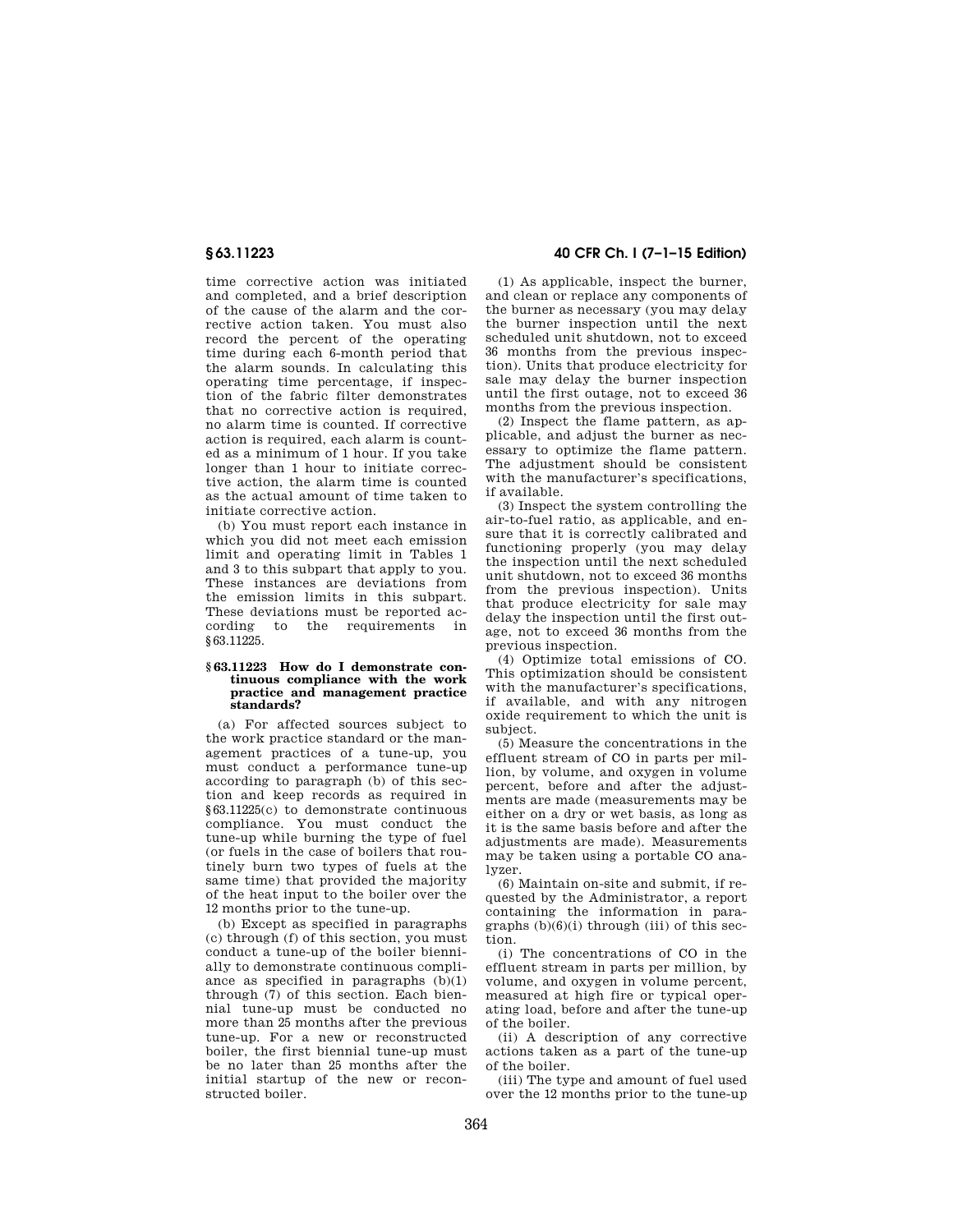of the boiler, but only if the unit was physically and legally capable of using more than one type of fuel during that period. Units sharing a fuel meter may estimate the fuel use by each unit.

(7) If the unit is not operating on the required date for a tune-up, the tuneup must be conducted within 30 days of startup.

(c) Boilers with an oxygen trim system that maintains an optimum air-tofuel ratio that would otherwise be subject to a biennial tune-up must conduct a tune-up of the boiler every 5 years as specified in paragraphs (b)(1) through (7) of this section. Each 5-year tune-up must be conducted no more than 61 months after the previous tune-up. For a new or reconstructed boiler with an oxygen trim system, the first 5-year tune-up must be no later than 61 months after the initial startup. You may delay the burner inspection specified in paragraph (b)(1) of this section and inspection of the system controlling the air-to-fuel ratio specified in paragraph (b)(3) of this section until the next scheduled unit shutdown, but you must inspect each burner and system controlling the air-to-fuel ratio at least once every 72 months.

(d) Seasonal boilers must conduct a tune-up every 5 years as specified in paragraphs  $(b)(1)$  through  $(7)$  of this section. Each 5-year tune-up must be conducted no more than 61 months after the previous tune-up. For a new or reconstructed seasonal boiler, the first 5-year tune-up must be no later than 61 months after the initial startup. You may delay the burner inspection specified in paragraph (b)(1) of this section and inspection of the system controlling the air-to-fuel ratio specified in paragraph (b)(3) of this section until the next scheduled unit shutdown, but you must inspect each burner and system controlling the air-tofuel ratio at least once every 72 months. Seasonal boilers are not subject to the emission limits in Table 1 to this subpart or the operating limits in Table 3 to this subpart.

(e) Oil-fired boilers with a heat input capacity of equal to or less than 5 million Btu per hour must conduct a tuneup every 5 years as specified in paragraphs (b)(1) through (7) of this section. Each 5-year tune-up must be conducted

no more than 61 months after the previous tune-up. For a new or reconstructed oil-fired boiler with a heat input capacity of equal to or less than 5 million Btu per hour, the first 5-year tune-up must be no later than 61 months after the initial startup. You may delay the burner inspection specified in paragraph (b)(1) of this section and inspection of the system controlling the air-to-fuel ratio specified in paragraph (b)(3) of this section until the next scheduled unit shutdown, but you must inspect each burner and system controlling the air-to-fuel ratio at least once every 72 months.

(f) Limited-use boilers must conduct a tune-up every 5 years as specified in paragraphs (b)(1) through (7) of this section. Each 5-year tune-up must be conducted no more than 61 months after the previous tune-up. For a new or reconstructed limited-use boiler, the first 5-year tune-up must be no later than 61 months after the initial startup. You may delay the burner inspection specified in paragraph (b)(1) of this section and inspection of the system controlling the air-to-fuel ratio specified in paragraph (b)(3) of this section until the next scheduled unit shutdown, but you must inspect each burner and system controlling the air-tofuel ratio at least once every 72 months. Limited-use boilers are not subject to the emission limits in Table 1 to this subpart, the energy assessment requirements in Table 2 to this subpart, or the operating limits in Table 3 to this subpart.

(g) If you own or operate a boiler subject to emission limits in Table 1 of this subpart, you must minimize the boiler's startup and shutdown periods following the manufacturer's recommended procedures, if available. If manufacturer's recommended procedures are not available, you must follow recommended procedures for a unit of similar design for which manufacturer's recommended procedures are available. You must submit a signed statement in the Notification of Compliance Status report that indicates that you conducted startups and shutdowns according to the manufacturer's recommended procedures or procedures specified for a boiler of similar design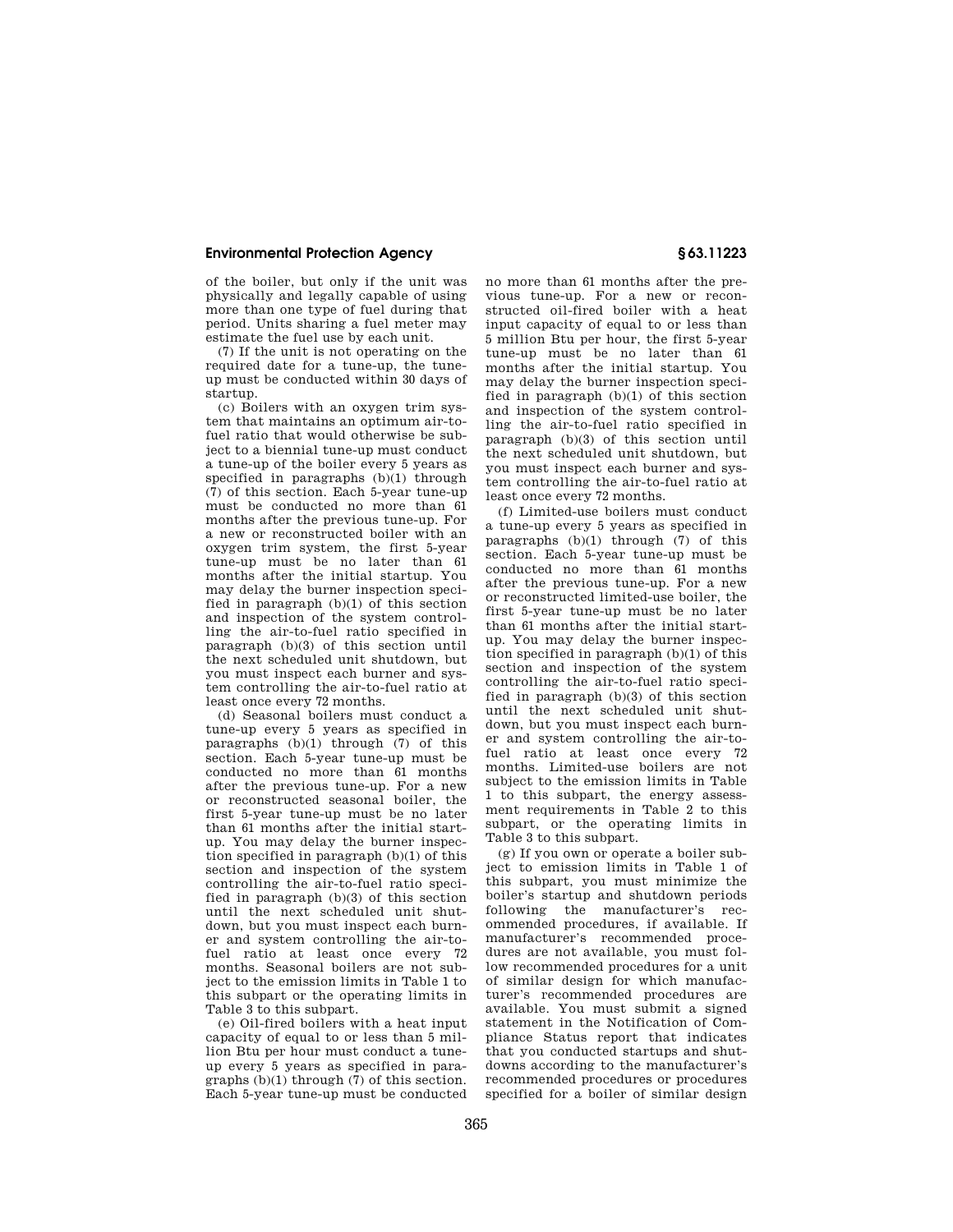if manufacturer's recommended procedures are not available.

[76 FR 15591, Mar. 21, 2011, as amended at 78 FR 7509, Feb. 1, 2013]

#### **§ 63.11224 What are my monitoring, installation, operation, and maintenance requirements?**

(a) If your boiler is subject to a CO emission limit in Table 1 to this subpart, you must either install, operate, and maintain a CEMS for CO and oxygen according to the procedures in paragraphs (a)(1) through (6) of this section, or install, calibrate, operate, and maintain an oxygen analyzer system, as defined in §63.11237, according to the manufacturer's recommendations and paragraphs (a)(7) and (d) of this section, as applicable, by the compliance date specified in §63.11196. Where a certified CO CEMS is used, the CO level shall be monitored at the outlet of the boiler, after any add-on controls or flue gas recirculation system and before release to the atmosphere. Boilers that use a CO CEMS are exempt from the initial CO performance testing and oxygen concentration operating limit requirements specified in §63.11211(a) of this subpart. Oxygen monitors and oxygen trim systems must be installed to monitor oxygen in the boiler flue gas, boiler firebox, or other appropriate intermediate location.

(1) Each CO CEMS must be installed, operated, and maintained according to the applicable procedures under Performance Specification 4, 4A, or 4B at 40 CFR part 60, appendix B, and each

**§ 63.11224 40 CFR Ch. I (7–1–15 Edition)** 

oxygen CEMS must be installed, operated, and maintained according to Performance Specification 3 at 40 CFR part 60, appendix B. Both the CO and oxygen CEMS must also be installed, operated, and maintained according to the site-specific monitoring plan developed according to paragraph (c) of this section.

(2) You must conduct a performance evaluation of each CEMS according to the requirements in  $§63.8(e)$  and according to Performance Specifications 3 and 4, 4A, or 4B at 40 CFR part 60, appendix B.

(3) Each CEMS must complete a minimum of one cycle of operation (sampling, analyzing, and data recording) every 15 minutes. You must have CEMS data values from a minimum of four successive cycles of operation representing each of the four 15-minute periods in an hour, or at least two 15 minute data values during an hour when CEMS calibration, quality assurance, or maintenance activities are being performed, to have a valid hour of data.

(4) The CEMS data must be reduced as specified in  $\S 63.8(g)(2)$ .

(5) You must calculate hourly averages, corrected to 3 percent oxygen, from each hour of CO CEMS data in parts per million CO concentrations and determine the 10-day rolling average of all recorded readings, except as provided in §63.11221(c). Calculate a 10 day rolling average from all of the hourly averages collected for the 10 day operating period using Equation 2 of this section.

$$
\Sigma_{i=1}^{n} H p v i
$$
\n
$$
10-\text{day average} = \frac{\Sigma_{i=1}^{n} H p v i}{n} \qquad (\text{Eq. 2})
$$

Where:

- Hpvi = the hourly parameter value for hour i
- n = the number of valid hourly parameter values collected over 10 boiler operating days

(6) For purposes of collecting CO data, you must operate the CO CEMS as specified in §63.11221(b). For purposes of calculating data averages, you

must use all the data collected during all periods in assessing compliance, except that you must exclude certain data as specified in §63.11221(c). Periods when CO data are unavailable may constitute monitoring deviations as specified in §63.11221(d).

(7) You must operate the oxygen analyzer system at or above the minimum oxygen level that is established as the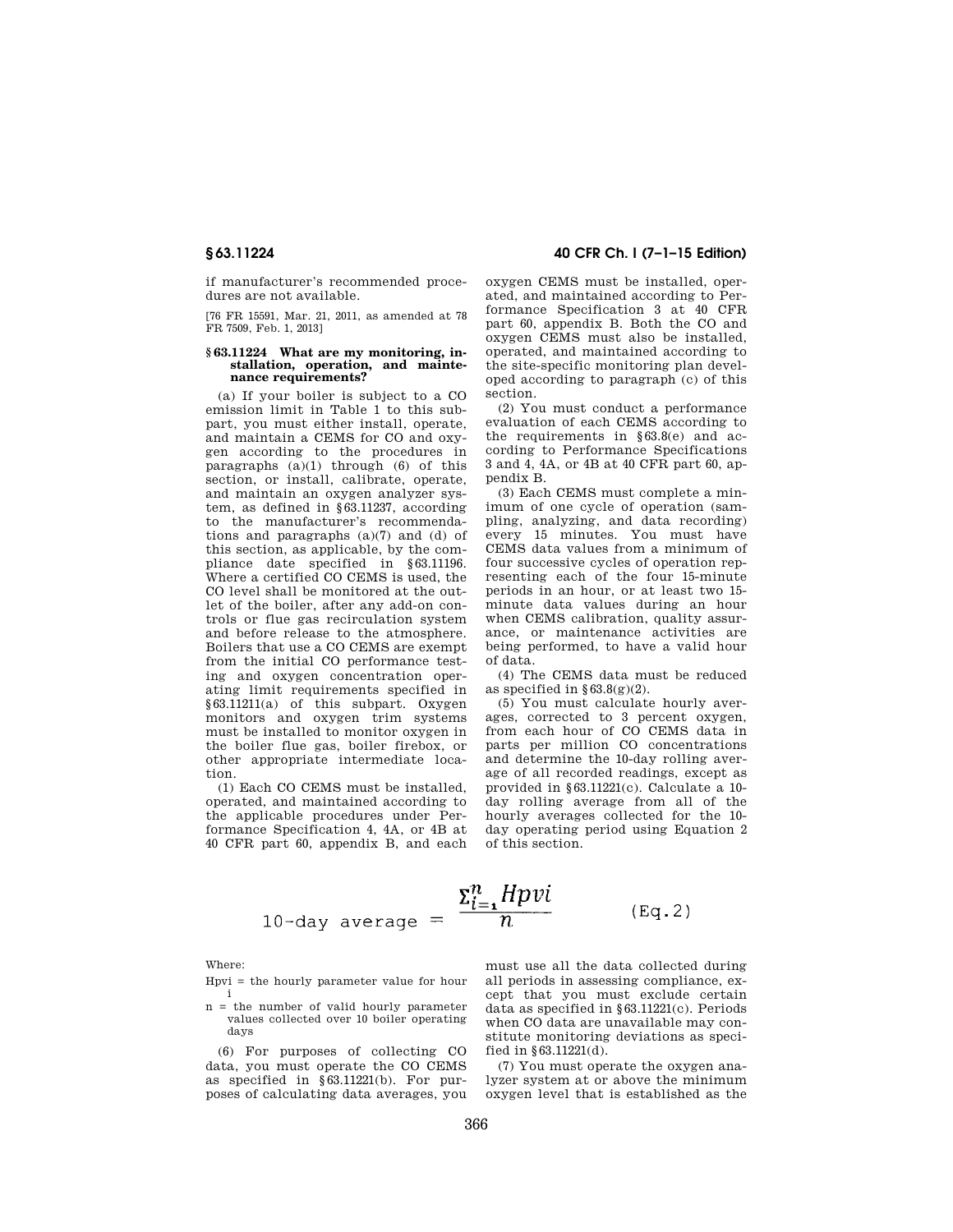operating limit according to Table 6 to this subpart when firing the fuel or fuel mixture utilized during the most recent CO performance stack test. Operation of oxygen trim systems to meet these requirements shall not be done in a manner which compromises furnace safety.

(b) If you are using a control device to comply with the emission limits specified in Table 1 to this subpart, you must maintain each operating limit in Table 3 to this subpart that applies to your boiler as specified in Table 7 to this subpart. If you use a control device not covered in Table 3 to this subpart, or you wish to establish and monitor an alternative operating limit and alternative monitoring parameters, you must apply to the United States<br>Environmental Protection Agency Environmental Protection Agency (EPA) Administrator for approval of alternative monitoring under §63.8(f).

(c) If you demonstrate compliance with any applicable emission limit through stack testing and subsequent compliance with operating limits, you must develop a site-specific monitoring plan according to the requirements in paragraphs  $(c)(1)$  through  $(4)$  of this section. This requirement also applies to you if you petition the EPA Administrator for alternative monitoring parameters under §63.8(f).

(1) For each CMS required in this section, you must develop, and submit to the EPA Administrator for approval upon request, a site-specific monitoring plan that addresses paragraphs  $(c)(1)(i)$  through (iii) of this section. You must submit this site-specific monitoring plan (if requested) at least 60 days before your initial performance evaluation of your CMS.

(i) Installation of the CMS sampling probe or other interface at a measurement location relative to each affected unit such that the measurement is representative of control of the exhaust emissions (*e.g.,* on or downstream of the last control device).

(ii) Performance and equipment specifications for the sample interface, the pollutant concentration or parametric signal analyzer, and the data collection and reduction systems.

(iii) Performance evaluation procedures and acceptance criteria (*e.g.,*  calibrations).

(2) In your site-specific monitoring plan, you must also address paragraphs  $(c)(2)(i)$  through (iii) of this section.

(i) Ongoing operation and maintenance procedures in accordance with the general requirements of  $§63.8(c)(1)$ , (3), and (4)(ii).

(ii) Ongoing data quality assurance procedures in accordance with the general requirements of \$63.8(d).

(iii) Ongoing recordkeeping and reporting procedures in accordance with the general requirements of  $§63.10(c)$ ,  $(e)(1)$ , and  $(e)(2)(i)$ .

(3) You must conduct a performance evaluation of each CMS in accordance with your site-specific monitoring plan.

(4) You must operate and maintain the CMS in continuous operation according to the site-specific monitoring plan.

(d) If you have an operating limit that requires the use of a CMS, you must install, operate, and maintain each CPMS according to the procedures in paragraphs  $(d)(1)$  through  $(4)$  of this section.

(1) The CPMS must complete a minimum of one cycle of operation every 15 minutes. You must have data values from a minimum of four successive cycles of operation representing each of the four 15-minute periods in an hour, or at least two 15-minute data values during an hour when CMS calibration, quality assurance, or maintenance activities are being performed, to have a valid hour of data.

(2) You must calculate hourly arithmetic averages from each hour of CPMS data in units of the operating limit and determine the 30-day rolling average of all recorded readings, except as provided in §63.11221(c). Calculate a 30-day rolling average from all of the hourly averages collected for the 30 day operating period using Equation 3 of this section.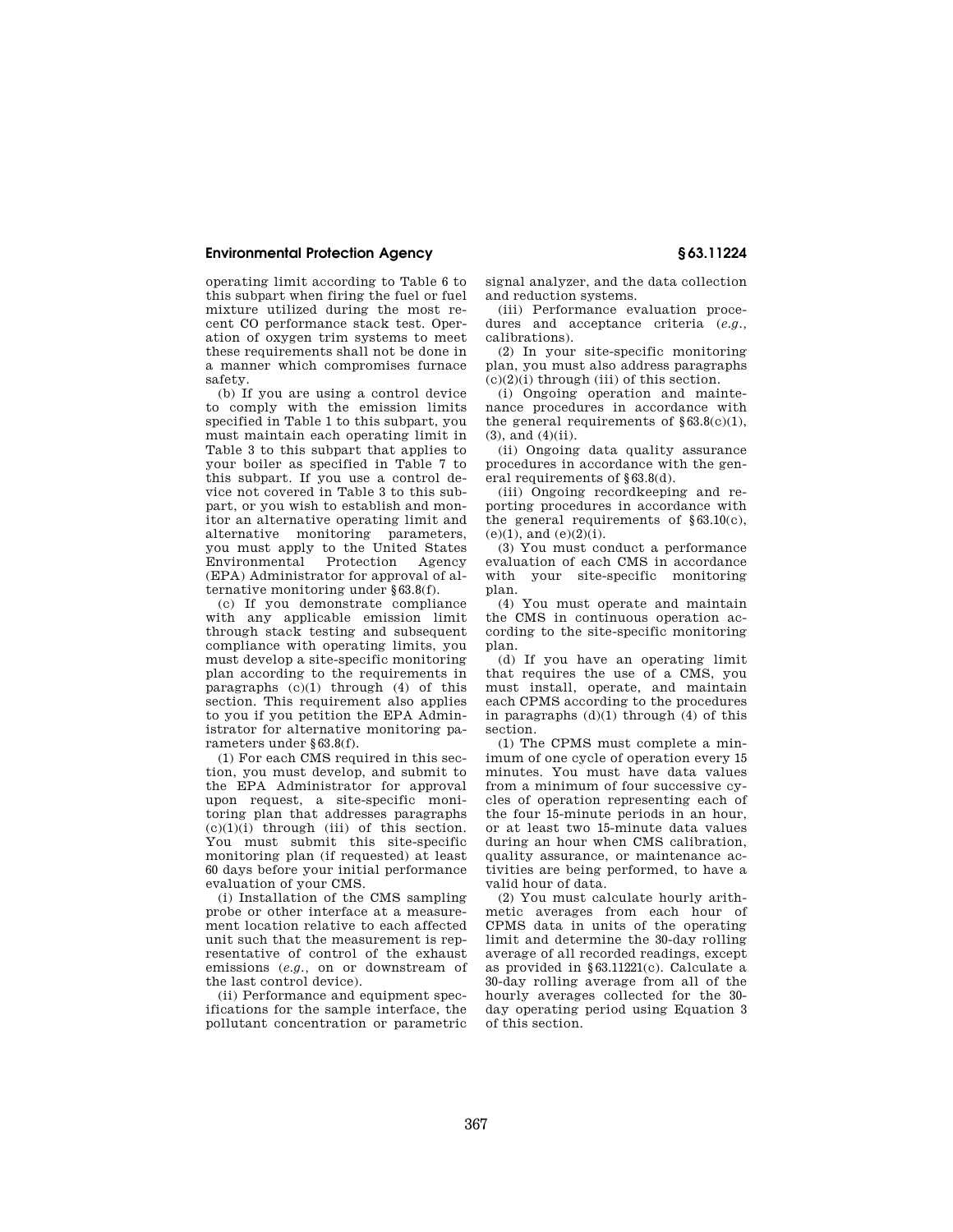#### **§ 63.11224 40 CFR Ch. I (7–1–15 Edition)**

$$
30-\text{day average} = \frac{\Sigma_{i=1}^{n} Hpvi}{n} \qquad (\text{Eq. 3})
$$

Where:

Hpvi = the hourly parameter value for hour i

n = the number of valid hourly parameter values collected over 30 boiler operating days

(3) For purposes of collecting data, you must operate the CPMS as specified in  $$63.11221(b)$ . For purposes of calculating data averages, you must use all the data collected during all periods in assessing compliance, except that you must exclude certain data as specified in §63.11221(c). Periods when CPMS data are unavailable may constitute monitoring deviations as specified in §63.11221(d).

(4) Record the results of each inspection, calibration, and validation check.

(e) If you have an applicable opacity operating limit under this rule, you must install, operate, certify and maintain each COMS according to the procedures in paragraphs (e)(1) through (8) of this section by the compliance date specified in  $$63.11196$ .

(1) Each COMS must be installed, operated, and maintained according to Performance Specification 1 of 40 CFR part 60, appendix B.

(2) You must conduct a performance evaluation of each COMS according to the requirements in §63.8 and according to Performance Specification 1 of 40 CFR part 60, appendix B.

(3) As specified in  $§63.8(c)(4)(i)$ , each COMS must complete a minimum of one cycle of sampling and analyzing for each successive 10-second period and one cycle of data recording for each successive 6-minute period.

(4) The COMS data must be reduced as specified in  $$63.8(g)(2)$ .

(5) You must include in your site-specific monitoring plan procedures and acceptance criteria for operating and maintaining each COMS according to the requirements in §63.8(d). At a minimum, the monitoring plan must include a daily calibration drift assessment, a quarterly performance audit, and an annual zero alignment audit of each COMS.

(6) You must operate and maintain each COMS according to the requirements in the monitoring plan and the requirements of §63.8(e). You must identify periods the COMS is out of control including any periods that the COMS fails to pass a daily calibration drift assessment, a quarterly performance audit, or an annual zero alignment audit.

(7) You must calculate and record 6 minute averages from the opacity monitoring data and determine and record the daily block average of recorded readings, except as provided in §63.11221(c).

(8) For purposes of collecting opacity data, you must operate the COMS as specified in §63.11221(b). For purposes of calculating data averages, you must use all the data collected during all periods in assessing compliance, except that you must exclude certain data as specified in §63.11221(c). Periods when COMS data are unavailable may constitute monitoring deviations as specified in §63.11221(d).

(f) If you use a fabric filter bag leak detection system to comply with the requirements of this subpart, you must install, calibrate, maintain, and continuously operate the bag leak detection system as specified in paragraphs  $(f)(1)$  through  $(8)$  of this section.

(1) You must install and operate a bag leak detection system for each exhaust stack of the fabric filter.

(2) Each bag leak detection system must be installed, operated, calibrated, and maintained in a manner consistent with the manufacturer's written specifications and recommendations and in accordance with EPA–454/R–98–015 (incorporated by reference, see §63.14).

(3) The bag leak detection system must be certified by the manufacturer to be capable of detecting particulate matter emissions at concentrations of 10 milligrams per actual cubic meter or less.

(4) The bag leak detection system sensor must provide output of relative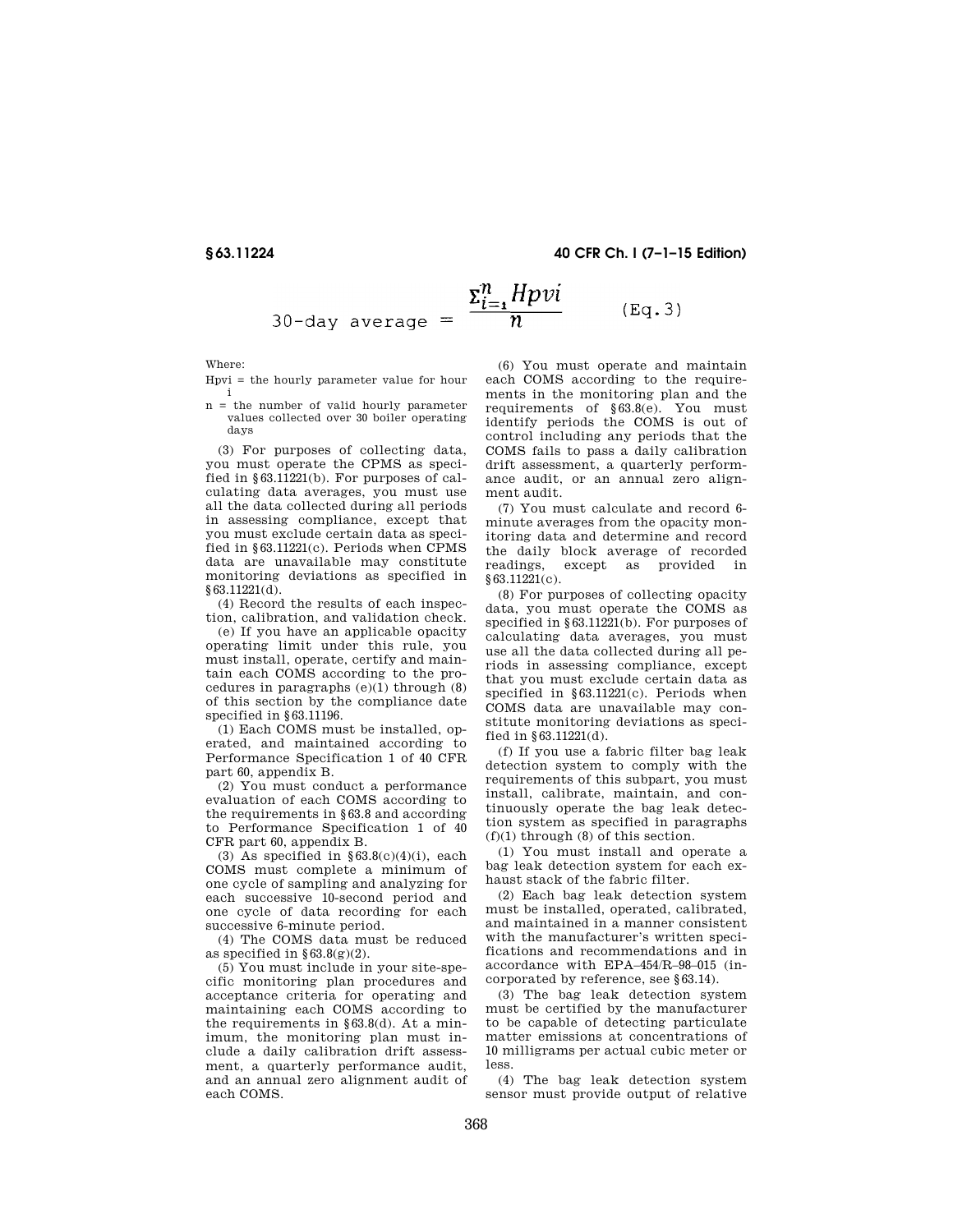or absolute particulate matter loadings.

(5) The bag leak detection system must be equipped with a device to continuously record the output signal from the sensor.

(6) The bag leak detection system must be equipped with an audible or visual alarm system that will activate automatically when an increase in relative particulate matter emissions over a preset level is detected. The alarm must be located where it is easily heard or seen by plant operating personnel.

(7) For positive pressure fabric filter systems that do not duct all compartments or cells to a common stack, a bag leak detection system must be installed in each baghouse compartment or cell.

(8) Where multiple bag leak detectors are required, the system's instrumentation and alarm may be shared among detectors.

[76 FR 15591, Mar. 21, 2011, as amended at 78 FR 7510, Feb. 1, 2013]

#### **§ 63.11225 What are my notification, reporting, and recordkeeping requirements?**

(a) You must submit the notifications specified in paragraphs  $(a)(1)$ through (5) of this section to the administrator.

(1) You must submit all of the notifications in  $\S 63.7(b)$ ;  $63.8(e)$  and (f); and  $63.9(b)$  through (e), (g), and (h) that apply to you by the dates specified in those sections except as specified in paragraphs (a)(2) and (4) of this section.

(2) An Initial Notification must be submitted no later than January 20, 2014 or within 120 days after the source becomes subject to the standard.

(3) If you are required to conduct a performance stack test you must submit a Notification of Intent to conduct a performance test at least 60 days before the performance stack test is scheduled to begin.

(4) You must submit the Notification of Compliance Status no later than 120 days after the applicable compliance date specified in §63.11196 unless you must conduct a performance stack test. If you must conduct a performance stack test, you must submit the Notification of Compliance Status

within 60 days of completing the performance stack test. You must submit the Notification of Compliance Status in accordance with paragraphs (a)(4)(i) and (vi) of this section. The Notification of Compliance Status must include the information and certification(s) of compliance in paragraphs  $(a)(4)(i)$  through  $(v)$  of this section, as applicable, and signed by a responsible official.

(i) You must submit the information required in  $\S 63.9(h)(2)$ , except the information listed in  $§63.9(h)(2)(i)(B)$ , (D), (E), and (F). If you conduct any performance tests or CMS performance evaluations, you must submit that data as specified in paragraph (e) of this section. If you conduct any opacity or visible emission observations, or other monitoring procedures or methods, you must submit that data to the Administrator at the appropriate address listed in §63.13.

(ii) ''This facility complies with the requirements in §63.11214 to conduct an initial tune-up of the boiler.''

(iii) ''This facility has had an energy assessment performed according to §63.11214(c).''

(iv) For units that install bag leak detection systems: "This facility com-<br>plies with the requirements in the requirements in  $§63.11224(f).$ 

(v) For units that do not qualify for a statutory exemption as provided in section  $129(g)(1)$  of the Clean Air Act: ''No secondary materials that are solid waste were combusted in any affected unit.''

(vi) The notification must be submitted electronically using the Compliance and Emissions Data Reporting -<br>Interface (CEDRI) that is accessed through EPA's Central Data Exchange (CDX) (*www.epa.gov/cdx*). However, if the reporting form specific to this subpart is not available in CEDRI at the time that the report is due, the written Notification of Compliance Status must be submitted to the Administrator at the appropriate address listed in §63.13.

(5) If you are using data from a previously conducted emission test to serve as documentation of conformance with the emission standards and operating limits of this subpart, you must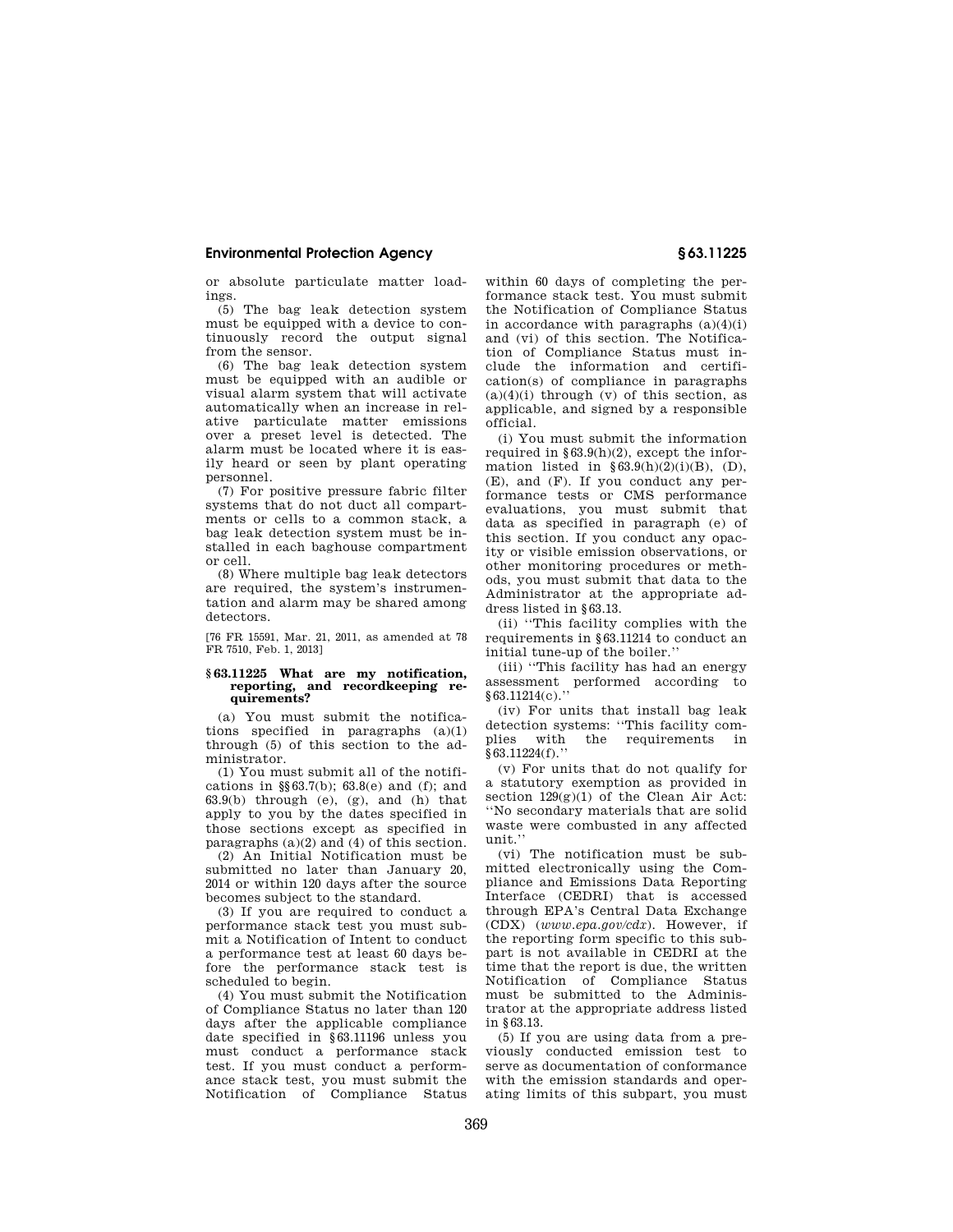include in the Notification of Compliance Status the date of the test and a summary of the results, not a complete test report, relative to this subpart.

(b) You must prepare, by March 1 of each year, and submit to the delegated authority upon request, an annual compliance certification report for the previous calendar year containing the information specified in paragraphs (b)(1) through (4) of this section. You must submit the report by March 15 if you had any instance described by paragraph (b)(3) of this section. For boilers that are subject only to a requirement to conduct a biennial or 5 year tune-up according to §63.11223(a) and not subject to emission limits or operating limits, you may prepare only a biennial or 5-year compliance report as specified in paragraphs (b)(1) and (2) of this section.

(1) Company name and address.

(2) Statement by a responsible official, with the official's name, title, phone number, email address, and signature, certifying the truth, accuracy and completeness of the notification and a statement of whether the source has complied with all the relevant standards and other requirements of this subpart. Your notification must include the following certification(s) of compliance, as applicable, and signed by a responsible official:

(i) ''This facility complies with the requirements in §63.11223 to conduct a biennial or 5-year tune-up, as applicable, of each boiler.''

(ii) For units that do not qualify for a statutory exemption as provided in section  $129(g)(1)$  of the Clean Air Act: ''No secondary materials that are solid waste were combusted in any affected unit.''

(iii) "This facility complies with the equirement in  $\S 63.11214(d)$  and requirement in §§63.11214(d) and 63.11223(g) to minimize the boiler's time spent during startup and shutdown and to conduct startups and shutdowns according to the manufacturer's recommended procedures or procedures specified for a boiler of similar design if manufacturer's recommended procedures are not available.''

(3) If the source experiences any deviations from the applicable requirements during the reporting period, include a description of deviations, the

**§ 63.11225 40 CFR Ch. I (7–1–15 Edition)** 

time periods during which the deviations occurred, and the corrective actions taken.

(4) The total fuel use by each affected boiler subject to an emission limit, for each calendar month within the reporting period, including, but not limited to, a description of the fuel, whether the fuel has received a non-waste determination by you or EPA through a petition process to be a non-waste under §241.3(c), whether the fuel(s) were processed from discarded non-hazardous secondary materials within the meaning of §241.3, and the total fuel usage amount with units of measure.

(c) You must maintain the records specified in paragraphs (c)(1) through (7) of this section.

 $(1)$  As required in §63.10(b)(2)(xiv), you must keep a copy of each notification and report that you submitted to comply with this subpart and all documentation supporting any Initial Notification or Notification of Compliance Status that you submitted.

(2) You must keep records to document conformance with the work practices, emission reduction measures, and management practices required by §63.11214 and §63.11223 as specified in paragraphs  $(c)(2)(i)$  through  $(vi)$  of this section.

(i) Records must identify each boiler, the date of tune-up, the procedures followed for tune-up, and the manufacturer's specifications to which the boiler was tuned.

(ii) For operating units that combust non-hazardous secondary materials that have been determined not to be solid waste pursuant to  $§241.3(b)(1)$  of this chapter, you must keep a record which documents how the secondary material meets each of the legitimacy criteria under  $§241.3(d)(1)$ . If you combust a fuel that has been processed from a discarded non-hazardous sec-<br>ondary material pursuant to material pursuant to §241.3(b)(4) of this chapter, you must keep records as to how the operations that produced the fuel satisfies the definition of processing in §241.2 and each of the legitimacy criteria in §241.3(d)(1) of this chapter. If the fuel received a non-waste determination pursuant to the petition process submitted under §241.3(c) of this chapter, you must keep a record that documents how the fuel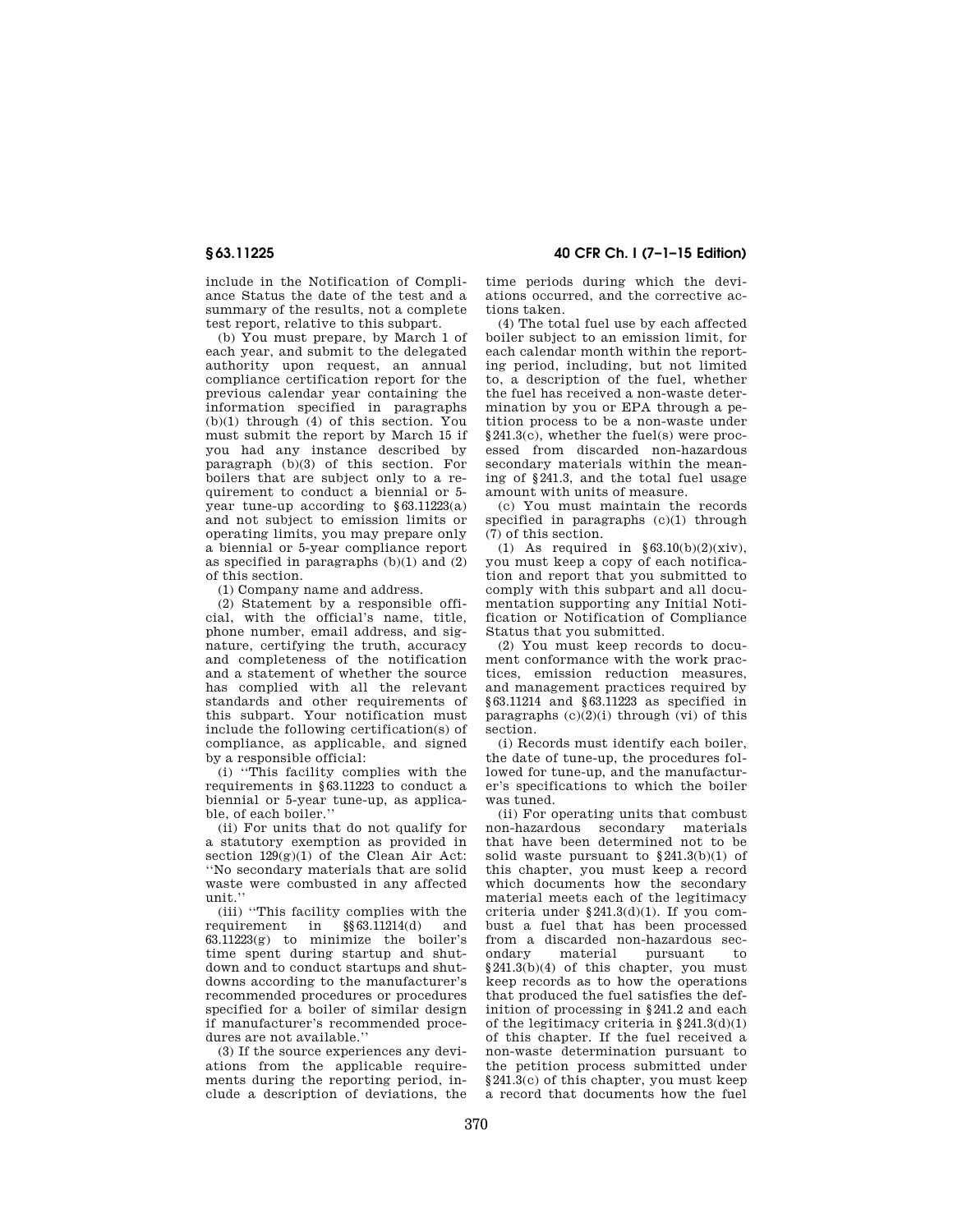satisfies the requirements of the petition process. For operating units that combust non-hazardous secondary materials as fuel per §241.4, you must keep records documenting that the material is a listed non-waste under §241.4(a).

(iii) For each boiler required to conduct an energy assessment, you must keep a copy of the energy assessment report.

(iv) For each boiler subject to an emission limit in Table 1 to this subpart, you must also keep records of monthly fuel use by each boiler, including the type(s) of fuel and amount(s) used.

(v) For each boiler that meets the definition of seasonal boiler, you must keep records of days of operation per year.

(vi) For each boiler that meets the definition of limited-use boiler, you must keep a copy of the federally enforceable permit that limits the annual capacity factor to less than or equal to 10 percent and records of fuel use for the days the boiler is operating.

(3) For sources that demonstrate compliance through fuel analysis, a copy of all calculations and supporting documentation that were done to demonstrate compliance with the mercury emission limits. Supporting documentation should include results of any fuel analyses. You can use the results from one fuel analysis for multiple boilers provided they are all burning the same fuel type.

(4) Records of the occurrence and duration of each malfunction of the boiler, or of the associated air pollution control and monitoring equipment.

(5) Records of actions taken during periods of malfunction to minimize emissions in accordance with the general duty to minimize emissions in §63.11205(a), including corrective actions to restore the malfunctioning boiler, air pollution control, or monitoring equipment to its normal or usual manner of operation.

(6) You must keep the records of all inspection and monitoring data required by §§63.11221 and 63.11222, and the information identified in paragraphs  $(c)(6)(i)$  through  $(vi)$  of this section for each required inspection or monitoring.

(i) The date, place, and time of the monitoring event.

(ii) Person conducting the monitoring. (iii) Technique or method used.

(iv) Operating conditions during the activity.

(v) Results, including the date, time, and duration of the period from the time the monitoring indicated a problem to the time that monitoring indicated proper operation.

(vi) Maintenance or corrective action taken (if applicable).

(7) If you use a bag leak detection system, you must keep the records specified in paragraphs (c)(7)(i) through (iii) of this section.

(i) Records of the bag leak detection system output.

(ii) Records of bag leak detection system adjustments, including the date and time of the adjustment, the initial bag leak detection system settings, and the final bag leak detection system settings.

(iii) The date and time of all bag leak detection system alarms, and for each valid alarm, the time you initiated corrective action, the corrective action taken, and the date on which corrective action was completed.

(d) Your records must be in a form suitable and readily available for expeditious review. You must keep each record for 5 years following the date of each recorded action. You must keep each record on-site or be accessible from a central location by computer or other means that instantly provide access at the site for at least 2 years after the date of each recorded action. You may keep the records off site for the remaining 3 years.

(e)(1) Within 60 days after the date of completing each performance test (defined in §63.2) as required by this subpart you must submit the results of the performance tests, including any associated fuel analyses, required by this subpart to EPA's WebFIRE database by using CEDRI that is accessed through EPA's CDX (www.epa.gov/cdx). Performance test data must be submitted in the file format generated through use of EPA's Electronic Reporting Tool (ERT) (see *http://www.epa.gov/ttn/chief/ ert/index.html*). Only data collected using test methods on the ERT Web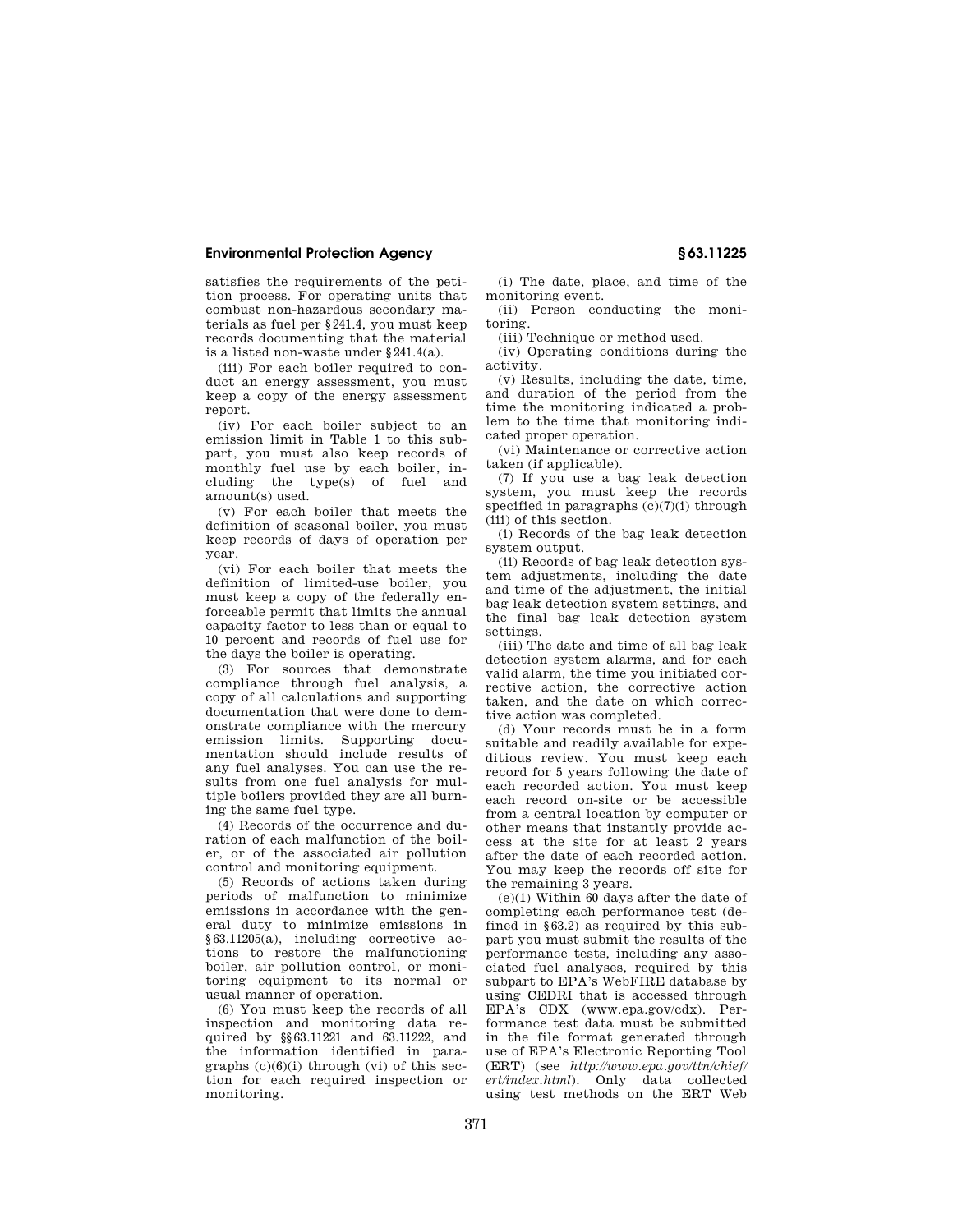site are subject to this requirement for submitting reports electronically to WebFIRE. Owners or operators who claim that some of the information being submitted for performance tests is confidential business information (CBI) must submit a complete ERT file including information claimed to be CBI on a compact disk or other commonly used electronic storage media (including, but not limited to, flash drives) to EPA. The electronic media must be clearly marked as CBI and mailed to U.S. EPA/OAPQS/CORE CBI Office, Attention: WebFIRE Administrator, MD C404–02, 4930 Old Page Rd., Durham, NC 27703. The same ERT file with the CBI omitted must be submitted to EPA via CDX as described earlier in this paragraph. At the discretion of the delegated authority, you must also submit these reports, including CBI, to the delegated authority in the format specified by the delegated authority. For any performance test conducted using test methods that are not listed on the ERT Web site, the owner or operator shall submit the results of the performance test in paper submissions to the Administrator at the appropriate address listed in §63.13.

(2) Within 60 days after the date of completing each CEMS performance evaluation test as defined in §63.2, you must submit relative accuracy test audit (RATA) data to EPA's CDX by using CEDRI in accordance with paragraph (e)(1) of this section. Only RATA pollutants that can be documented with the ERT (as listed on the ERT Web site) are subject to this requirement. For any performance evaluations with no corresponding RATA pollutants listed on the ERT Web site, the owner or operator shall submit the results of the performance evaluation in paper submissions to the Administrator at the appropriate address listed in §63.13.

(f) If you intend to commence or recommence combustion of solid waste, you must provide 30 days prior notice of the date upon which you will commence or recommence combustion of solid waste. The notification must identify:

(1) The name of the owner or operator of the affected source, the location of the source, the boiler(s) that will

**§ 63.11226 40 CFR Ch. I (7–1–15 Edition)** 

commence burning solid waste, and the date of the notice.

(2) The currently applicable subcategory under this subpart.

(3) The date on which you became subject to the currently applicable emission limits.

(4) The date upon which you will commence combusting solid waste.

(g) If you have switched fuels or made a physical change to the boiler and the fuel switch or change resulted in the applicability of a different subcategory within subpart JJJJJJ, in the boiler becoming subject to subpart JJJJJJ, or in the boiler switching out of subpart JJJJJJ due to a change to 100 percent natural gas, or you have taken a permit limit that resulted in you being subject to subpart JJJJJJ, you must provide notice of the date upon which you switched fuels, made the physical change, or took a permit limit within 30 days of the change. The notification must identify:

(1) The name of the owner or operator of the affected source, the location of the source, the boiler(s) that have switched fuels, were physically changed, or took a permit limit, and the date of the notice.

(2) The date upon which the fuel switch, physical change, or permit limit occurred.

[76 FR 15591, Mar. 21, 2011, as amended at 78 FR 7511, Feb. 1, 2013]

#### **§ 63.11226 Affirmative defense for violation of emission standards during malfunction.**

In response to an action to enforce the standards set forth in §63.11201 you may assert an affirmative defense to a claim for civil penalties for violations of such standards that are caused by malfunction, as defined at 40 CFR 63.2. Appropriate penalties may be assessed if you fail to meet your burden of proving all of the requirements in the affirmative defense. The affirmative defense shall not be available for claims for injunctive relief.

(a) *Assertion of affirmative defense.* To establish the affirmative defense in any action to enforce such a standard, you must timely meet the reporting requirements in paragraph (b) of this section, and must prove by a preponderance of evidence that: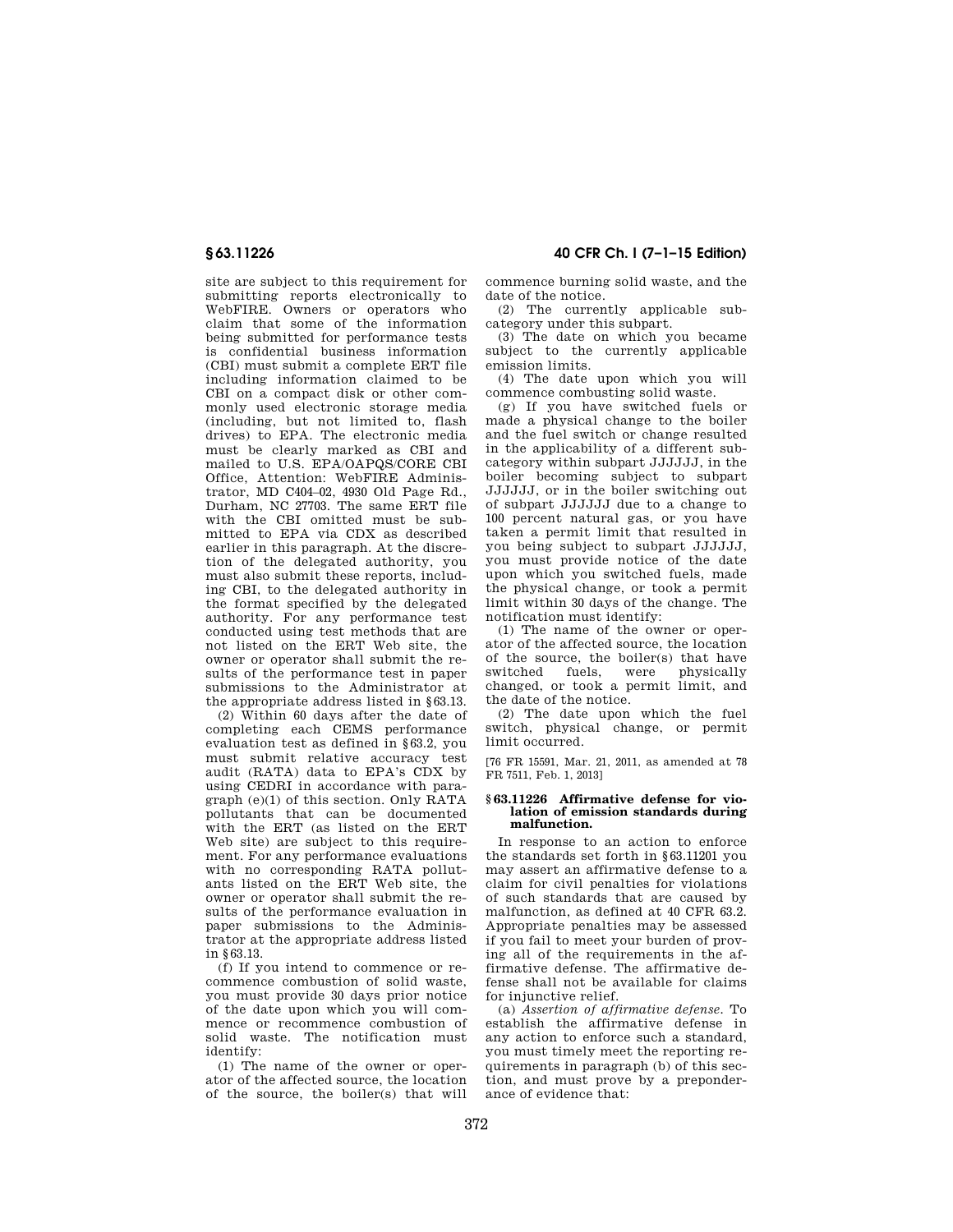(1) The violation:

(i) Was caused by a sudden, infrequent, and unavoidable failure of air pollution control equipment, process equipment, or a process to operate in a normal or usual manner; and

(ii) Could not have been prevented through careful planning, proper design or better operation and maintenance practices; and

(iii) Did not stem from any activity or event that could have been foreseen and avoided, or planned for; and

(iv) Was not part of a recurring pattern indicative of inadequate design, operation, or maintenance; and

(2) Repairs were made as expeditiously as possible when a violation occurred; and

(3) The frequency, amount, and duration of the violation (including any bypass) were minimized to the maximum extent practicable; and

(4) If the violation resulted from a bypass of control equipment or a process, then the bypass was unavoidable to prevent loss of life, personal injury, or severe property damage; and

(5) All possible steps were taken to minimize the impact of the violation on ambient air quality, the environment, and human health; and

(6) All emissions monitoring and control systems were kept in operation if at all possible, consistent with safety and good air pollution control practices; and

(7) All of the actions in response to the violation were documented by properly signed, contemporaneous operating logs; and

(8) At all times, the affected source was operated in a manner consistent with good practices for minimizing emissions; and

(9) A written root cause analysis has been prepared, the purpose of which is to determine, correct, and eliminate the primary causes of the malfunction and the violation resulting from the malfunction event at issue. The analysis shall also specify, using best monitoring methods and engineering judgment, the amount of any emissions that were the result of the malfunction.

(b) *Report.* The owner or operator seeking to assert an affirmative defense shall submit a written report to

the Administrator with all necessary supporting documentation, that it has met the requirements set forth in paragraph (a) of this section. This affirmative defense report shall be included in the first periodic compliance, deviation report or excess emission report otherwise required after the initial occurrence of the violation of the relevant standard (which may be the end of any applicable averaging period). If such compliance, deviation report or excess emission report is due less than 45 days after the initial occurrence of the violation, the affirmative defense report may be included in the second compliance, deviation report or excess emission report due after the initial occurrence of the violation of the relevant standard.

[78 FR 7513, Feb. 1, 2013]

OTHER REQUIREMENTS AND INFORMATION

### **§ 63.11235 What parts of the General Provisions apply to me?**

Table 8 to this subpart shows which parts of the General Provisions in §§63.1 through 63.15 apply to you.

#### **§ 63.11236 Who implements and enforces this subpart?**

(a) This subpart can be implemented and enforced by EPA or an administrator such as your state, local, or tribal agency. If the EPA Administrator has delegated authority to your state, local, or tribal agency, then that agency has the authority to implement and enforce this subpart. You should contact your EPA Regional Office to find out if implementation and enforcement of this subpart is delegated to your state, local, or tribal agency.

(b) In delegating implementation and enforcement authority of this subpart to a state, local, or tribal agency under 40 CFR part 63, subpart E, the authorities contained in paragraphs (c) of this section are retained by the EPA Administrator and are not transferred to the state, local, or tribal agency.

(c) The authorities that cannot be delegated to state, local, or tribal agencies are specified in paragraphs (c)(1) through (5) of this section.

(1) Approval of an alternative nonopacity emission standard and work practice standards in §63.11223(a).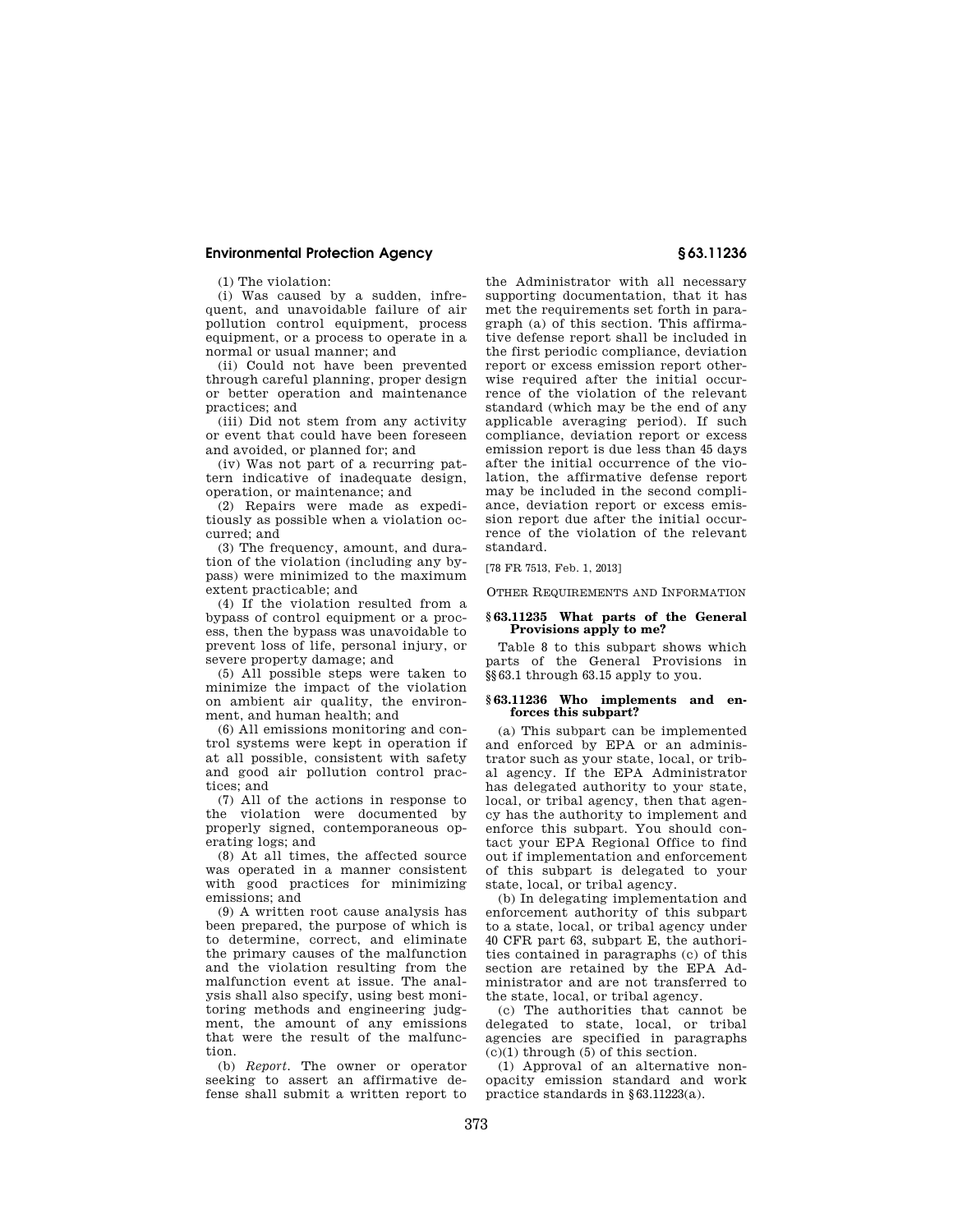(2) Approval of alternative opacity emission standard under §63.6(h)(9).

(3) Approval of major change to test methods under  $\S 63.7(e)(2)(ii)$  and (f). A ''major change to test method'' is defined in §63.90.

(4) Approval of a major change to monitoring under §63.8(f). A ''major change to monitoring'' is defined in §63.90.

(5) Approval of major change to recordkeeping and reporting under  $§63.10(f)$ . A "major change to recordkeeping/reporting'' is defined in §63.90.

[76 FR 15591, Mar. 21, 2011, as amended at 78 FR 7513, Feb. 1, 2013]

#### **§ 63.11237 What definitions apply to this subpart?**

Terms used in this subpart are defined in the Clean Air Act, in §63.2 (the General Provisions), and in this section as follows:

*10-day rolling average* means the arithmetic mean of all valid hours of data from 10 successive operating days, except for periods of startup and shutdown and periods when the unit is not operating.

*30-day rolling average* means the arithmetic mean of all valid hours of data from 30 successive operating days, except for periods of startup and shutdown and periods when the unit is not operating.

*Affirmative defense* means, in the context of an enforcement proceeding, a response or defense put forward by a defendant, regarding which the defendant has the burden of proof, and the merits of which are independently and objectively evaluated in a judicial or administrative proceeding.

*Annual heat input* means the heat input for the 12 months preceding the compliance demonstration.

*Bag leak detection system* means a group of instruments that are capable of monitoring particulate matter loadings in the exhaust of a fabric filter (*i.e.,* baghouse) in order to detect bag failures. A bag leak detection system includes, but is not limited to, an instrument that operates on electrodynamic, triboelectric, light scattering, light transmittance, or other principle to monitor relative particulate matter loadings.

# **§ 63.11237 40 CFR Ch. I (7–1–15 Edition)**

*Biodiesel* means a mono-alkyl ester derived from biomass and conforming to ASTM D6751–11b, Standard Specification for Biodiesel Fuel Blend Stock (B100) for Middle Distillate Fuels (incorporated by reference, see §63.14).

*Biomass* means any biomass-based solid fuel that is not a solid waste. This includes, but is not limited to, wood residue and wood products (e.g., trees, tree stumps, tree limbs, bark, lumber, sawdust, sander dust, chips, scraps, slabs, millings, and shavings); animal manure, including litter and other bedding materials; vegetative agricultural and silvicultural materials, such as logging residues (slash), nut and grain hulls and chaff (*e.g.,* almond, walnut, peanut, rice, and wheat), bagasse, orchard prunings, corn stalks, coffee bean hulls and grounds. This definition of biomass is not intended to suggest that these materials are or are not solid waste.

*Biomass subcategory* includes any boiler that burns any biomass and is not in the coal subcategory.

*Boiler* means an enclosed device using controlled flame combustion in which water is heated to recover thermal energy in the form of steam and/or hot water. Controlled flame combustion refers to a steady-state, or near steadystate, process wherein fuel and/or oxidizer feed rates are controlled. A device combusting solid waste, as defined in §241.3 of this chapter, is not a boiler unless the device is exempt from the definition of a solid waste incineration unit as provided in section  $129(g)(1)$  of the Clean Air Act. Waste heat boilers, process heaters, and autoclaves are excluded from the definition of *Boiler.* 

*Boiler system* means the boiler and as-<br>sociated components such as components, such as, feedwater systems, combustion air systems, fuel systems (including burners), blowdown systems, combustion control systems, steam systems, and condensate return systems, directly connected to and serving the energy use systems.

*Calendar year* means the period between January 1 and December 31, inclusive, for a given year.

*Coal* means all solid fuels classifiable as anthracite, bituminous, sub-bituminous, or lignite by the American Society for Testing and Materials in ASTM D388 (incorporated by reference,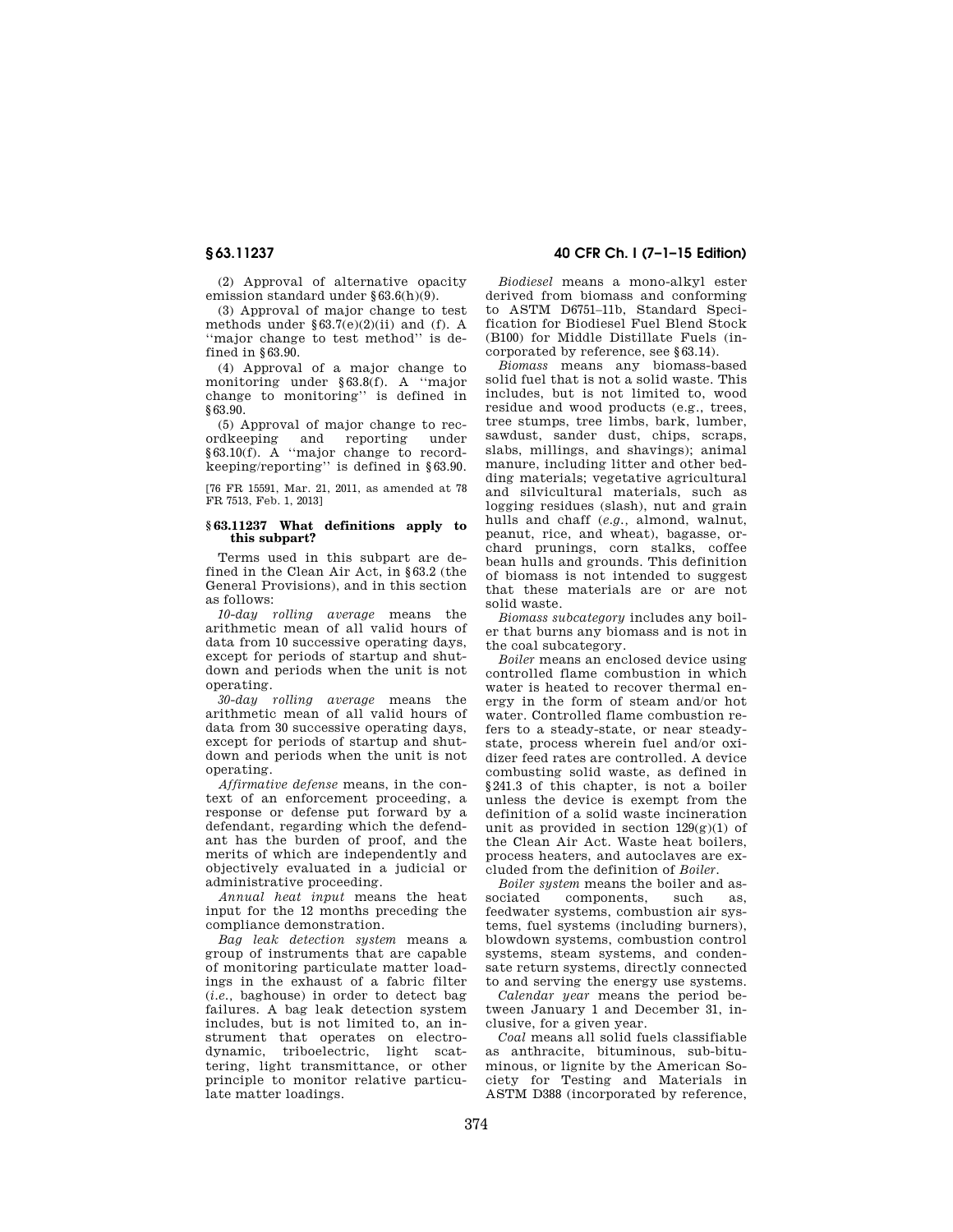see §63.14), coal refuse, and petroleum coke. For the purposes of this subpart, this definition of ''coal'' includes synthetic fuels derived from coal including, but not limited to, solvent-refined coal, coal-oil mixtures, and coal-water mixtures. Coal derived gases are excluded from this definition.

*Coal subcategory* includes any boiler that burns any solid fossil fuel and no more than 15 percent biomass on an annual heat input basis.

*Commercial boiler* means a boiler used in commercial establishments such as hotels, restaurants, and laundries to provide electricity, steam, and/or hot water.

*Common stack* means the exhaust of emissions from two or more affected units through a single flue. Affected units with a common stack may each have separate air pollution control systems located before the common stack, or may have a single air pollution control system located after the exhausts come together in a single flue.

*Daily block average* means the arithmetic mean of all valid emission concentrations or parameter levels recorded when a unit is operating measured over the 24-hour period from 12 a.m. (midnight) to 12 a.m. (midnight), except for periods of startup and shutdown and periods when the unit is not operating.

*Deviation* (1) Means any instance in which an affected source subject to this subpart, or an owner or operator of such a source:

(i) Fails to meet any applicable requirement or obligation established by this subpart including, but not limited to, any emission limit, operating limit, or work practice standard; or

(ii) Fails to meet any term or condition that is adopted to implement an applicable requirement in this subpart and that is included in the operating permit for any affected source required to obtain such a permit.

(2) A deviation is not always a violation.

*Distillate oil* means fuel oils that contain 0.05 weight percent nitrogen or less and comply with the specifications for fuel oil numbers 1 and 2, as defined by the American Society of Testing and Materials in ASTM D396 (incorporated by reference, see §63.14) or diesel fuel oil numbers 1 and 2, as defined by the American Society for Testing and Materials in ASTM D975 (incorporated by reference, see §63.14), kerosene, and biodiesel as defined by the American Society of Testing and Materials in ASTM D6751–11b (incorporated by reference, see §63.14).

*Dry scrubber* means an add-on air pollution control system that injects dry alkaline sorbent (dry injection) or sprays an alkaline sorbent (spray dryer) to react with and neutralize acid gas in the exhaust stream forming a dry powder material. Sorbent injection systems used as control devices in fluidized bed boilers and process heaters are included in this definition. A dry scrubber is a dry control system.

*Electric boiler* means a boiler in which electric heating serves as the source of heat. Electric boilers that burn gaseous or liquid fuel during periods of electrical power curtailment or failure are included in this definition.

*Electric utility steam generating unit (EGU)* means a fossil fuel-fired combustion unit of more than 25 megawatts that serves a generator that produces electricity for sale. A fossil fuel-fired unit that cogenerates steam and electricity and supplies more than onethird of its potential electric output capacity and more than 25 megawatts electrical output to any utility power distribution system for sale is considered an electric utility steam generating unit. To be ''capable of combusting'' fossil fuels, an EGU would need to have these fuels allowed in their operating permits and have the appropriate fuel handling facilities onsite or otherwise available (*e.g.,* coal handling equipment, including coal storage area, belts and conveyers, pulverizers, etc.; oil storage facilities). In addition, fossil fuel-fired EGU means any EGU that fired fossil fuel for more than 10.0 percent of the average annual heat input in any 3 consecutive calendar years or for more than 15.0 percent of the annual heat input during any one calendar year after April 16, 2015.

*Electrostatic precipitator (ESP)* means an add-on air pollution control device used to capture particulate matter by charging the particles using an electrostatic field, collecting the particles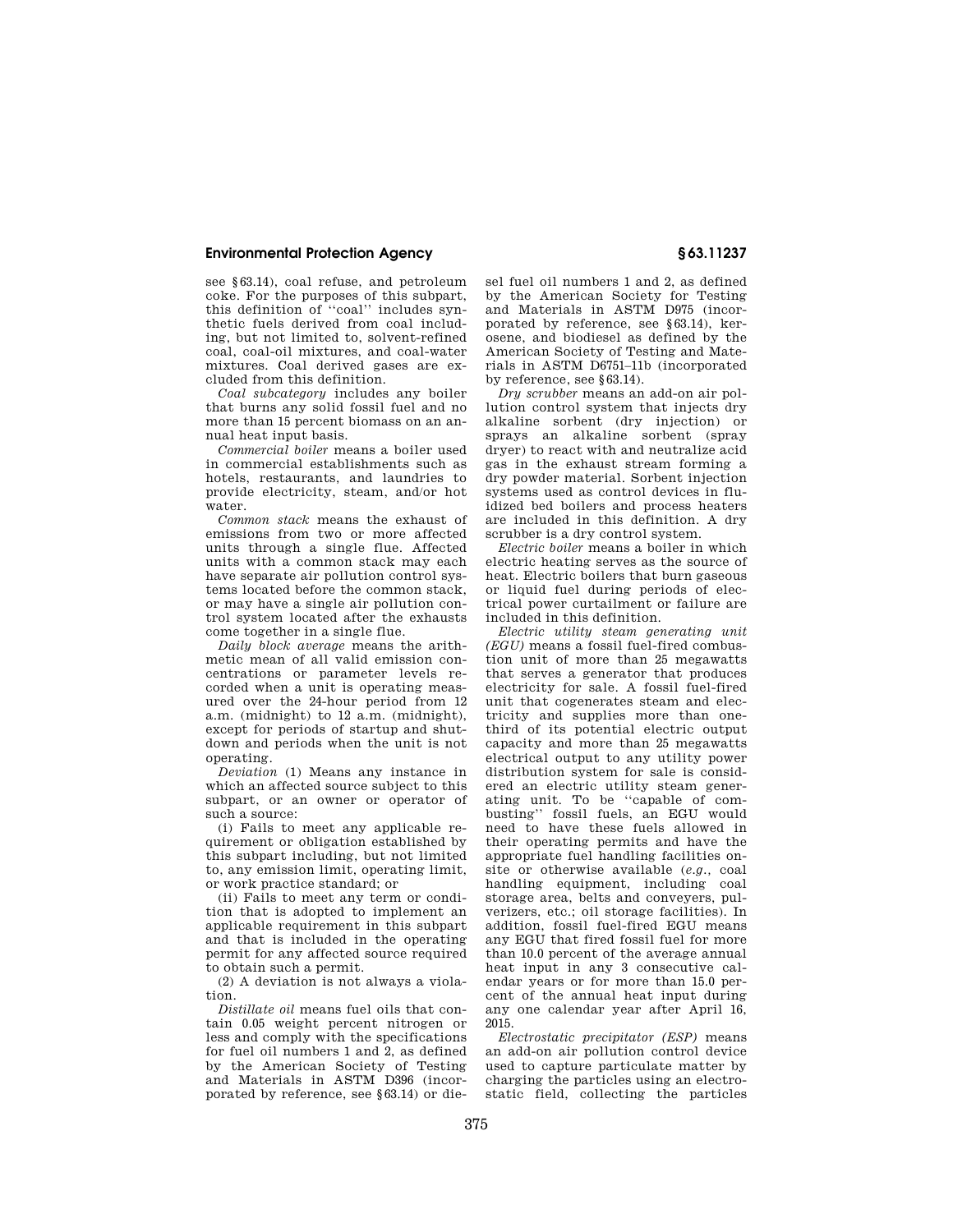using a grounded collecting surface, and transporting the particles into a hopper. An electrostatic precipitator is usually a dry control system.

*Energy assessment* means the following for the emission units covered by this subpart:

(1) The energy assessment for facilities with affected boilers with less than 0.3 trillion Btu per year (TBtu/year) heat input capacity will be 8 on-site technical labor hours in length maximum, but may be longer at the discretion of the owner or operator of the affected source. The boiler system(s) and any on-site energy use system(s) accounting for at least 50 percent of the affected boiler(s) energy (*e.g.,* steam, hot water, or electricity) production, as applicable, will be evaluated to identify energy savings opportunities, within the limit of performing an 8hour energy assessment.

(2) The energy assessment for facilities with affected boilers with 0.3 to 1.0 TBtu/year heat input capacity will be 24 on-site technical labor hours in length maximum, but may be longer at the discretion of the owner or operator of the affected source. The boiler system(s) and any on-site energy use system(s) accounting for at least 33 percent of the affected boiler(s) energy (*e.g.,* steam, hot water, or electricity) production, as applicable, will be evaluated to identify energy savings opportunities, within the limit of performing a 24-hour energy assessment.

(3) The energy assessment for facilities with affected boilers with greater than 1.0 TBtu/year heat input capacity will be up to 24 on-site technical labor hours in length for the first TBtu/year plus 8 on-site technical labor hours for every additional 1.0 TBtu/year not to exceed 160 on-site technical hours, but may be longer at the discretion of the owner or operator of the affected source. The boiler system(s) and any on-site energy use system(s) accounting for at least 20 percent of the affected boiler(s) energy (*e.g.,* steam, hot water, or electricity) production, as applicable, will be evaluated to identify energy savings opportunities.

(4) The on-site energy use system(s) serving as the basis for the percent of affected boiler(s) energy production, as applicable, in paragraphs (1), (2), and

**§ 63.11237 40 CFR Ch. I (7–1–15 Edition)** 

(3) of this definition may be segmented by production area or energy use area as most logical and applicable to the specific facility being assessed (*e.g.,*  product X manufacturing area; product Y drying area; Building Z).

*Energy management program* means a program that includes a set of practices and procedures designed to manage energy use that are demonstrated by the facility's energy policies, a facility energy manager and other staffing responsibilities, energy performance measurement and tracking methods, an energy saving goal, action plans, operating procedures, internal reporting requirements, and periodic review intervals used at the facility. Facilities may establish their program through energy management systems compatible with ISO 50001.

*Energy use system* (1) Includes the following systems located on the site of the affected boiler that use energy provided by the boiler:

(i) Process heating; compressed air systems; machine drive (motors, pumps, fans); process cooling; facility heating, ventilation, and air conditioning systems; hot water systems; building envelop; and lighting; or

(ii) Other systems that use steam, hot water, process heat, or electricity, provided by the affected boiler.

(2) Energy use systems are only those systems using energy clearly produced by affected boilers.

*Equivalent* means the following only as this term is used in Table 5 to this subpart:

(1) An equivalent sample collection procedure means a published voluntary consensus standard or practice (VCS) or

EPA method that includes collection of a minimum of three composite fuel samples, with each composite consisting of a minimum of three increments collected at approximately equal intervals over the test period.

(2) An equivalent sample compositing procedure means a published VCS or EPA method to systematically mix and obtain a representative subsample (part) of the composite sample.

(3) An equivalent sample preparation procedure means a published VCS or EPA method that: Clearly states that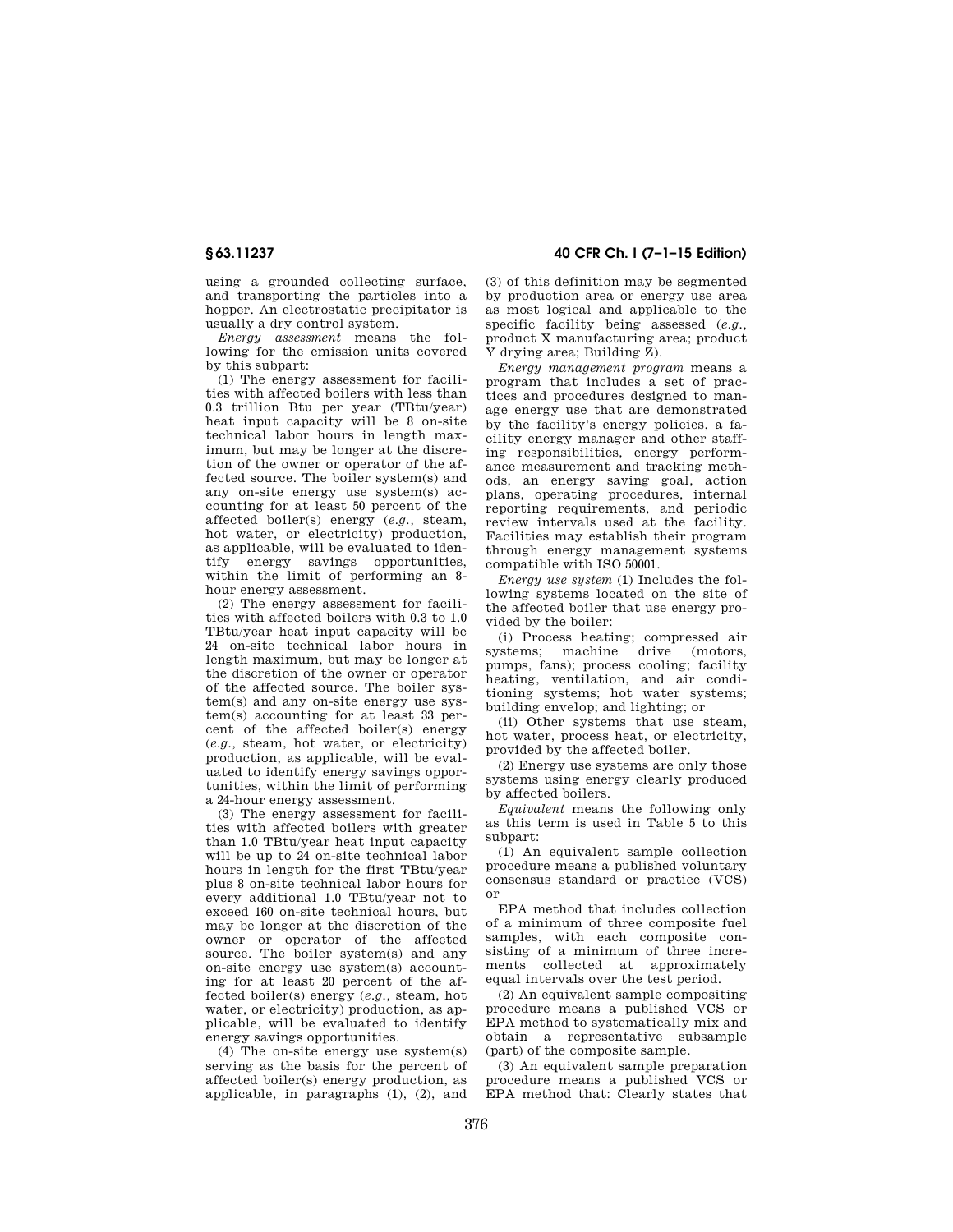the standard, practice or method is appropriate for the pollutant and the fuel matrix; or is cited as an appropriate sample preparation standard, practice or method for the pollutant in the chosen VCS or EPA determinative or analytical method.

(4) An equivalent procedure for determining heat content means a published VCS or EPA method to obtain gross calorific (or higher heating) value.

(5) An equivalent procedure for determining fuel moisture content means a published VCS or EPA method to obtain moisture content. If the sample analysis plan calls for determining mercury using an aliquot of the dried sample, then the drying temperature must be modified to prevent vaporizing this metal. On the other hand, if metals analysis is done on an ''as received'' basis, a separate aliquot can be dried to determine moisture content and the mercury concentration mathematically adjusted to a dry basis.

(6) An equivalent mercury determinative or analytical procedure means a published VCS or EPA method that clearly states that the standard, practice, or method is appropriate for mercury and the fuel matrix and has a published detection limit equal or lower than the methods listed in Table 5 to this subpart for the same purpose.

*Fabric filter* means an add-on air pollution control device used to capture particulate matter by filtering gas streams through filter media, also known as a baghouse. A fabric filter is a dry control system.

*Federally enforceable* means all limitations and conditions that are enforceable by the EPA Administrator, including, but not limited to, the requirements of 40 CFR parts 60, 61, 63, and 65, requirements within any applicable state implementation plan, and any permit requirements established under 40 CFR 52.21 or under 40 CFR 51.18 and 40 CFR 51.24.

*Fluidized bed boiler* means a boiler utilizing a fluidized bed combustion process that is not a pulverized coal boiler.

*Fluidized bed combustion* means a process where a fuel is burned in a bed of granulated particles, which are maintained in a mobile suspension by the forward flow of air and combustion products.

*Fuel type* means each category of fuels that share a common name or classification. Examples include, but are not limited to, bituminous coal, sub-bituminous coal, lignite, anthracite, biomass, distillate oil, residual oil. Individual fuel types received from different suppliers are not considered new fuel types.

*Gaseous fuels* includes, but is not limited to, natural gas, process gas, landfill gas, coal derived gas, refinery gas, hydrogen, and biogas.

*Gas-fired boiler* includes any boiler that burns gaseous fuels not combined with any solid fuels and burns liquid fuel only during periods of gas curtailment, gas supply interruption, startups, or periodic testing on liquid fuel. Periodic testing of liquid fuel shall not exceed a combined total of 48 hours during any calendar year.

*Heat input* means heat derived from combustion of fuel in a boiler and does not include the heat input from preheated combustion air, recirculated flue gases, returned condensate, or exhaust gases from other sources such as gas turbines, internal combustion engines, kilns.

*Hot water heater* means a closed vessel with a capacity of no more than 120 U.S. gallons in which water is heated by combustion of gaseous, liquid, or biomass fuel and hot water is withdrawn for use external to the vessel. Hot water boilers (*i.e.,* not generating steam) combusting gaseous, liquid, or biomass fuel with a heat input capacity of less than 1.6 million Btu per hour are included in this definition. The 120 U.S. gallon capacity threshold to be considered a hot water heater is independent of the 1.6 million Btu per hour heat input capacity threshold for hot water boilers. Hot water heater also means a tankless unit that provides on-demand hot water.

*Hourly average* means the arithmetic average of at least four CMS data values representing the four 15-minute periods in an hour, or at least two 15 minute data values during an hour when CMS calibration, quality assurance, or maintenance activities are being performed.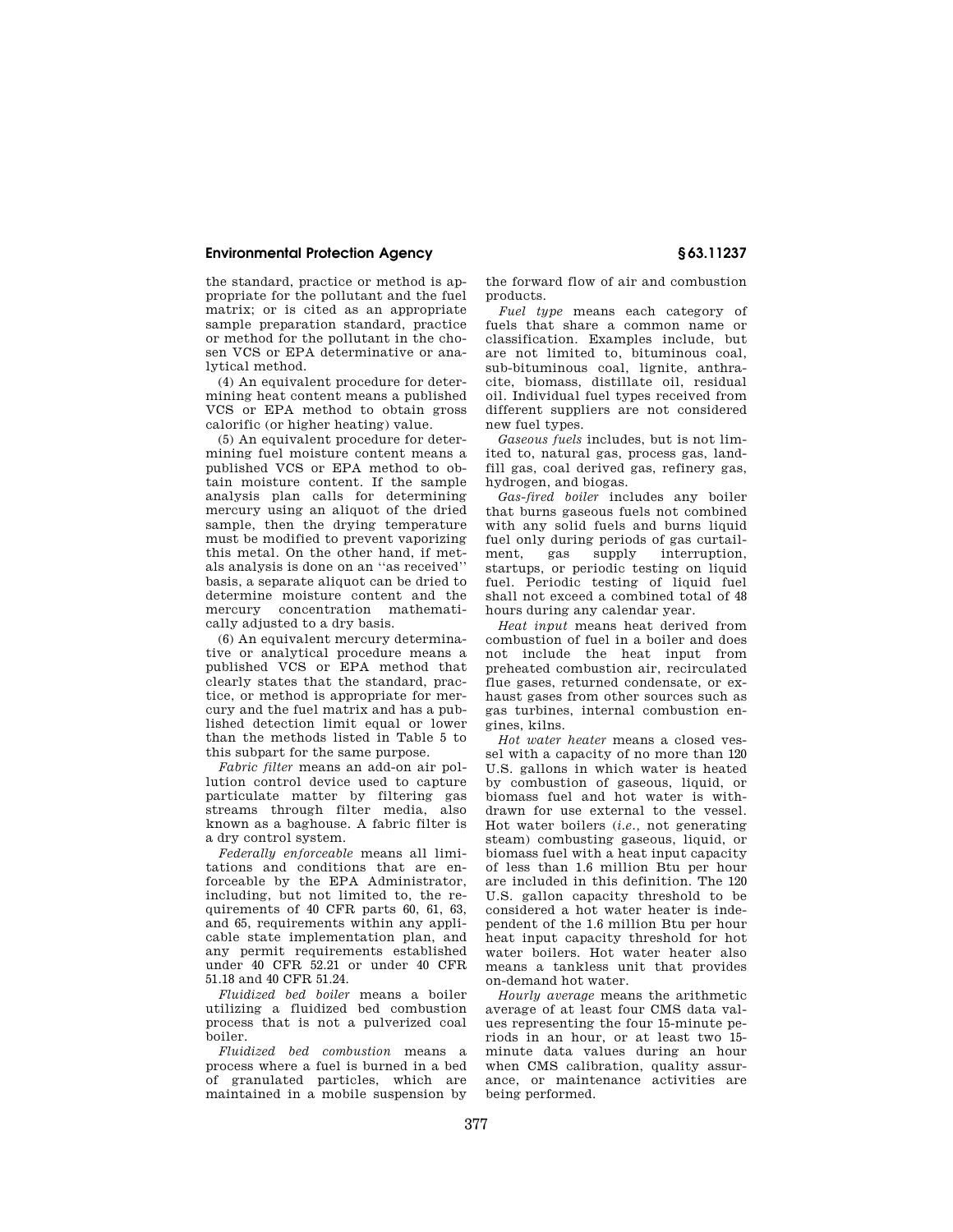*Industrial boiler* means a boiler used in manufacturing, processing, mining, and refining or any other industry to provide steam, hot water, and/or electricity.

*Institutional boiler* means a boiler used in institutional establishments such as, but not limited to, medical centers, nursing homes, research centers, institutions of higher education, elementary and secondary schools, libraries, religious establishments, and governmental buildings to provide electricity, steam, and/or hot water.

*Limited-use boiler* means any boiler that burns any amount of solid or liquid fuels and has a federally enforceable average annual capacity factor of no more than 10 percent.

*Liquid fuel* includes, but is not limited to, distillate oil, residual oil, any form of liquid fuel derived from petroleum, used oil meeting the specification in 40 CFR 279.11, liquid biofuels, biodiesel, and vegetable oil, and comparable fuels as defined under 40 CFR 261.38.

*Load fraction* means the actual heat input of a boiler divided by heat input during the performance test that established the minimum sorbent injection rate or minimum activated carbon injection rate, expressed as a fraction (*e.g.,* for 50 percent load the load fraction is 0.5).

*Minimum activated carbon injection rate* means load fraction multiplied by the lowest hourly average activated carbon injection rate measured according to Table 6 to this subpart during the most recent performance stack test demonstrating compliance with the applicable emission limit.

*Minimum oxygen level* means the lowest hourly average oxygen level measured according to Table 6 to this subpart during the most recent performance stack test demonstrating compliance with the applicable carbon monoxide emission limit.

*Minimum scrubber liquid flow rate*  means the lowest hourly average scrubber liquid flow rate (*e.g.,* to the particulate matter scrubber) measured according to Table 6 to this subpart during the most recent performance stack test demonstrating compliance with the applicable emission limit.

# **§ 63.11237 40 CFR Ch. I (7–1–15 Edition)**

*Minimum scrubber pressure drop* means the lowest hourly average scrubber pressure drop measured according to Table 6 to this subpart during the most recent performance stack test demonstrating compliance with the applicable emission limit.

*Minimum sorbent injection rate* means: (1) The load fraction multiplied by the lowest hourly average sorbent injection rate for each sorbent measured according to Table 6 to this subpart during the most recent performance stack test demonstrating compliance with the applicable emission limits; or

(2) For fluidized bed combustion, the lowest average ratio of sorbent to sulfur measured during the most recent performance test.

*Minimum total secondary electric power*  means the lowest hourly average total secondary electric power determined from the values of secondary voltage and secondary current to the electrostatic precipitator measured according to Table 6 to this subpart during the most recent performance stack test demonstrating compliance with the applicable emission limits.

*Natural gas* means:

(1) A naturally occurring mixture of hydrocarbon and nonhydrocarbon gases found in geologic formations beneath the earth's surface, of which the principal constituent is methane; or

(2) Liquefied petroleum gas, as defined by the American Society for Testing and Materials in ASTM D1835 (incorporated by reference, see §63.14); or

(3) A mixture of hydrocarbons that maintains a gaseous state at ISO conditions (*i.e.,* a temperature of 288 Kelvin, a relative humidity of 60 percent, and a pressure of 101.3 kilopascals). Additionally, natural gas must either be composed of at least 70 percent methane by volume or have a gross calorific value between 35 and 41 megajoules (MJ) per dry standard cubic meter (950 and 1,100 Btu per dry standard cubic foot); or

(4) Propane or propane-derived synthetic natural gas. Propane means a colorless gas derived from petroleum and natural gas, with the molecular structure  $C_3H_8$ .

*Oil subcategory* includes any boiler that burns any liquid fuel and is not in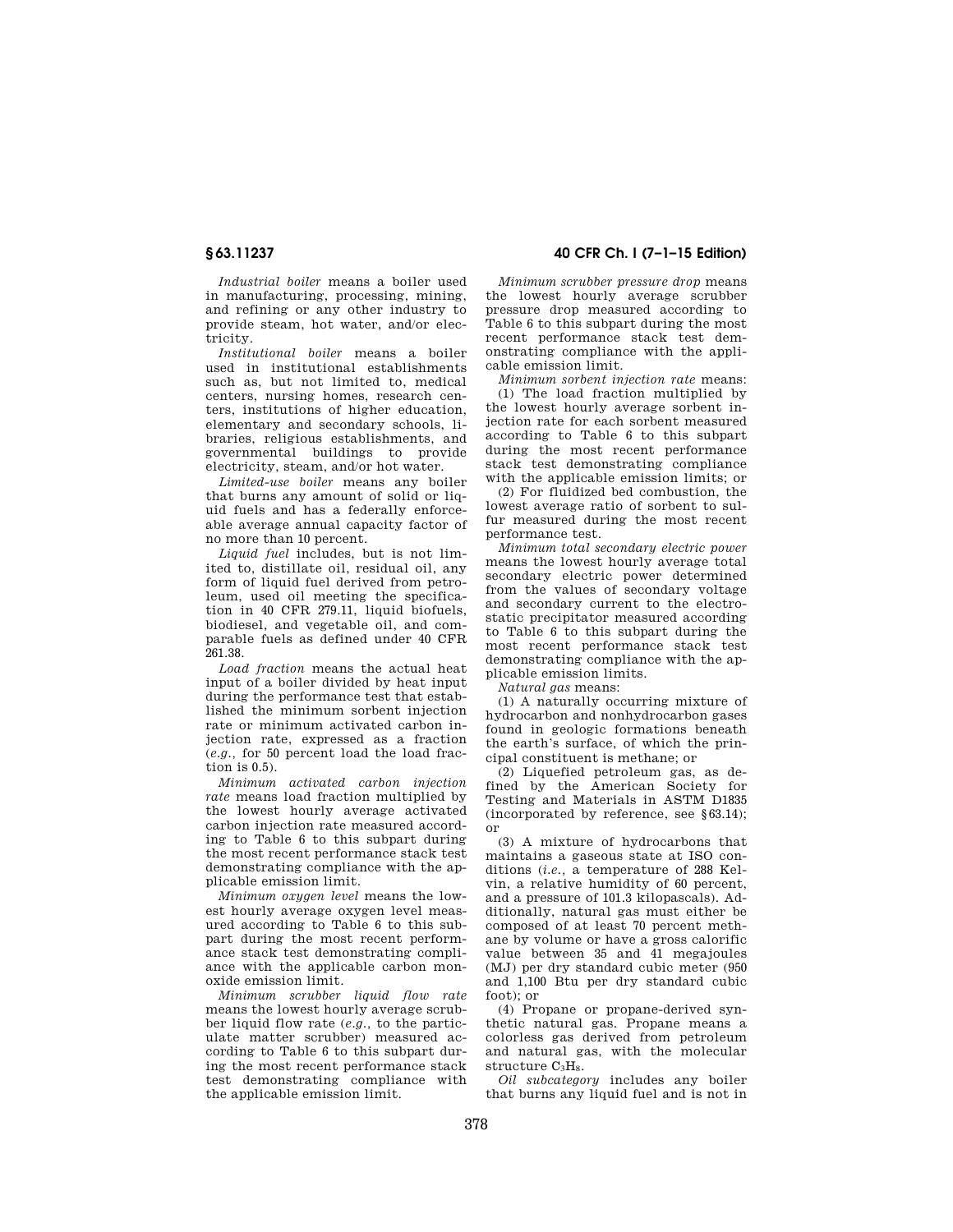either the biomass or coal subcategories. Gas-fired boilers that burn liquid fuel only during periods of gas curtailment, gas supply interruptions, startups, or for periodic testing are not included in this definition. Periodic testing on liquid fuel shall not exceed a combined total of 48 hours during any calendar year.

*Opacity* means the degree to which emissions reduce the transmission of light and obscure the view of an object in the background.

*Operating day* means a 24-hour period between 12 midnight and the following midnight during which any fuel is combusted at any time in the boiler unit. It is not necessary for fuel to be combusted for the entire 24-hour period.

*Oxygen analyzer system* means all equipment required to determine the oxygen content of a gas stream and used to monitor oxygen in the boiler flue gas, boiler firebox, or other appropriate intermediate location. This definition includes oxygen trim systems.

*Oxygen trim system* means a system of monitors that is used to maintain excess air at the desired level in a combustion device. A typical system consists of a flue gas oxygen and/or carbon monoxide monitor that automatically provides a feedback signal to the combustion air controller.

*Particulate matter (PM)* means any finely divided solid or liquid material, other than uncombined water, as measured by the test methods specified under this subpart, or an approved alternative method.

*Performance testing* means the collection of data resulting from the execution of a test method used (either by stack testing or fuel analysis) to demonstrate compliance with a relevant emission standard.

*Period of gas curtailment or supply interruption* means a period of time during which the supply of gaseous fuel to an affected boiler is restricted or halted for reasons beyond the control of the facility. The act of entering into a contractual agreement with a supplier of natural gas established for curtailment purposes does not constitute a reason that is under the control of a facility for the purposes of this definition. An increase in the cost or unit price of natural gas due to normal market fluctuations not during periods of supplier delivery restriction does not constitute a period of natural gas curtailment or supply interruption. Onsite gaseous fuel system emergencies or equipment failures qualify as periods of supply interruption when the emergency or failure is beyond the control of the facility.

*Process heater* means an enclosed device using controlled flame, and the unit's primary purpose is to transfer heat indirectly to a process material (liquid, gas, or solid) or to a heat transfer material (e.g., glycol or a mixture of glycol and water) for use in a process unit, instead of generating steam. Process heaters are devices in which the combustion gases do not come into direct contact with process materials. Process heaters include units that heat water/water mixtures for pool heating, sidewalk heating, cooling tower water heating, power washing, or oil heating.

*Qualified energy assessor* means:

(1) Someone who has demonstrated capabilities to evaluate energy savings opportunities for steam generation and major energy using systems, including, but not limited to:

(i) Boiler combustion management.

(ii) Boiler thermal energy recovery, including

(A) Conventional feed water economizer,

(B) Conventional combustion air preheater, and

(C) Condensing economizer.

(iii) Boiler blowdown thermal energy recovery.

(iv) Primary energy resource selection, including

(A) Fuel (primary energy source) switching, and

(B) Applied steam energy versus direct-fired energy versus electricity.

(v) Insulation issues.

(vi) Steam trap and steam leak management.

(vii) Condensate recovery.

(viii) Steam end-use management.

(2) Capabilities and knowledge includes, but is not limited to:

(i) Background, experience, and recognized abilities to perform the assessment activities, data analysis, and report preparation.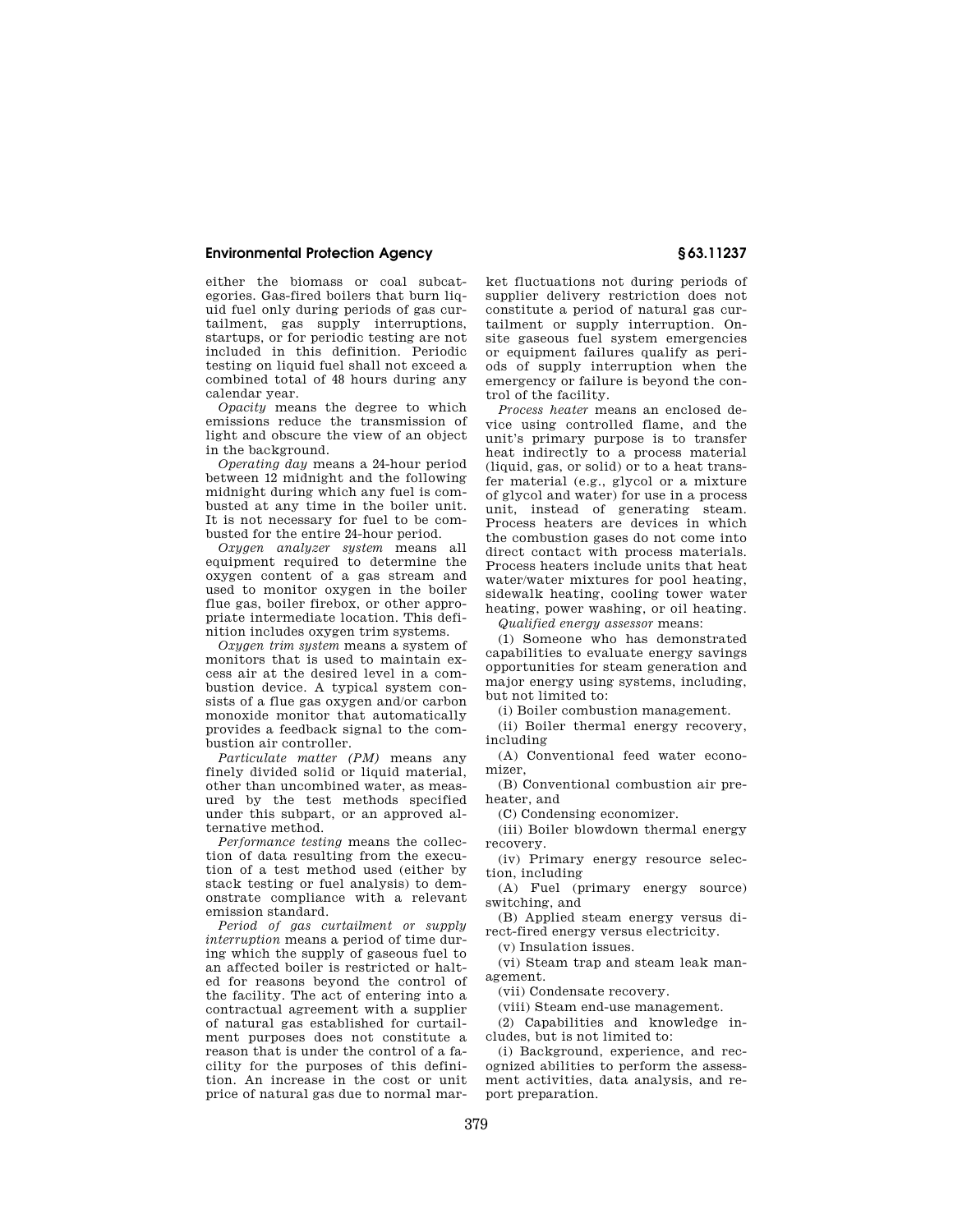(ii) Familiarity with operating and maintenance practices for steam or process heating systems.

(iii) Additional potential steam system improvement opportunities including improving steam turbine operations and reducing steam demand.

(iv) Additional process heating system opportunities including effective utilization of waste heat and use of proper process heating methods.

(v) Boiler-steam turbine cogeneration systems.

(vi) Industry specific steam end-use systems.

*Regulated gas stream* means an offgas stream that is routed to a boiler for the purpose of achieving compliance with a standard under another subpart of this part or part 60, part 61, or part 65 of this chapter.

*Residential boiler* means a boiler used to provide heat and/or hot water and/or as part of a residential combined heat and power system. This definition includes boilers located at an institutional facility (*e.g.,* university campus, military base, church grounds) or commercial/industrial facility (*e.g.,* farm) used primarily to provide heat and/or hot water for:

(1) A dwelling containing four or fewer families, or

(2) A single unit residence dwelling that has since been converted or subdivided into condominiums or apartments.

*Residual oil* means crude oil, fuel oil that does not comply with the specifications under the definition of distillate oil, and all fuel oil numbers 4, 5, and 6, as defined by the American Society of Testing and Materials in ASTM D396–10 (incorporated by reference, see §63.14(b)).

*Responsible official* means responsible official as defined in §70.2.

*Seasonal boiler* means a boiler that undergoes a shutdown for a period of at least 7 consecutive months (or 210 consecutive days) each 12-month period due to seasonal conditions, except for periodic testing. Periodic testing shall not exceed a combined total of 15 days during the 7-month shutdown. This definition only applies to boilers that would otherwise be included in the biomass subcategory or the oil subcategory.

# **§ 63.11237 40 CFR Ch. I (7–1–15 Edition)**

*Shutdown* means the cessation of operation of a boiler for any purpose. Shutdown begins either when none of the steam or heat from the boiler is supplied for heating and/or producing electricity, or for any other purpose, or at the point of no fuel being fired in the boiler, whichever is earlier. Shutdown ends when there is no steam and no heat being supplied and no fuel being fired in the boiler.

*Solid fossil fuel* includes, but is not limited to, coal, coke, petroleum coke, and tire-derived fuel.

*Solid fuel* means any solid fossil fuel or biomass or bio-based solid fuel.

*Startup* means either the first-ever firing of fuel in a boiler for the purpose of supplying steam or heat for heating and/or producing electricity, or for any other purpose, or the firing of fuel in a boiler after a shutdown event for any purpose. Startup ends when any of the steam or heat from the boiler is supplied for heating and/or producing electricity, or for any other purpose.

*Temporary boiler* means any gaseous or liquid fuel boiler that is designed to, and is capable of, being carried or moved from one location to another by means of, for example, wheels, skids, carrying handles, dollies, trailers, or platforms. A boiler is not a temporary boiler if any one of the following conditions exists:

(1) The equipment is attached to a foundation.

(2) The boiler or a replacement remains at a location within the facility and performs the same or similar function for more than 12 consecutive months, unless the regulatory agency approves an extension. An extension may be granted by the regulating agency upon petition by the owner or operator of a unit specifying the basis for such a request. Any temporary boiler that replaces a temporary boiler at a location within the facility and performs the same or similar function will be included in calculating the consecutive time period unless there is a gap in operation of 12 months or more.

(3) The equipment is located at a seasonal facility and operates during the full annual operating period of the seasonal facility, remains at the facility for at least 2 years, and operates at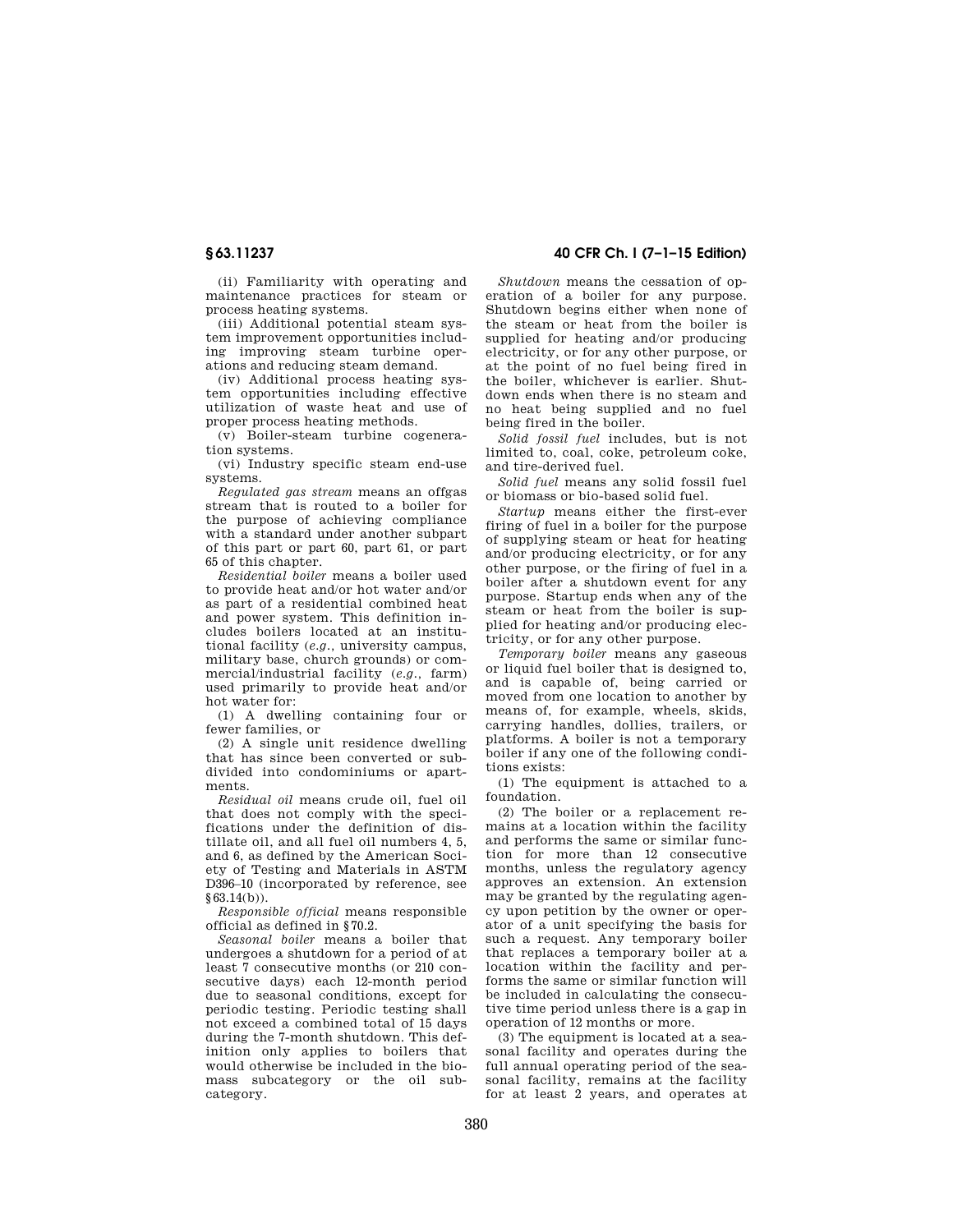### **Environmental Protection Agency Pt. 63, Subpt. JJJJJJ, Table 1**

that facility for at least 3 months each year.

(4) The equipment is moved from one location to another within the facility but continues to perform the same or similar function and serve the same electricity, steam, and/or hot water system in an attempt to circumvent the residence time requirements of this definition.

*Tune-up* means adjustments made to a boiler in accordance with the procedures outlined in §63.11223(b).

*Vegetable oil* means oils extracted from vegetation.

*Voluntary Consensus Standards (VCS)*  mean technical standards (*e.g.,* materials specifications, test methods, sampling procedures, business practices) developed or adopted by one or more voluntary consensus bodies. EPA/Office of Air Quality Planning and Standards, by precedent, has only used VCS that are written in English. Examples of VCS bodies are: American Society of Testing and Materials (ASTM 100 Barr Harbor Drive, P.O. Box CB700, West Conshohocken, Pennsylvania 19428–<br>B2959, (800) 262–1373,  $http://$ B2959, (800) 262–1373, *http:// www.astm.org*), American Society of Mechanical Engineers (ASME ASME, Three Park Avenue, New York, NY<br>10016-5990. (800) 843-2763. http:// 10016–5990, (800) 843–2763, *http:// www.asme.org*), International Standards Organization (ISO 1, ch. de la Voie-Creuse, Case postale 56, CH–1211 Geneva 20, Switzerland, +41 22 749 01 11, *http://www.iso.org/iso/home.htm*), Standards Australia (AS Level 10, The Exchange Centre, 20 Bridge Street, Sydney, GPO Box 476, Sydney NSW 2001, + 61 2 9237 6171 http:// http:// *www.stadards.org.au*), British Standards Institution (BSI, 389 Chiswick High Road, London, W4 4AL, United Kingdom, +44 (0)20 8996 9001, *http:// www.bsigroup.com*), Canadian Standards Association (CSA 5060 Spectrum Way, Suite 100, Mississauga, Ontario L4W 5N6, Canada, 800–463–6727, *http:// www.csa.ca*), European Committee for Standardization (CEN CENELEC Management Centre Avenue Marnix 17 B– 1000 Brussels, Belgium +32 2 550 08 11,

*http://www.cen.eu/cen*), and German Engineering Standards (VDI VDI Guidelines Department, P.O. Box 10 11 39 40002, Duesseldorf, Germany, +49 211 6214–230, *http://www.vdi.eu*). The types of standards that are not considered VCS are standards developed by: the United States, *e.g.,* California (CARB) and Texas (TCEQ); industry groups, such as American Petroleum Institute (API), Gas Processors Association (GPA), and Gas Research Institute (GRI); and other branches of the U.S. government, *e.g.,* Department of Defense (DOD) and Department of Transportation (DOT). This does not preclude EPA from using standards developed by groups that are not VCS bodies within their rule. When this occurs, EPA has done searches and reviews for VCS equivalent to these non-EPA methods.

*Waste heat boiler* means a device that recovers normally unused energy (*i.e.,*  hot exhaust gas) and converts it to usable heat. Waste heat boilers are also referred to as heat recovery steam generators. Waste heat boilers are heat exchangers generating steam from incoming hot exhaust gas from an industrial (*e.g.,* thermal oxidizer, kiln, furnace) or power (*e.g.,* combustion turbine, engine) equipment. Duct burners are sometimes used to increase the temperature of the incoming hot exhaust gas.

*Wet scrubber* means any add-on air pollution control device that mixes an aqueous stream or slurry with the exhaust gases from a boiler to control emissions of particulate matter or to absorb and neutralize acid gases, such as hydrogen chloride. A wet scrubber creates an aqueous stream or slurry as a byproduct of the emissions control process.

*Work practice standard* means any design, equipment, work practice, or operational standard, or combination thereof, which is promulgated pursuant to section 112(h) of the Clean Air Act.

[76 FR 15591, Mar. 21, 2011, as amended at 78 FR 7513, Feb. 1, 2013]

## TABLE 1 TO SUBPART JJJJJJ OF PART 63—EMISSION LIMITS

As stated in §63.11201, you must comply with the following applicable emission limits: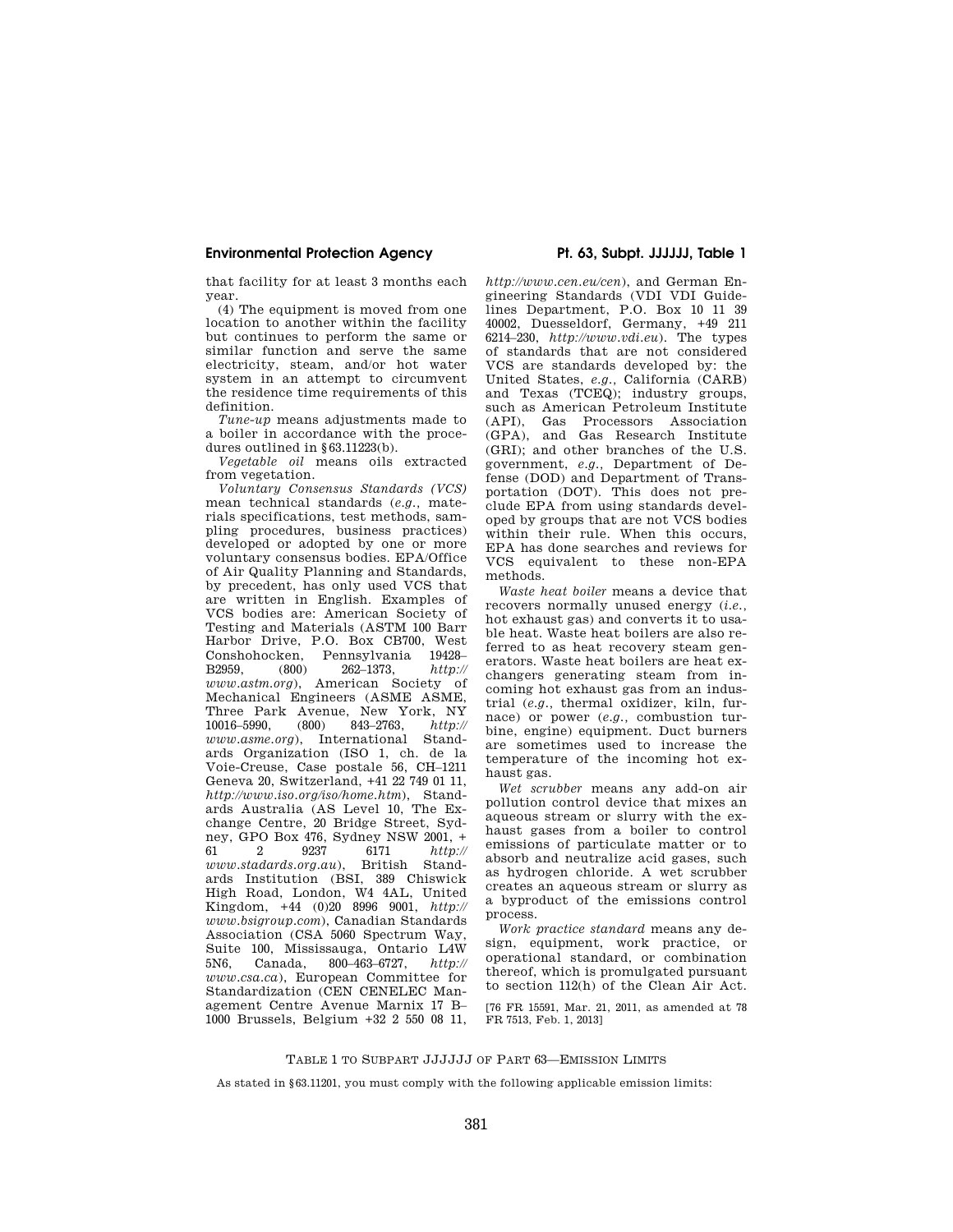# **Pt. 63, Subpt. JJJJJJ, Table 2 40 CFR Ch. I (7–1–15 Edition)**

| If your boiler is in this subcategory                                                                                                                                                                | For the following<br>pollutants           | You must achieve less than or equal to the fol-<br>lowing emission limits, except during periods of<br>startup and shutdown                                                                                                                                    |
|------------------------------------------------------------------------------------------------------------------------------------------------------------------------------------------------------|-------------------------------------------|----------------------------------------------------------------------------------------------------------------------------------------------------------------------------------------------------------------------------------------------------------------|
| 1. New coal-fired boilers with heat input capacity<br>of 30 million British thermal units per hour<br>(MMB <sub>tu</sub> /hr) or greater that do not meet the defi-<br>nition of limited-use boiler. | a. PM (Filterable)<br>b. Mercury<br>c. CO | 3.0E-02 pounds(lb) per million British thermal<br>units (MMBtu) of heat input.<br>2.2E-05 lb per MMBtu of heat input.<br>420 parts per million (ppm) by volume on a dry<br>basis corrected to 3 percent oxygen (3-run av-<br>erage or 10-day rolling average). |
| 2. New coal-fired boilers with heat input capacity                                                                                                                                                   | a. PM (Filterable)                        | 4.2E-01 lb per MMBtu of heat input.                                                                                                                                                                                                                            |
| of between 10 and 30 MMBtu/hr that do not                                                                                                                                                            | b. Mercury                                | 2.2E-05 lb per MMBtu of heat input.                                                                                                                                                                                                                            |
| meet the definition of limited-use boiler.                                                                                                                                                           | c. CO                                     | 420 ppm by volume on a dry basis corrected to<br>3 percent oxygen (3-run average or 10-day<br>rolling average).                                                                                                                                                |
| 3. New biomass-fired boilers with heat input ca-<br>pacity of 30 MMBtu/hr or greater that do not<br>meet the definition of seasonal boiler or limited-<br>use boiler.                                | PM (Filterable)                           | 3.0E-02 lb per MMBtu of heat input.                                                                                                                                                                                                                            |
| 4. New biomass fired boilers with heat input ca-<br>pacity of between 10 and 30 MMBtu/hr that do<br>not meet the definition of seasonal boiler or lim-<br>ited-use boiler.                           |                                           | PM (Filterable)    7.0E-02 lb per MMBtu of heat input.                                                                                                                                                                                                         |
| 5. New oil-fired boilers with heat input capacity of<br>10 MMBtu/hr or greater that do not meet the<br>definition of seasonal boiler or limited-use boiler.                                          | PM (Filterable)                           | 3.0E-02 lb per MMBtu of heat input.                                                                                                                                                                                                                            |
| 6. Existing coal-fired boilers with heat input capac-<br>ity of 10 MMBtu/hr or greater that do not meet<br>the definition of limited-use boiler.                                                     | a. Mercury<br>b. CO                       | 2.2E-05 lb per MMBtu of heat input.<br>420 ppm by volume on a dry basis corrected to<br>3 percent oxygen.                                                                                                                                                      |

[78 FR 7517, Feb. 1, 2013]

# TABLE 2 TO SUBPART JJJJJJ OF PART 63—WORK PRACTICE STANDARDS, EMISSION REDUCTION MEASURES, AND MANAGEMENT PRACTICES

As stated in §63.11201, you must comply with the following applicable work practice standards, emission reduction measures, and management practices:

| If your boiler is in this subcategory                                                                                                                                                                                                             | You must meet the following                                                                                                                                                                                                                                                                                                                                  |
|---------------------------------------------------------------------------------------------------------------------------------------------------------------------------------------------------------------------------------------------------|--------------------------------------------------------------------------------------------------------------------------------------------------------------------------------------------------------------------------------------------------------------------------------------------------------------------------------------------------------------|
| 1. Existing or new coal-fired, new biomass-<br>fired, or new oil-fired boilers (units with<br>heat input capacity of 10 MMBtu/hr or<br>greater).                                                                                                  | Minimize the boiler's startup and shutdown periods and conduct startups and shut-<br>downs according to the manufacturer's recommended procedures. If manufactur-<br>er's recommended procedures are not available, you must follow recommended<br>procedures for a unit of similar design for which manufacturer's recommended<br>procedures are available. |
| 2. Existing coal-fired boilers with heat input<br>capacity of less than 10 MMBtu/hr that<br>do not meet the definition of limited-use<br>boiler, or use an oxygen trim system that<br>maintains an optimum air-to-fuel ratio.                     | Conduct an initial tune-up as specified in $\S 63.11214$ , and conduct a tune-up of the<br>boiler biennially as specified in §63.11223.                                                                                                                                                                                                                      |
| 3. New coal-fired boilers with heat input<br>capacity of less than 10 MMBtu/hr that<br>do not meet the definition of limited-use<br>boiler, or use an oxygen trim system that<br>maintains an optimum air-to-fuel ratio.                          | Conduct a tune-up of the boiler biennially as specified in §63.11223.                                                                                                                                                                                                                                                                                        |
| 4. Existing oil-fired boilers with heat input<br>capacity greater than 5 MMBtu/hr that do<br>not meet the definition of seasonal boiler<br>or limited-use boiler, or use an oxygen<br>trim system that maintains an optimum<br>air-to-fuel ratio. | Conduct an initial tune-up as specified in $\S 63.11214$ , and conduct a tune-up of the<br>boiler biennially as specified in §63.11223.                                                                                                                                                                                                                      |
| 5. New oil-fired boilers with heat input ca-<br>pacity greater than 5 MMBtu/hr that do<br>not meet the definition of seasonal boiler<br>or limited-use boiler, or use an oxygen<br>trim system that maintains an optimum<br>air-to-fuel ratio.    | Conduct a tune-up of the boiler biennially as specified in §63.11223.                                                                                                                                                                                                                                                                                        |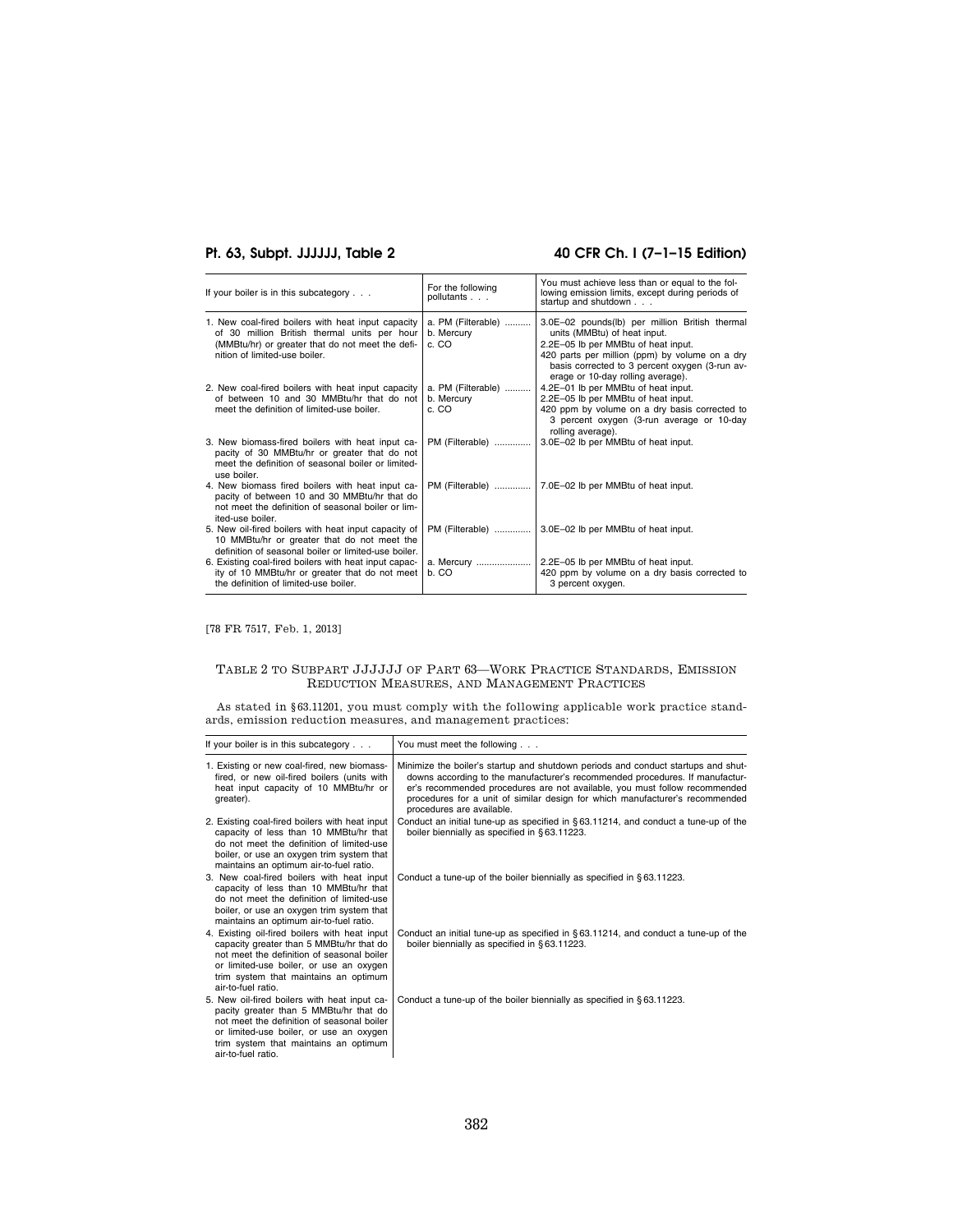# **Environmental Protection Agency Pt. 63, Subpt. JJJJJJ, Table 3**

| If your boiler is in this subcategory                                                                                                                                                                   | You must meet the following                                                                                                                                                                                                                                                                                                                                                                                                                                                                                                                                                                                                                                                                                                                                                                                                                                                                  |
|---------------------------------------------------------------------------------------------------------------------------------------------------------------------------------------------------------|----------------------------------------------------------------------------------------------------------------------------------------------------------------------------------------------------------------------------------------------------------------------------------------------------------------------------------------------------------------------------------------------------------------------------------------------------------------------------------------------------------------------------------------------------------------------------------------------------------------------------------------------------------------------------------------------------------------------------------------------------------------------------------------------------------------------------------------------------------------------------------------------|
| 6. Existing biomass-fired boilers that do not<br>meet the definition of seasonal boiler or<br>limited-use boiler, or use an oxygen trim<br>system that maintains an optimum air-to-<br>fuel ratio.      | Conduct an initial tune-up as specified in $\S 63.11214$ , and conduct a tune-up of the<br>boiler biennially as specified in §63.11223.                                                                                                                                                                                                                                                                                                                                                                                                                                                                                                                                                                                                                                                                                                                                                      |
| 7. New biomass-fired boilers that do not<br>meet the definition of seasonal boiler or<br>limited-use boiler, or use an oxygen trim<br>system that maintains an optimum air-to-<br>fuel ratio.           | Conduct a tune-up of the boiler biennially as specified in $\S 63.11223$ .                                                                                                                                                                                                                                                                                                                                                                                                                                                                                                                                                                                                                                                                                                                                                                                                                   |
| 8. Existing seasonal boilers<br>9. New seasonal boilers                                                                                                                                                 | Conduct an initial tune-up as specified in $\S 63.11214$ , and conduct a tune-up of the<br>boiler every 5 years as specified in §63.11223.<br>Conduct a tune-up of the boiler every 5 years as specified in $\S 63.11223$ .                                                                                                                                                                                                                                                                                                                                                                                                                                                                                                                                                                                                                                                                  |
| 10. Existing limited-use boilers                                                                                                                                                                        | Conduct an initial tune-up as specified in $\S 63.11214$ , and conduct a tune-up of the<br>boiler every 5 years as specified in §63.11223.                                                                                                                                                                                                                                                                                                                                                                                                                                                                                                                                                                                                                                                                                                                                                   |
| 11. New limited-use boilers<br>12. Existing oil-fired boilers with heat input<br>capacity of equal to or less than 5<br>MMBtu/hr.                                                                       | Conduct a tune-up of the boiler every 5 years as specified in §63.11223.<br>Conduct an initial tune-up as specified in §63.11214, and conduct a tune-up of the<br>boiler every 5 years as specified in §63.11223.                                                                                                                                                                                                                                                                                                                                                                                                                                                                                                                                                                                                                                                                            |
| 13. New oil-fired boilers with heat input ca-<br>pacity of equal to or less than 5 MMBtu/<br>hr.                                                                                                        | Conduct a tune-up of the boiler every 5 years as specified in $\S 63.11223$ .                                                                                                                                                                                                                                                                                                                                                                                                                                                                                                                                                                                                                                                                                                                                                                                                                |
| 14. Existing coal-fired, biomass-fired, or oil-<br>fired boilers with an oxygen trim system<br>that maintains an optimum air-to-fuel<br>ratio that would otherwise be subject to<br>a biennial tune-up. | Conduct an initial tune-up as specified in $\S 63.11214$ , and conduct a tune-up of the<br>boiler every 5 years as specified in §63.11223.                                                                                                                                                                                                                                                                                                                                                                                                                                                                                                                                                                                                                                                                                                                                                   |
| 15. New coal-fired, biomass-fired, or oil-<br>fired boilers with an oxygen trim system<br>that maintains an optimum air-to-fuel<br>ratio that would otherwise be subject to<br>a biennial tune-up.      | Conduct a tune-up of the boiler every 5 years as specified in $\S 63.11223$ .                                                                                                                                                                                                                                                                                                                                                                                                                                                                                                                                                                                                                                                                                                                                                                                                                |
| 16. Existing coal-fired, biomass-fired, or oil-<br>fired boilers (units with heat input capac-<br>ity of 10 MMBtu/hr and greater), not in-<br>cluding limited-use boilers.                              | Must have a one-time energy assessment performed by a qualified energy asses-<br>sor. An energy assessment completed on or after January 1, 2008, that meets or<br>is amended to meet the energy assessment requirements in this table satisfies<br>the energy assessment requirement. Energy assessor approval and qualification<br>requirements are waived in instances where past or amended energy assess-<br>ments are used to meet the energy assessment requirements. A facility that op-<br>erates under an energy management program compatible with ISO 50001 that<br>includes the affected units also satisfies the energy assessment requirement.<br>The energy assessment must include the following with extent of the evaluation<br>for items (1) to (4) appropriate for the on-site technical hours listed in<br>§63.11237:<br>(1) A visual inspection of the boiler system, |
|                                                                                                                                                                                                         | (2) An evaluation of operating characteristics of the affected boiler systems, speci-<br>fications of energy use systems, operating and maintenance procedures, and un-<br>usual operating constraints,                                                                                                                                                                                                                                                                                                                                                                                                                                                                                                                                                                                                                                                                                      |
|                                                                                                                                                                                                         | (3) An inventory of major energy use systems consuming energy from affected<br>boiler(s) and which are under control of the boiler owner or operator,<br>(4) A review of available architectural and engineering plans, facility operation and                                                                                                                                                                                                                                                                                                                                                                                                                                                                                                                                                                                                                                               |
|                                                                                                                                                                                                         | maintenance procedures and logs, and fuel usage,<br>(5) A list of major energy conservation measures that are within the facility's con-<br>trol,                                                                                                                                                                                                                                                                                                                                                                                                                                                                                                                                                                                                                                                                                                                                            |
|                                                                                                                                                                                                         | (6) A list of the energy savings potential of the energy conservation measures<br>identified, and<br>(7) A comprehensive report detailing the ways to improve efficiency, the cost of                                                                                                                                                                                                                                                                                                                                                                                                                                                                                                                                                                                                                                                                                                        |
|                                                                                                                                                                                                         | specific improvements, benefits, and the time frame for recouping those invest-<br>ments.                                                                                                                                                                                                                                                                                                                                                                                                                                                                                                                                                                                                                                                                                                                                                                                                    |

[78 FR 7518, Feb. 1, 2013]

# TABLE 3 TO SUBPART JJJJJJ OF PART 63—OPERATING LIMITS FOR BOILERS WITH EMISSION LIMITS

As stated in §63.11201, you must comply with the applicable operating limits:  $\,$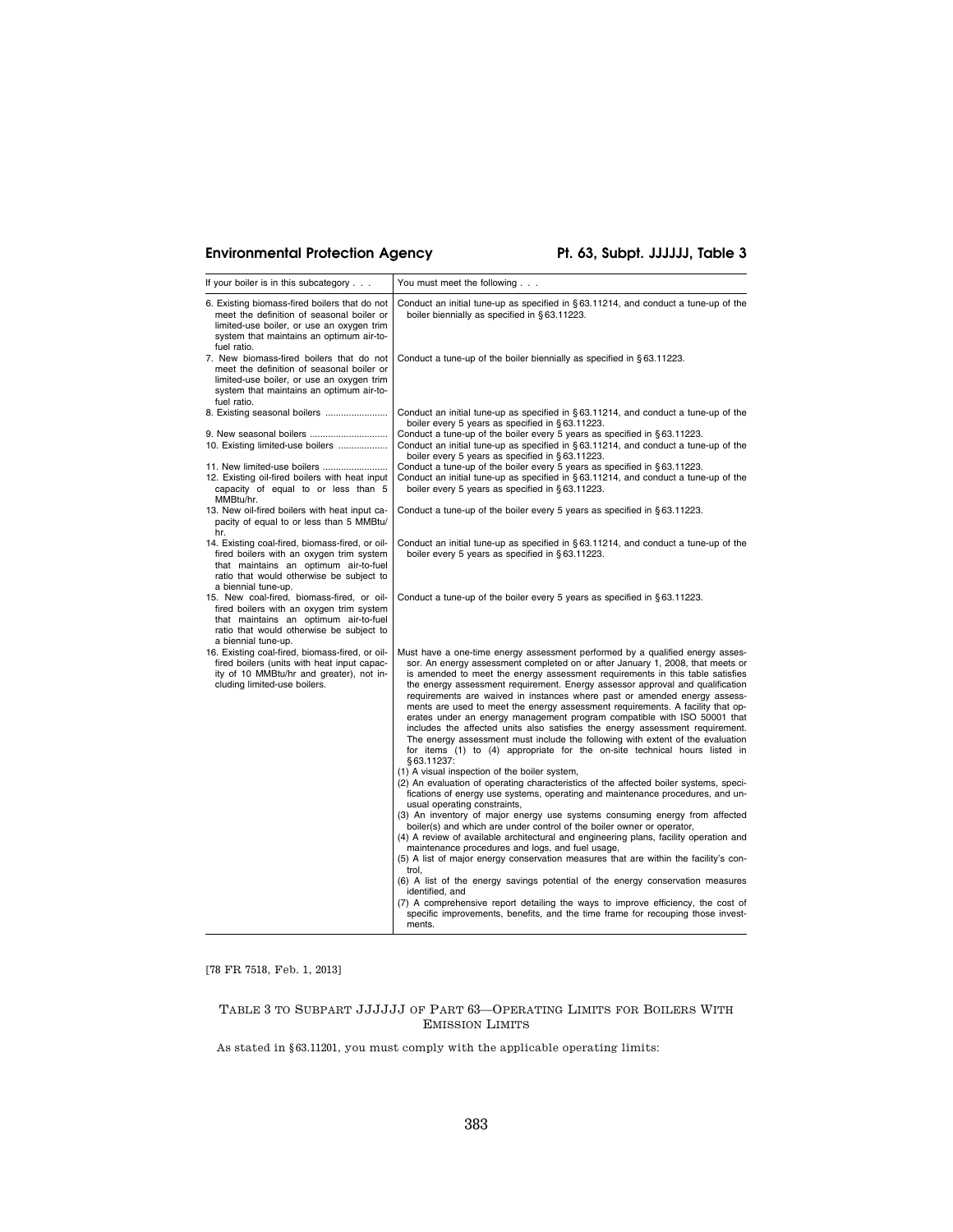# Pt. 63, Subpt. JJJJJJ, Table 4 40 CFR Ch. I (7-1-15 Edition)

| If you demonstrate compliance with appli-<br>cable emission limits using | You must meet these operating limits except during periods of startup and shut-<br>down.                                                                                                                                                                                                                                                                                                                                                                                                                 |
|--------------------------------------------------------------------------|----------------------------------------------------------------------------------------------------------------------------------------------------------------------------------------------------------------------------------------------------------------------------------------------------------------------------------------------------------------------------------------------------------------------------------------------------------------------------------------------------------|
| 1. Fabric filter control                                                 | a. Maintain opacity to less than or equal to 10 percent opacity (daily block aver-<br>age); OR                                                                                                                                                                                                                                                                                                                                                                                                           |
| 2. Electrostatic precipitator control                                    | b. Install and operate a bag leak detection system according to $\S 63.11224$ and op-<br>erate the fabric filter such that the bag leak detection system alarm does not<br>sound more than 5 percent of the operating time during each 6-month period.<br>a. Maintain opacity to less than or equal to 10 percent opacity (daily block aver-<br>age); OR                                                                                                                                                 |
|                                                                          | b. Maintain the 30-day rolling average total secondary electric power of the electro-<br>static precipitator at or above the minimum total secondary electric power as de-<br>fined in §63.11237.                                                                                                                                                                                                                                                                                                        |
|                                                                          | Maintain the 30-day rolling average pressure drop across the wet scrubber at or<br>above the minimum scrubber pressure drop as defined in $\S 63.11237$ and the<br>30-day rolling average liquid flow rate at or above the minimum scrubber liquid<br>flow rate as defined in §63.11237.                                                                                                                                                                                                                 |
| 4. Dry sorbent or activated carbon injection<br>control.                 | Maintain the 30-day rolling average sorbent or activated carbon injection rate at or<br>above the minimum sorbent injection rate or minimum activated carbon injection<br>rate as defined in §63.11237. When your boiler operates at lower loads, multiply<br>your sorbent or activated carbon injection rate by the load fraction (e.g., actual<br>heat input divided by the heat input during the performance stack test; for 50<br>percent load, multiply the injection rate operating limit by 0.5). |
| 5. Any other add-on air pollution control<br>type                        | This option is for boilers that operate dry control systems. Boilers must maintain<br>opacity to less than or equal to 10 percent opacity (daily block average).                                                                                                                                                                                                                                                                                                                                         |
|                                                                          | Maintain the fuel type or fuel mixture (annual average) such that the mercury emis-<br>sion rate calculated according to $§ 63.11211(c)$ are less than the applicable<br>emission limit for mercury.                                                                                                                                                                                                                                                                                                     |
|                                                                          | For boilers that demonstrate compliance with a performance stack test, maintain<br>the operating load of each unit such that it does not exceed 110 percent of the<br>average operating load recorded during the most recent performance stack test.                                                                                                                                                                                                                                                     |
|                                                                          | For boilers subject to a CO emission limit that demonstrate compliance with an ox-<br>ygen analyzer system as specified in §63.11224(a), maintain the 30-day rolling<br>average oxygen level at or above the minimum oxygen level as defined in<br>§63.11237. This requirement does not apply to units that install an oxygen trim<br>system since these units will set the trim system to the level specified in<br>§ 63.11224(a)(7).                                                                   |

[78 FR 7519, Feb. 1, 2013]

# TABLE 4 TO SUBPART JJJJJJ OF PART 63—PERFORMANCE (STACK) TESTING REQUIREMENTS

As stated in §63.11212, you must comply with the following requirements for performance (stack) test for affected sources:

| To conduct a performance test for the fol-<br>lowing pollutant | You must.                                                                                                                                      | Using. $\ldots$                                                                                                                                                                          |
|----------------------------------------------------------------|------------------------------------------------------------------------------------------------------------------------------------------------|------------------------------------------------------------------------------------------------------------------------------------------------------------------------------------------|
|                                                                | a. Select sampling ports location and the<br>number of traverse points.<br>b. Determine velocity and volumetric<br>flow-rate of the stack gas. | Method 1 in appendix A-1 to part 60 of<br>this chapter.<br>Method 2, 2F, or 2G in appendix A-2 to<br>part 60 of this chapter.                                                            |
|                                                                | c. Determine oxygen and carbon dioxide<br>concentrations of the stack gas.                                                                     | Method 3A or 3B in appendix A-2 to<br>part 60 of this chapter, or ASTM<br>D6522-00 (Reapproved 2005), $a$ or<br>ANSI/ASME PTC 19.10-1981. <sup>a</sup>                                   |
|                                                                | d. Measure the moisture content of the<br>stack gas.                                                                                           | Method 4 in appendix A-3 to part 60 of<br>this chapter.                                                                                                                                  |
|                                                                | e. Measure the particulate matter emis-<br>sion concentration.                                                                                 | Method 5 or 17 (positive pressure fabric<br>filters must use Method 5D) in appen-<br>dix $A-3$ and $A-6$ to part 60 of this<br>chapter and a minimum 1 dscm of<br>sample volume per run. |
|                                                                | f. Convert emissions concentration to Ib/<br>MMBtu emission rates.                                                                             | Method 19 F-factor methodology in ap-<br>pendix A-7 to part 60 of this chapter.                                                                                                          |
|                                                                | a. Select sampling ports location and the<br>number of traverse points.                                                                        | Method 1 in appendix A-1 to part 60 of<br>this chapter.                                                                                                                                  |
|                                                                | b. Determine velocity and volumetric<br>flow-rate of the stack gas.                                                                            | Method 2, 2F, or 2G in appendix A-2 to<br>part 60 of this chapter.                                                                                                                       |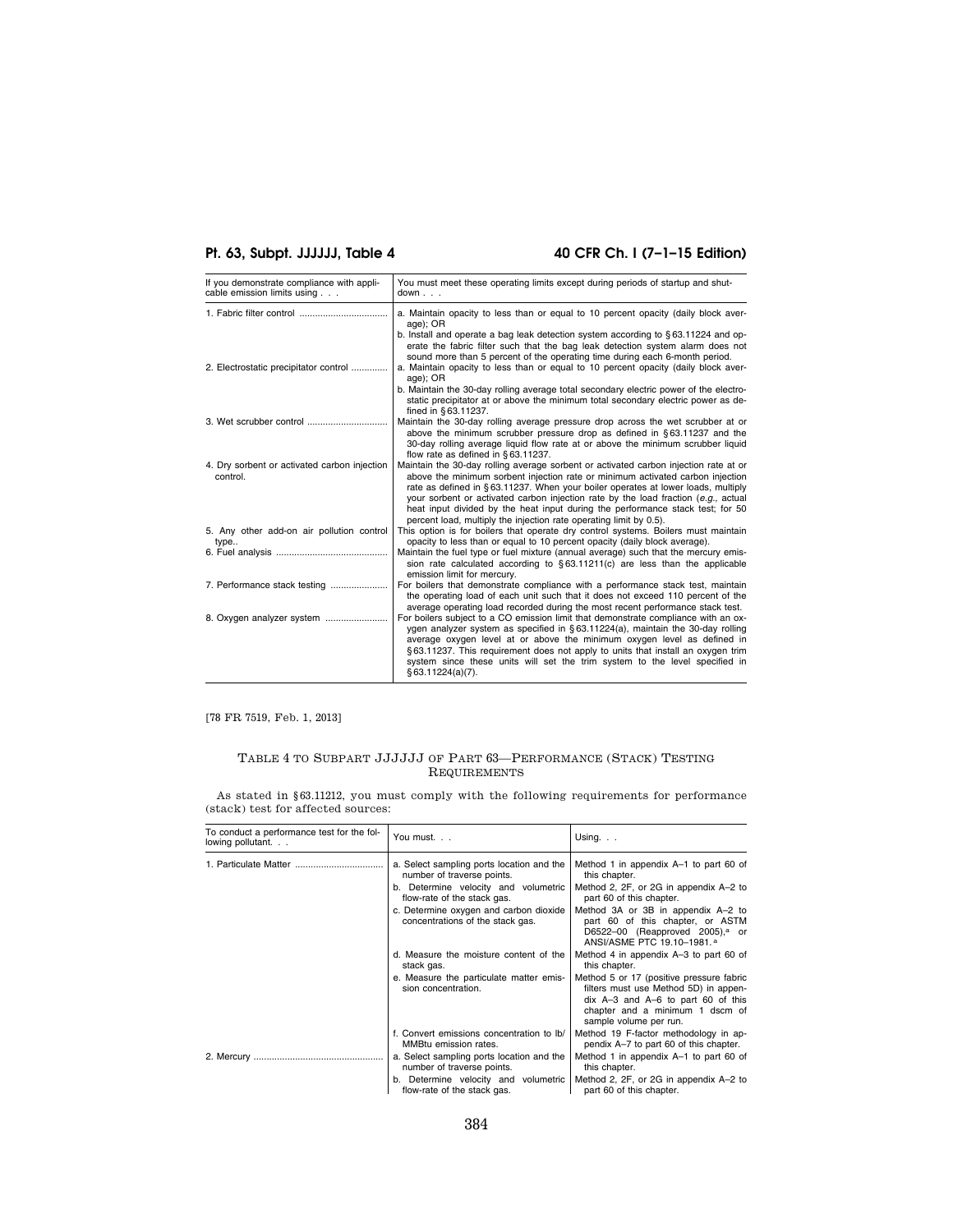# **Environmental Protection Agency Pt. 63, Subpt. JJJJJJ, Table 6**

| To conduct a performance test for the fol-<br>lowing pollutant. | You must.                                                                   | Using. $\ldots$                                                                                                                                                                                                                                                                                                   |
|-----------------------------------------------------------------|-----------------------------------------------------------------------------|-------------------------------------------------------------------------------------------------------------------------------------------------------------------------------------------------------------------------------------------------------------------------------------------------------------------|
|                                                                 | c. Determine oxygen and carbon dioxide<br>concentrations of the stack gas.  | Method 3A or 3B in appendix A-2 to<br>part 60 of this chapter, or ASTM<br>D6522-00 (Reapproved 2005), $a$ or<br>ANSI/ASME PTC 19.10-1981. <sup>a</sup>                                                                                                                                                            |
|                                                                 | d. Measure the moisture content of the<br>stack gas.                        | Method 4 in appendix A-3 to part 60 of<br>this chapter.                                                                                                                                                                                                                                                           |
|                                                                 | e. Measure the mercury emission con-<br>centration.                         | Method 29, 30A, or 30B in appendix A-8<br>to part 60 of this chapter or Method<br>101A in appendix B to part 61 of this<br>chapter or ASTM Method D6784-02. <sup>a</sup><br>Collect a minimum 2 dscm of sample<br>volume with Method 29 of 101A per<br>run. Use a minimum run time of 2<br>hours with Method 30A. |
|                                                                 | f. Convert emissions concentration to lb/<br>MMBtu emission rates.          | Method 19 F-factor methodology in ap-<br>pendix A-7 to part 60 of this chapter.                                                                                                                                                                                                                                   |
| 3. Carbon Monoxide                                              | a. Select the sampling ports location and<br>the number of traverse points. | Method 1 in appendix A-1 to part 60 of<br>this chapter.                                                                                                                                                                                                                                                           |
|                                                                 | b. Determine oxygen and carbon dioxide<br>concentrations of the stack gas.  | Method 3A or 3B in appendix A-2 to<br>part 60 of this chapter, or ASTM<br>D6522-00 (Reapproved 2005), <sup>a</sup> or<br>ANSI/ASME PTC 19.10-1981. <sup>a</sup>                                                                                                                                                   |
|                                                                 | c. Measure the moisture content of the<br>stack gas.                        | Method 4 in appendix A-3 to part 60 of<br>this chapter.                                                                                                                                                                                                                                                           |
|                                                                 | d. Measure the carbon monoxide emis-<br>sion concentration.                 | Method 10, 10A, or 10B in appendix A-4<br>to part 60 of this chapter or ASTM<br>D6522-00 (Reapproved 2005) <sup><math>a</math></sup> and a<br>minimum 1 hour sampling time per<br>run.                                                                                                                            |

a Incorporated by reference, see § 63.14.

# TABLE 5 TO SUBPART JJJJJJ OF PART 63—FUEL ANALYSIS REQUIREMENTS

As stated in §63.11213, you must comply with the following requirements for fuel analysis testing for affected sources:

| To conduct a fuel analysis for the fol-<br>lowing pollutant $\ldots$ | You must.                                                           | Using $\ldots$                                                                                                                                                                                                              |
|----------------------------------------------------------------------|---------------------------------------------------------------------|-----------------------------------------------------------------------------------------------------------------------------------------------------------------------------------------------------------------------------|
|                                                                      |                                                                     | Procedure in §63.11213(b) or ASTM<br>D2234/D2234M <sup>a</sup> (for coal) or ASTM<br>D6323 <sup>a</sup> (for biomass) or equivalent.                                                                                        |
|                                                                      |                                                                     | Procedure in §63.11213(b) or equiva-<br>lent.                                                                                                                                                                               |
|                                                                      | c. Prepare composited fuel samples                                  | EPA SW-846-3050B <sup>a</sup> (for solid sam-<br>ples) or EPA SW-846-3020A <sup>a</sup> (for<br>liquid samples) or ASTM D2013/<br>D2013M <sup>a</sup> (for coal) or ASTM D5198 <sup>a</sup><br>(for biomass) or equivalent. |
|                                                                      | d. Determine heat content of the fuel<br>type.                      | ASTM D5865 <sup>a</sup> (for coal) or ASTM<br>E711 <sup>a</sup> (for biomass) or equivalent.                                                                                                                                |
|                                                                      | e. Determine moisture content of the fuel<br>type                   | ASTM D3173 <sup>a</sup> or ASTM E871 <sup>a</sup> or<br>equivalent.                                                                                                                                                         |
|                                                                      | f. Measure mercury concentration in fuel<br>sample                  | ASTM D6722 <sup>a</sup> (for coal) or EPA SW-<br>846-7471B <sup>a</sup> (for solid samples) or<br>EPA SW-846-7470A <sup>a</sup> (for liquid sam-<br>ples) or equivalent.                                                    |
|                                                                      | g. Convert concentrations into units of<br>Ib/MMBtu of heat content |                                                                                                                                                                                                                             |

a Incorporated by reference, see § 63.14.

# TABLE 6 TO SUBPART JJJJJJ OF PART 63—ESTABLISHING OPERATING LIMITS

As stated in §63.11211, you must comply with the following requirements for establishing operating limits: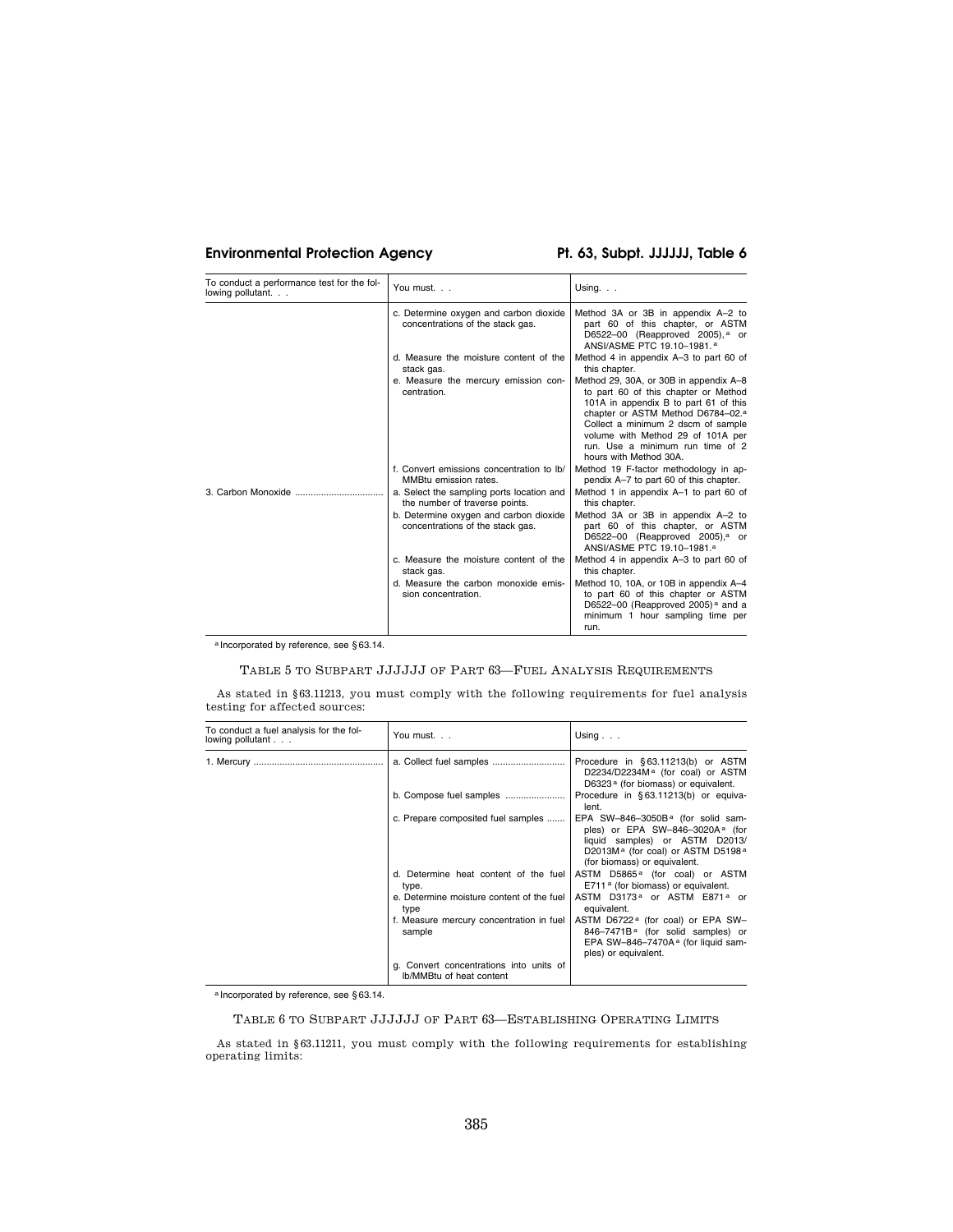# **Pt. 63, Subpt. JJJJJJ, Table 6 40 CFR Ch. I (7–1–15 Edition)**

| If you have an<br>applicable emis-<br>sion limit for                                                   | And your oper-<br>ating limits are<br>based on                                     | You must                                                                                                                                                     | Using                                                                                                                    | According to the following require-<br>ments                                                                                                                                                                                                                                                                                                             |
|--------------------------------------------------------------------------------------------------------|------------------------------------------------------------------------------------|--------------------------------------------------------------------------------------------------------------------------------------------------------------|--------------------------------------------------------------------------------------------------------------------------|----------------------------------------------------------------------------------------------------------------------------------------------------------------------------------------------------------------------------------------------------------------------------------------------------------------------------------------------------------|
| 1. PM or mer-<br>cury.                                                                                 | a. Wet scrubber<br>operating pa-<br>rameters.                                      | Establish site-specific<br>minimum scrubber<br>pressure drop and<br>minimum scrubber<br>liquid flow rate oper-<br>ating limits according<br>to §63.11211(b). | Data from the pressure<br>drop and liquid flow<br>rate monitors and the<br>PM or mercury per-<br>formance stack tests.   | (a) You must collect pressure drop<br>and liquid flow rate data every 15<br>minutes during the entire period of<br>the performance stack tests;                                                                                                                                                                                                          |
|                                                                                                        |                                                                                    |                                                                                                                                                              |                                                                                                                          | (b) Determine the average pressure<br>drop and liquid flow rate for each<br>individual test run in the three-run<br>performance stack test by com-<br>puting the average of all the 15-<br>minute readings taken during each<br>test run.                                                                                                                |
|                                                                                                        | b. Electrostatic<br>precipitator<br>operating pa-<br>rameters.                     | Establish a site-specific<br>minimum total sec-<br>ondary electric power<br>operating limit ac-<br>cording to<br>§ 63.11211(b).                              | Data from the sec-<br>ondary electric power<br>monitors and the PM<br>or mercury perform-<br>ance stack tests.           | (a) You must collect secondary elec-<br>tric power data every 15 minutes<br>during the entire period of the per-<br>formance stack tests;                                                                                                                                                                                                                |
|                                                                                                        |                                                                                    |                                                                                                                                                              |                                                                                                                          | (b) Determine the average total sec-<br>ondary electric power for each in-<br>dividual test run in the three-run<br>performance stack test by com-<br>puting the average of all the 15-<br>minute readings taken during each<br>test run.                                                                                                                |
| 2. Mercury                                                                                             | Dry sorbent or<br>activated car-<br>bon injection<br>rate operating<br>parameters. | Establish a site-specific<br>minimum sorbent or<br>activated carbon in-<br>jection rate operating<br>limit according to<br>§ 63.11211(b).                    | Data from the sorbent<br>or activated carbon<br>injection rate monitors<br>and the mercury per-<br>formance stack tests. | (a) You must collect sorbent or acti-<br>vated carbon injection rate data<br>every 15 minutes during the entire<br>period of the performance stack<br>tests:                                                                                                                                                                                             |
|                                                                                                        |                                                                                    |                                                                                                                                                              |                                                                                                                          | (b) Determine the average sorbent or<br>activated carbon injection rate for<br>each individual test run in the<br>three-run performance stack test<br>by computing the average of all<br>the 15-minute readings taken dur-<br>ing each test run.                                                                                                         |
|                                                                                                        |                                                                                    |                                                                                                                                                              |                                                                                                                          | (c) When your unit operates at lower<br>loads, multiply your sorbent or ac-<br>tivated carbon injection rate by the<br>load fraction (e.g., actual heat<br>input divided by heat input during<br>performance stack test, for 50 per-<br>cent load, multiply the injection<br>rate operating limit by 0.5) to de-<br>termine the required injection rate. |
|                                                                                                        | 3. CO    Oxygen                                                                    | Establish a unit-specific<br>limit for minimum oxy-<br>gen level.                                                                                            | Data from the oxygen<br>analyzer system<br>specified in<br>§ 63.11224(a).                                                | (a) You must collect oxygen data<br>every 15 minutes during the entire<br>period of the performance stack<br>tests:<br>(b) Determine the average hourly ox-<br>ygen concentration for each indi-<br>vidual test run in the three-run per-<br>formance stack test by computing<br>the average of all the 15-minute<br>readings taken during each test     |
| 4. Any pollutant<br>for which<br>compliance is<br>demonstrated<br>by a perform-<br>ance stack<br>test. | Boiler operating<br>load.                                                          | Establish a unit-specific<br>limit for maximum op-<br>erating load accord-<br>ing to §63.11212(c).                                                           | Data from the operating<br>load monitors (fuel<br>feed monitors or<br>steam generation<br>monitors).                     | run.<br>(a) You must collect operating load<br>data (fuel feed rate or steam gen-<br>eration data) every 15 minutes<br>during the entire period of the per-<br>formance test.                                                                                                                                                                            |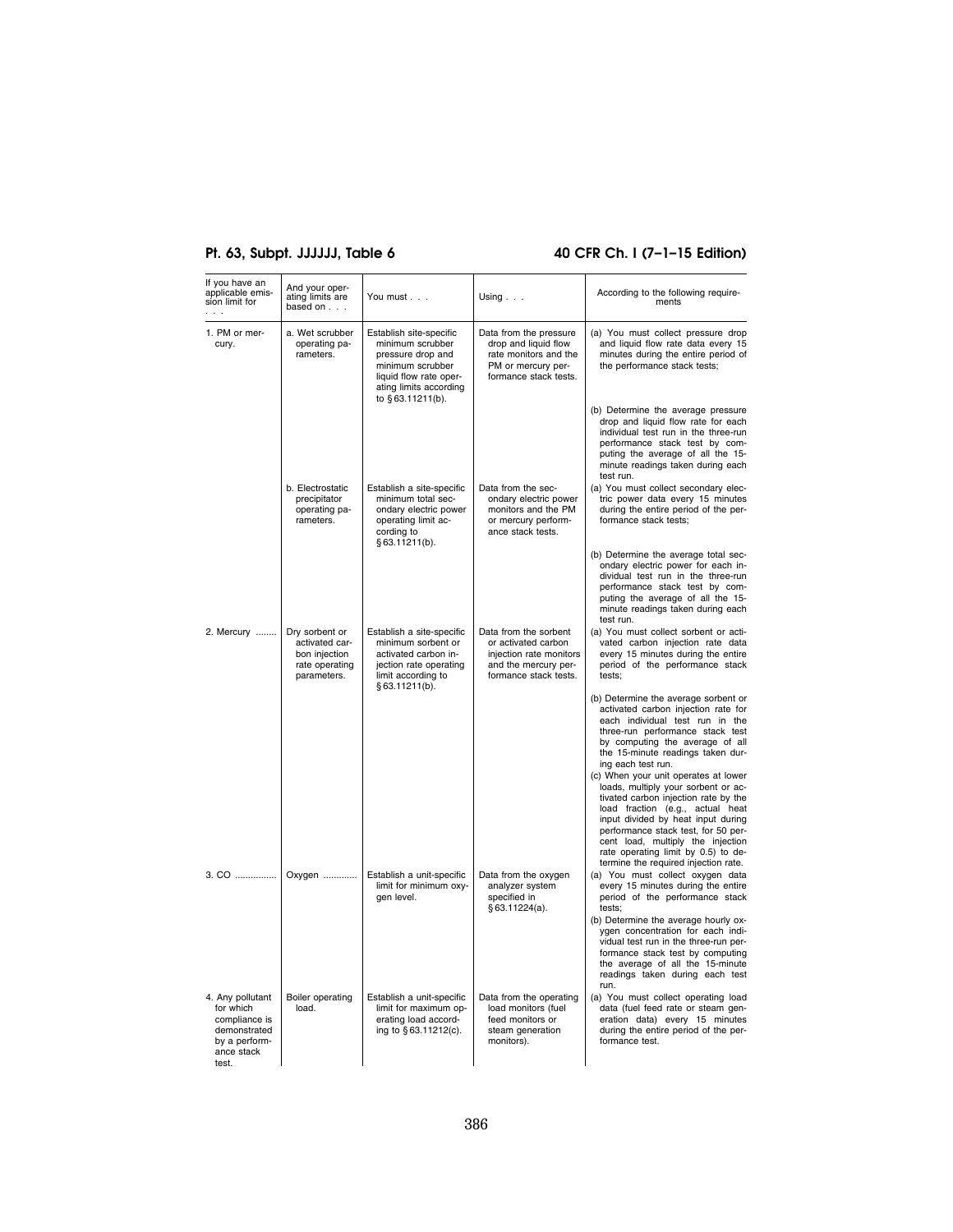# **Environmental Protection Agency Pt. 63, Subpt. JJJJJJ, Table 7**

| If you have an<br>applicable emis-<br>sion limit for<br>. | And your oper-<br>ating limits are<br>based on $\ldots$ | You must | Using $\ldots$ | According to the following require-<br>ments                                                                                                                                                                                                                                                                                             |
|-----------------------------------------------------------|---------------------------------------------------------|----------|----------------|------------------------------------------------------------------------------------------------------------------------------------------------------------------------------------------------------------------------------------------------------------------------------------------------------------------------------------------|
|                                                           |                                                         |          |                | (b) Determine the average operating<br>load by computing the hourly aver-<br>ages using all of the 15-minute<br>readings taken during each per-<br>formance test.<br>(c) Determine the average of the<br>three test run averages during the<br>performance test, and multiply this<br>by 1.1 (110 percent) as your oper-<br>ating limit. |

[78 FR 7520, Feb. 1, 2013]

# TABLE 7 TO SUBPART JJJJJJ OF PART 63—DEMONSTRATING CONTINUOUS COMPLIANCE

As stated in §63.11222, you must show continuous compliance with the emission limitations for affected sources according to the following:

| If you must meet the following operating<br>limits. .                                                         | You must demonstrate continuous compliance by                                                                                                                                                                                                                                                                                                                                                                                                                                                                                                                                                                               |
|---------------------------------------------------------------------------------------------------------------|-----------------------------------------------------------------------------------------------------------------------------------------------------------------------------------------------------------------------------------------------------------------------------------------------------------------------------------------------------------------------------------------------------------------------------------------------------------------------------------------------------------------------------------------------------------------------------------------------------------------------------|
|                                                                                                               | a. Collecting the opacity monitoring system data according to §63.11224(e) and<br>§63.11221; and<br>b. Reducing the opacity monitoring data to 6-minute averages; and                                                                                                                                                                                                                                                                                                                                                                                                                                                       |
| 2. Fabric Filter Bag Leak Detection Oper-<br>ation.<br>3. Wet Scrubber Pressure Drop and Liquid<br>Flow Rate. | c. Maintaining opacity to less than or equal to 10 percent (daily block average).<br>Installing and operating a bag leak detection system according to §63.11224(f) and<br>operating the fabric filter such that the requirements in $\S 63.11222(a)(4)$ are met.<br>a. Collecting the pressure drop and liquid flow rate monitoring system data accord-<br>ing to §§ 63.11224 and 63.11221; and<br>b. Reducing the data to 30-day rolling averages; and<br>c. Maintaining the 30-day rolling average pressure drop and liquid flow rate at or<br>above the minimum pressure drop and minimum liquid flow rate according to |
| 4. Dry Scrubber Sorbent or Activated Car-<br>bon Injection Rate.                                              | §63.11211.<br>a. Collecting the sorbent or activated carbon injection rate monitoring system data<br>for the dry scrubber according to §§63.11224 and 63.11221; and<br>b. Reducing the data to 30-day rolling averages; and<br>c. Maintaining the 30-day rolling average sorbent or activated carbon injection rate<br>at or above the minimum sorbent or activated carbon injection rate according to                                                                                                                                                                                                                      |
| 5. Electrostatic Precipitator Total Sec-<br>ondary Electric Power.                                            | \$63.11211.<br>a. Collecting the total secondary electric power monitoring system data for the<br>electrostatic precipitator according to §§ 63.11224 and 63.11221; and<br>b. Reducing the data to 30-day rolling averages; and<br>c. Maintaining the 30-day rolling average total secondary electric power at or                                                                                                                                                                                                                                                                                                           |
|                                                                                                               | above the minimum total secondary electric power according to §63.11211.<br>a. Only burning the fuel types and fuel mixtures used to demonstrate compliance<br>with the applicable emission limit according to $\S 63.11213$ as applicable; and<br>b. Keeping monthly records of fuel use according to $\S$ § 63.11222(a)(2) and<br>63.11225(b)(4).                                                                                                                                                                                                                                                                         |
|                                                                                                               | a. Continuously monitoring the oxygen content of flue gas according to $\S 63.11224$<br>(This requirement does not apply to units that install an oxygen trim system<br>since these units will set the trim system to the level specified in<br>§ 63.11224(a)(7)); and<br>b. Reducing the data to 30-day rolling averages; and                                                                                                                                                                                                                                                                                              |
|                                                                                                               | c. Maintaining the 30-day rolling average oxygen content at or above the minimum<br>oxygen level established during the most recent CO performance test.<br>a. Continuously monitoring the CO concentration in the combustion exhaust ac-<br>cording to §§63.11224 and 63.11221; and<br>b. Correcting the data to 3 percent oxygen, and reducing the data to 1-hour aver-<br>ages; and                                                                                                                                                                                                                                      |
|                                                                                                               | c. Reducing the data from the hourly averages to 10-day rolling averages; and<br>d. Maintaining the 10-day rolling average CO concentration at or below the applica-<br>ble emission limit in Table 1 to this subpart.<br>a. Collecting operating load data (fuel feed rate or steam generation data) every 15<br>minutes; and<br>b. Reducing the data to 30-day rolling averages; and                                                                                                                                                                                                                                      |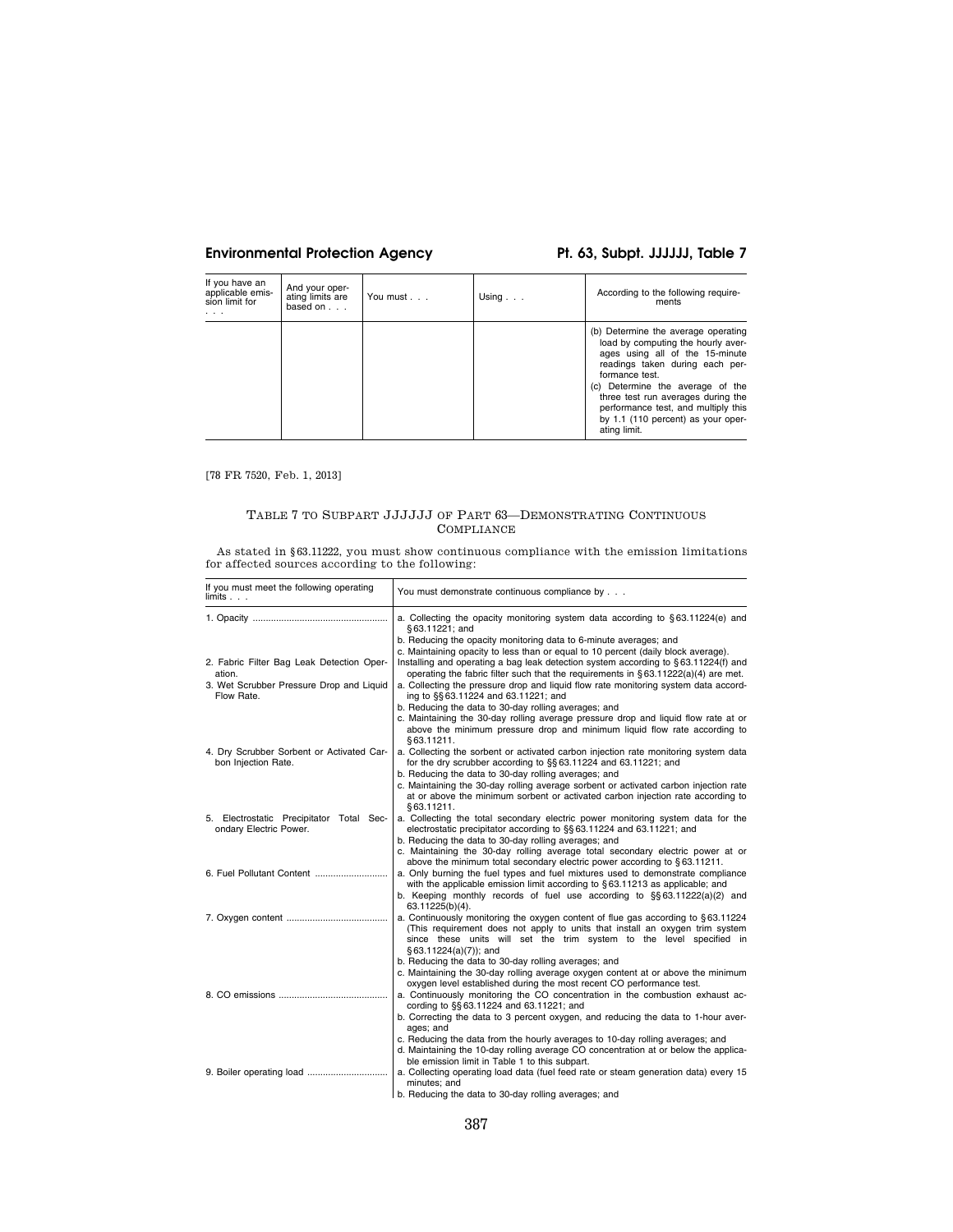# **Pt. 63, Subpt. JJJJJJ, Table 8 40 CFR Ch. I (7–1–15 Edition)**

| If you must meet the following operating<br>limits. . | You must demonstrate continuous compliance by                                                                                                                                    |
|-------------------------------------------------------|----------------------------------------------------------------------------------------------------------------------------------------------------------------------------------|
|                                                       | c. Maintaining the 30-day rolling average at or below the operating limit established<br>during the performance test according to §63.11212(c) and Table 6 to this sub-<br>part. |

# [78 FR 7521, Feb. 1, 2013]

# TABLE 8 TO SUBPART JJJJJJ OF PART 63—APPLICABILITY OF GENERAL PROVISIONS TO SUBPART JJJJJJ

As stated in §63.11235, you must comply with the applicable General Provisions according to the following:

| General provisions cite                                                                                        | Subject                                                                        | Does it apply?                                                                                                           |
|----------------------------------------------------------------------------------------------------------------|--------------------------------------------------------------------------------|--------------------------------------------------------------------------------------------------------------------------|
|                                                                                                                |                                                                                | Yes.<br>Yes. Additional terms defined in<br>§63.11237.                                                                   |
|                                                                                                                | Units and Abbreviations<br>Prohibited<br>Activities<br>and Cir-<br>cumvention. | Yes.<br>Yes.                                                                                                             |
|                                                                                                                | Preconstruction Review and Notifi-<br>cation Requirements.                     | No                                                                                                                       |
| $\S 63.6(a)$ , (b)(1)-(b)(5), (b)(7), (c), (f)(2)-(3), (g), (i),<br>(i).                                       | Compliance with Standards and<br>Maintenance Requirements.                     | Yes.                                                                                                                     |
|                                                                                                                | General Duty to minimize emis-<br>sions.                                       | No. See §63.11205 for general<br>duty requirement.                                                                       |
|                                                                                                                | Requirement to correct malfunc-<br>tions ASAP.                                 | No.                                                                                                                      |
|                                                                                                                |                                                                                | No.                                                                                                                      |
|                                                                                                                | SSM exemption                                                                  | No.                                                                                                                      |
|                                                                                                                | SSM exemption                                                                  | No.                                                                                                                      |
|                                                                                                                | Determining compliance with opac-<br>ity emission standards.                   | Yes.                                                                                                                     |
| $\S$ 63.7(a), (b), (c), (d), (e)(2)–(e)(9), (f), (g), and (h).                                                 | Performance Testing Requirements                                               | Yes.                                                                                                                     |
|                                                                                                                | Performance testing                                                            | No. See §63.11210.                                                                                                       |
| $\S 63.8(a)$ , (b), (c)(1), (c)(1)(ii), (c)(2) to (c)(9), (d)(1)<br>and $(d)(2)$ , $(e)$ , $(f)$ , and $(g)$ . | Monitoring Requirements                                                        | Yes.                                                                                                                     |
|                                                                                                                | General duty to minimize emis-<br>sions and CMS operation.                     | No.                                                                                                                      |
|                                                                                                                | Requirement to develop SSM Plan<br>for CMS.                                    | No.                                                                                                                      |
|                                                                                                                | Written procedures for CMS                                                     | Yes, except for the last sentence.<br>which refers to an SSM plan.<br>SSM plans are not required.                        |
|                                                                                                                | Notification Requirements                                                      | Yes, excluding the information re-<br>quired in §63.9(h)(2)(i)(B), (D),<br>(E) and (F). See §63.11225.                   |
|                                                                                                                | Recordkeeping and Reporting Re-<br>quirements.                                 | Yes.                                                                                                                     |
|                                                                                                                | Recordkeeping of occurrence and<br>duration of startups or shut-<br>downs.     | No.                                                                                                                      |
|                                                                                                                | Recordkeeping of malfunctions                                                  | No. See §63.11225 for record-<br>keeping of (1) occurrence and<br>duration and (2) actions taken<br>during malfunctions. |
|                                                                                                                | Maintenance records                                                            | Yes.                                                                                                                     |
|                                                                                                                | Actions taken to minimize emis-<br>sions during SSM.                           | No.                                                                                                                      |
|                                                                                                                | Recordkeeping for CMS malfunc-<br>tions.                                       | Yes.                                                                                                                     |
|                                                                                                                | Other CMS requirements                                                         | Yes.                                                                                                                     |
|                                                                                                                | Recordkeeping requirements for<br>applicability determinations.                | No.                                                                                                                      |
|                                                                                                                | Recordkeeping for sources with<br>CMS.                                         | Yes.                                                                                                                     |
|                                                                                                                | Recording nature and cause of<br>malfunctions.                                 | No. See § 63.11225 for malfunction<br>recordkeeping requirements.                                                        |